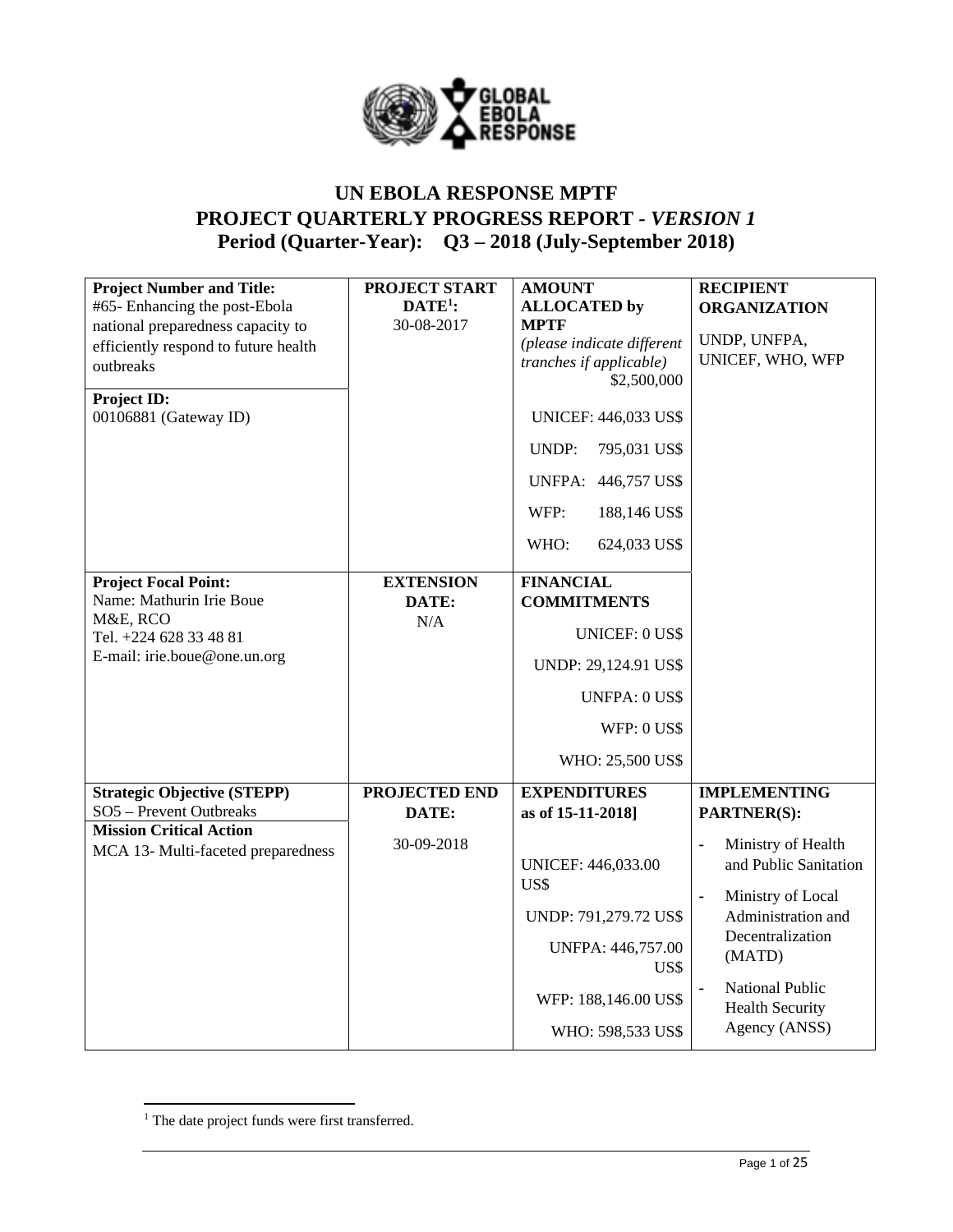|                                                                                                                                                                                                                 |                                                                                       |                                                                                          |                                                                         | International<br>Organization for<br>Guinea (PCG)<br>Ministry of<br>$\blacksquare$<br>1 Center for<br>Management | Migrations (IOM)<br>Central Pharmacy of<br>Ministry of Internal<br>Security/Department<br>of Civil Protection<br>Environment/Nationa<br><b>Environmental Risk</b> |  |
|-----------------------------------------------------------------------------------------------------------------------------------------------------------------------------------------------------------------|---------------------------------------------------------------------------------------|------------------------------------------------------------------------------------------|-------------------------------------------------------------------------|------------------------------------------------------------------------------------------------------------------|-------------------------------------------------------------------------------------------------------------------------------------------------------------------|--|
| <b>Location:</b><br>Guinea nationwide                                                                                                                                                                           |                                                                                       | <b>Sub-National Coverage Areas:</b><br>Regions of Conakry, Nzerekore, Faranah and Kankan |                                                                         |                                                                                                                  |                                                                                                                                                                   |  |
|                                                                                                                                                                                                                 |                                                                                       | including 38 health districts                                                            |                                                                         |                                                                                                                  |                                                                                                                                                                   |  |
|                                                                                                                                                                                                                 | <b>QUARTERLY PROGRESS REPORT RESULTS MATRIX</b>                                       |                                                                                          |                                                                         |                                                                                                                  |                                                                                                                                                                   |  |
|                                                                                                                                                                                                                 |                                                                                       | <b>OUTPUT INDICATORS</b>                                                                 |                                                                         |                                                                                                                  |                                                                                                                                                                   |  |
| <b>Indicator</b>                                                                                                                                                                                                | <b>Geographic Area</b>                                                                | Projected<br><b>Target</b><br>(as per<br>results<br>matrix)                              | Quantitativ<br>e results for<br>the<br>quarterly<br>reporting<br>period | <b>Cumulative</b><br>results since<br>project<br>commencem<br>ent<br>(quantitative                               | <b>Delivery</b><br>Rate<br><i>(cumulative</i><br>$%$ of<br>projected<br>total)<br>as of date                                                                      |  |
|                                                                                                                                                                                                                 | Description of the quantifiable indicator as set out in the approved project proposal |                                                                                          |                                                                         |                                                                                                                  |                                                                                                                                                                   |  |
| Priority 1: Strengthen the community-based surveillance system and early warning mechanisms<br>Output 1.1.: Increased capacity of Community health volunteers (CHVs) and community leaders (CLs) on event-based |                                                                                       |                                                                                          |                                                                         |                                                                                                                  |                                                                                                                                                                   |  |
| surveillance                                                                                                                                                                                                    |                                                                                       |                                                                                          |                                                                         |                                                                                                                  |                                                                                                                                                                   |  |
| Indicator 1.1.1:<br>Number of trained<br>CHVs and CLs                                                                                                                                                           | Gaoual, Koundara, Fria.                                                               | 764                                                                                      | 648                                                                     | 759                                                                                                              | 99%                                                                                                                                                               |  |
| Indicator 1.1.2:<br>Number of CHVs<br>equipped with<br>necessary materials<br>to perform their duty                                                                                                             | Gaoual, Koundara, Fria.                                                               | 764                                                                                      | 648                                                                     | 759                                                                                                              | 99%                                                                                                                                                               |  |
|                                                                                                                                                                                                                 | Output 1.2. CEBS data management strengthened in targeted areas                       |                                                                                          |                                                                         |                                                                                                                  |                                                                                                                                                                   |  |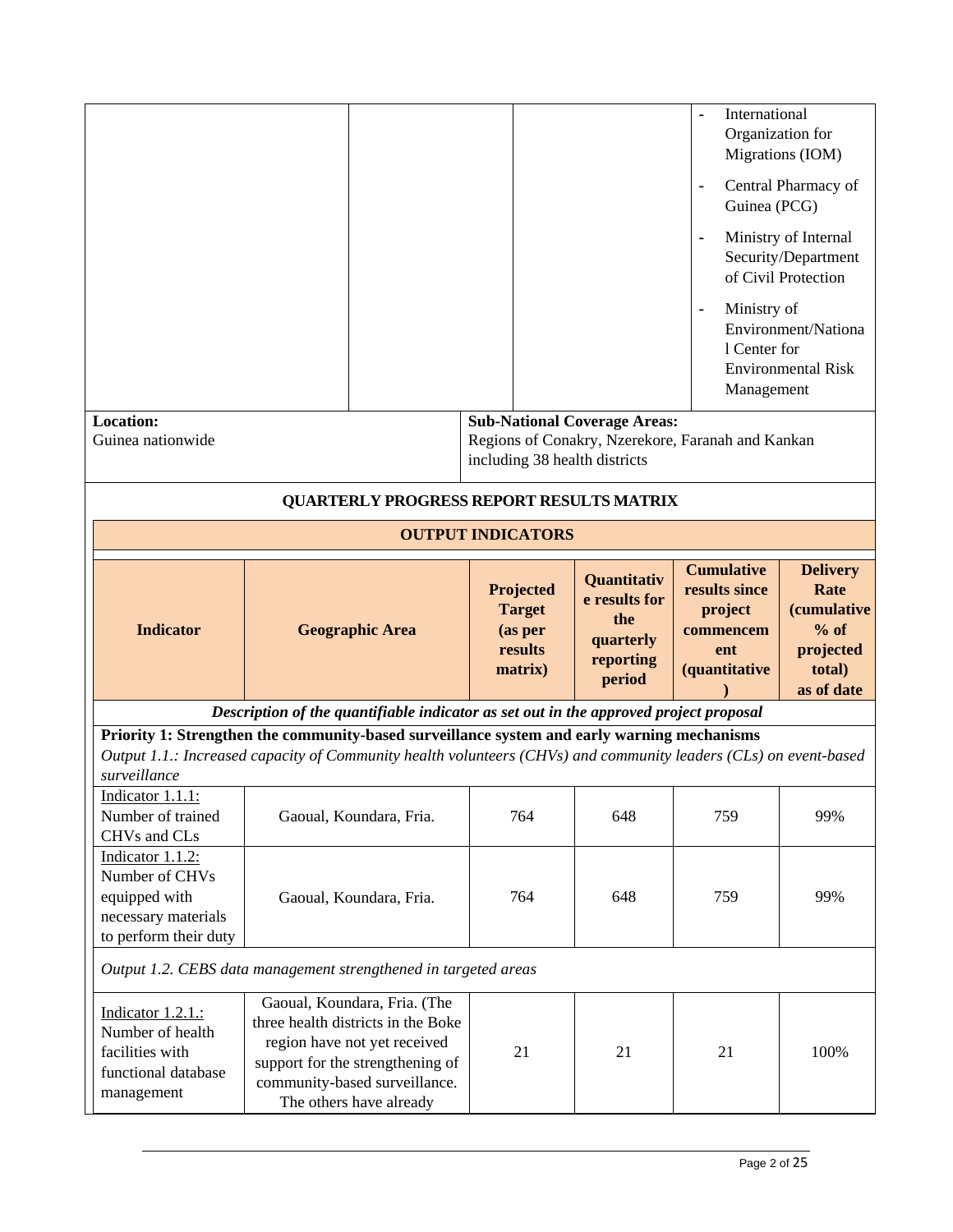|                             | received support from other<br>partners).                                                                              |                |                |                |              |
|-----------------------------|------------------------------------------------------------------------------------------------------------------------|----------------|----------------|----------------|--------------|
|                             | Output 2.1. Private health facilities integrated into the surveillance and early warning system and their surveillance |                |                |                |              |
| capacity strengthened       |                                                                                                                        |                |                |                |              |
| Indicator 2.1.1:            | Forécariah, Coyah, Guéckédou,                                                                                          |                |                |                |              |
| Number of Private           | Macenta, N'zérékoré, Télimélé,                                                                                         |                |                |                |              |
| health facilities           | Gaoual, Koundara, Fria and                                                                                             |                |                |                |              |
| identified to be            | Conakry.                                                                                                               | 250            | 195            | 230            | 92%          |
| integrated in the           |                                                                                                                        |                |                |                |              |
|                             |                                                                                                                        |                |                |                |              |
| system.<br>Indicator 2.1.2: |                                                                                                                        |                |                |                |              |
|                             | Forecariah, Coyah, Gueckedou,                                                                                          |                |                |                |              |
| Number of private           | Macenta, Nzerekore, Telimele,                                                                                          |                |                |                | 38%          |
| health facilities staff     | Gaoual, Koundara, Fria                                                                                                 |                |                |                | (Explanation |
| trained on IDSR             |                                                                                                                        | 500            | 154            | 192            | in Deviation |
| (integrated disease         |                                                                                                                        |                |                |                | section)     |
| surveillance and            |                                                                                                                        |                |                |                |              |
| response)                   |                                                                                                                        |                |                |                |              |
| Indicator 2.1.3:            | Forecariah, Coyah, Gueckedou,                                                                                          |                |                |                | 7%           |
| Number of private           | Macenta, Nzerekore, Telimele,                                                                                          |                |                |                | (Explanation |
| health facilities           | Gaoual, Koundara, Fria                                                                                                 | 250            | 17             | 17             | in Deviation |
| reporting on weekly         |                                                                                                                        |                |                |                | section)     |
| epidemiological data        |                                                                                                                        |                |                |                |              |
|                             | Output 3.1.: Public health and disease spread risks mapping are conducted in target areas                              |                |                |                |              |
| Indicator 3.1.1:            | 38 health districts                                                                                                    |                |                |                |              |
| Number of                   |                                                                                                                        | 38             | 38             | 38             | 100%         |
| prefectures mapped          |                                                                                                                        |                |                |                |              |
| Indicator 3.1.2.:           | Forecariah, Gueckedou,                                                                                                 |                |                |                |              |
| Proportion of               | Macenta, Boke, Siguiri and                                                                                             |                |                |                |              |
| priority sites              | Koundara                                                                                                               |                |                |                |              |
| assessed (#assessed/        |                                                                                                                        | 50%            | 50%            | 50%            | 100%         |
| #identified during          |                                                                                                                        |                |                |                |              |
| participatory               |                                                                                                                        |                |                |                |              |
| mapping)                    |                                                                                                                        |                |                |                |              |
|                             | Output 4.1.: Cross-border protocols for public health information sharing are implemented                              |                |                |                |              |
|                             | Gaoual, Koundara, Kankan, and                                                                                          |                |                |                |              |
| Indicator 4.1.1:            | Faranah (The selection criteria                                                                                        |                |                |                |              |
| Number of protocols         | are based on the fact that these                                                                                       |                |                |                |              |
| and MoU developed           | health districts have border to                                                                                        |                |                |                |              |
| for public health           | another country in the West-                                                                                           | 4              | $\overline{4}$ | 4              | 100%         |
| information sharing         | African sub-region. Other                                                                                              |                |                |                |              |
| and cross border            | border health districts already                                                                                        |                |                |                |              |
| collaboration               | have protocols in place.                                                                                               |                |                |                |              |
| Indicator $4.1.2$ :         | Gaoual, Koundara, Kankan and                                                                                           |                |                |                |              |
| Number of                   | Faranah                                                                                                                |                |                |                |              |
| workshops                   |                                                                                                                        | $\overline{4}$ | $\overline{4}$ | $\overline{4}$ | 100%         |
| conducted                   |                                                                                                                        |                |                |                |              |
|                             |                                                                                                                        |                |                |                |              |
| Indicator 4.1.3.:           | Gaoual, Koundara, Kankan and                                                                                           | $\overline{4}$ | $\overline{4}$ | $\overline{4}$ | 100%         |
| Number of cross-            | Faranah                                                                                                                |                |                |                |              |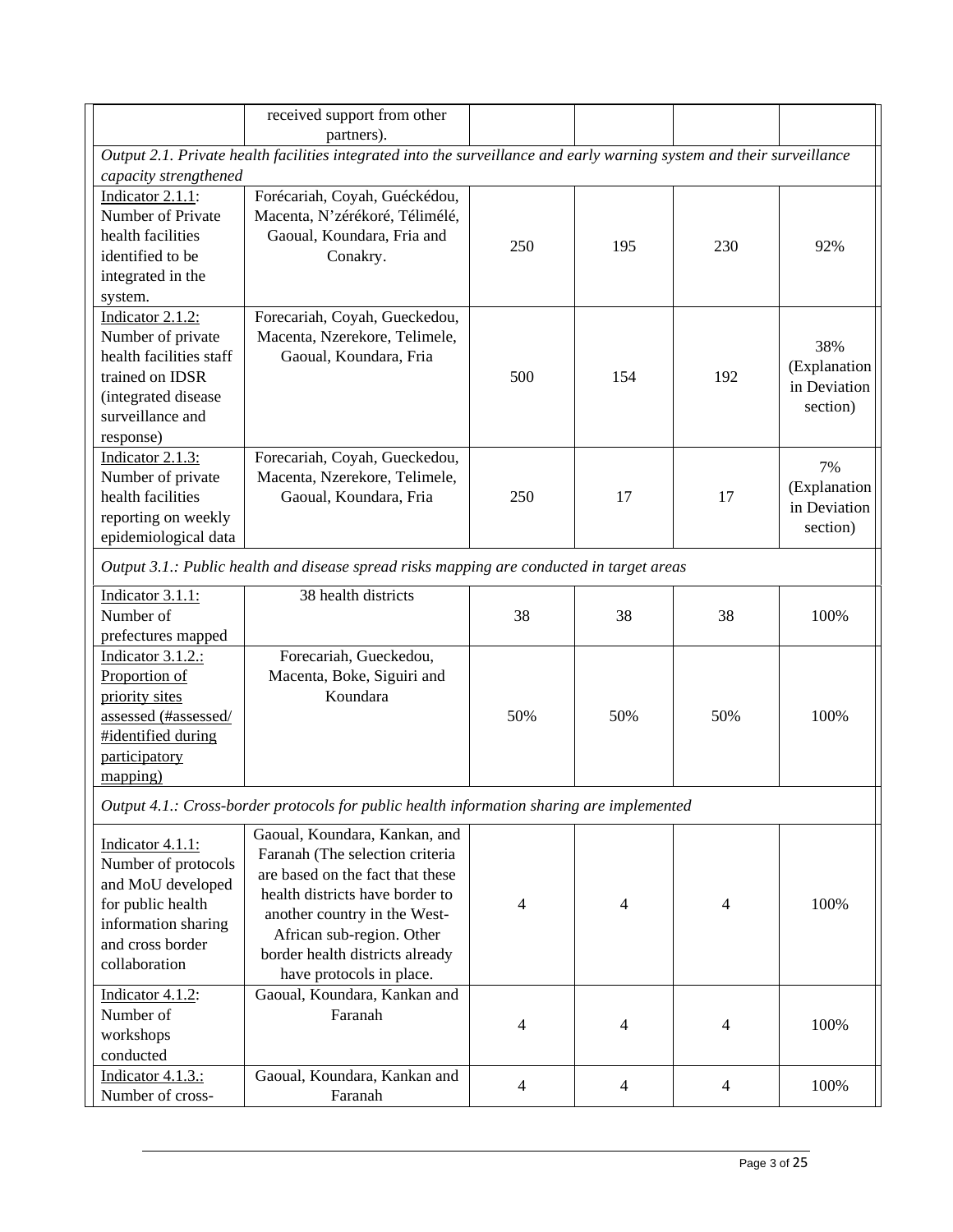| border meetings                                                                                                                                                                                                                |                                                                                                                                                                                                                                  |        |     |      |       |  |  |  |  |
|--------------------------------------------------------------------------------------------------------------------------------------------------------------------------------------------------------------------------------|----------------------------------------------------------------------------------------------------------------------------------------------------------------------------------------------------------------------------------|--------|-----|------|-------|--|--|--|--|
| organized                                                                                                                                                                                                                      |                                                                                                                                                                                                                                  |        |     |      |       |  |  |  |  |
|                                                                                                                                                                                                                                | Output 4.2.: Increased capacity of health and non-health officials in border areas on cross-border public health event                                                                                                           |        |     |      |       |  |  |  |  |
| response                                                                                                                                                                                                                       |                                                                                                                                                                                                                                  |        |     |      |       |  |  |  |  |
| Indicator 4.2.1:<br># of SoPs developed                                                                                                                                                                                        | Boke, Gaoual, Koundara,<br>Siguiri Kankan, Mandiana<br>Mamou and Faranah (The<br>selection criteria are based on<br>the fact that these health<br>districts have border to another<br>country in the West-African<br>sub-region) | 16     | 16  | 16   | 100 % |  |  |  |  |
| Indicator 4.2.2.:<br># of health and non-<br>health officials<br>trained                                                                                                                                                       | Boke, Gaoual, Koundara,<br>Siguiri, Kankan, Mandiana,<br>Mamou and Faranah                                                                                                                                                       | 304    | 304 | 304% | 100%  |  |  |  |  |
|                                                                                                                                                                                                                                | Output 5.1.: Reinforced health security at borders with neighboring countries                                                                                                                                                    |        |     |      |       |  |  |  |  |
| Indicator 5.1.1.:<br># of SOPs revised<br>after assessments at<br>PoE                                                                                                                                                          | Boke, Gaoual, Koundara,<br>Siguiri, Kankan, Mandiana,<br>Mamou and Faranah                                                                                                                                                       | 4      | 4   | 4    | 100%  |  |  |  |  |
| Indicator 5.1.2.:<br># of assessments and<br>restitution meetings<br>conducted at PoE                                                                                                                                          | Boke, Gaoual, Koundara,<br>Siguiri, Kankan, Mandiana,<br>Mamou and Faranah                                                                                                                                                       | 4      | 4   | 4    | 100%  |  |  |  |  |
|                                                                                                                                                                                                                                | Priority 2: Strengthen the capacity of health facilities and the case management system to better cope with                                                                                                                      |        |     |      |       |  |  |  |  |
| future epidemics                                                                                                                                                                                                               |                                                                                                                                                                                                                                  |        |     |      |       |  |  |  |  |
|                                                                                                                                                                                                                                | Output 1.1.: Conducting a study on the utilization of public healthcare services                                                                                                                                                 |        |     |      |       |  |  |  |  |
| Indicator 1.1.1:<br>Number of studies<br>carried out (rapid<br>mixed study,<br>qualitative and<br>quantitative<br>identifying the<br>health facilities less<br>attended and the<br>socio-<br>anthropological<br>considerations | Forecariah, Nzerekore,<br>Gueckedou and Macenta                                                                                                                                                                                  | 1      | 1   | 1    | 100%  |  |  |  |  |
|                                                                                                                                                                                                                                | Output 1.2.: Renovation, equipment and support of health posts, health centers and hospitals least attended                                                                                                                      |        |     |      |       |  |  |  |  |
| Indicator 1.2.1.:<br>Number of health<br>facilities renovated<br>and equipped                                                                                                                                                  | Forecariah, Nzerekore,<br>Gueckedou and Macenta                                                                                                                                                                                  | 4      | 3   | 3    | 75%   |  |  |  |  |
|                                                                                                                                                                                                                                | Output 2.1.: Purchase of laboratory equipment and consumable for ELISA (Measles)                                                                                                                                                 |        |     |      |       |  |  |  |  |
| Indicator 2.1.1.<br>Number of                                                                                                                                                                                                  | <b>KANKAN</b>                                                                                                                                                                                                                    | $\tau$ |     | 3    | 43%   |  |  |  |  |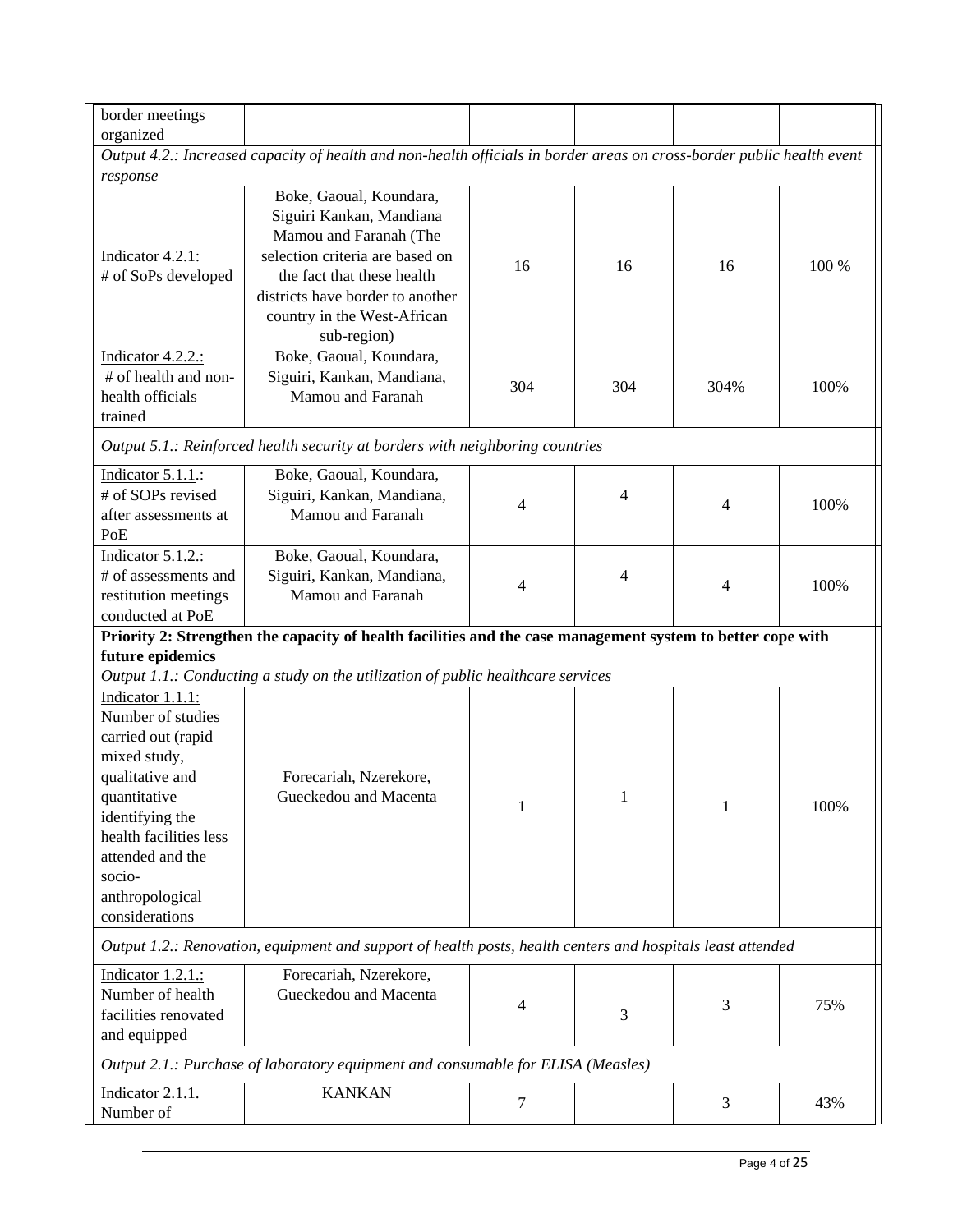| $\overline{2}$<br>equipment and<br>(see<br>consumable<br>explanation<br>in narrative<br>purchased<br>section)<br>Output 2.2.: Training of staff on the use of ELISA (Measles)<br>0%<br>Nzerekore, Kindia, Kankan,<br>Indicator 2.2.1.:<br>Faranah, Labe, Mamou, Boke<br>(explanation<br>Number of staff<br>14<br>$\boldsymbol{0}$<br>provided in<br>$\boldsymbol{0}$<br>trained<br>narrative<br>section)<br>Output 3.2.: Purchase and equipment of epidemic diseases treatment centers (EDTC) in kits for the management of<br>epidemic prone diseases<br>Forecariah, Nzerekore,<br>Indicator 3.2.1.:<br>Number of kits<br>Gueckedou and Macenta<br>$\overline{4}$<br>100%<br>4<br>4<br>purchased<br>Indicator 3.2.2:<br>Forecariah, Nzerekore,<br>Number of kits<br>Gueckedou and Macenta<br>4<br>4<br>4<br>100%<br>distributed<br>Priority 3: Strengthen the health system through implementation of the Minimum Initial Service Package<br>(MISP) for emergency preparedness and response for safe deliveries and other related services in the<br>prefectures of the Nzerekore Region<br>Output 1.: Strengthen the capacity of community health workers and health personnel on Minimum Initial Service<br>Package (MISP) for safe deliveries and other related services<br>Indicator 1.1.<br>Sous-prefectures of Nzerekore,<br>Number of health<br>Macenta and Lola<br>420 (19)<br>service providers<br>trainers, 112<br>172%<br>The increase<br>including<br>districts and<br>community health<br>will boost<br>regional<br>workers trained on<br>health<br>the number<br>Minimum Initial<br>401<br>of trained<br>personnel,<br>271 health<br>Service Package<br>243<br>health<br>(MISP) for<br>service<br>workers to<br>providers and<br>emergency situation<br>respond to<br>178<br>future<br>preparedness and<br>humanitarian<br>response to<br>community<br>implement safe<br>health<br>crises<br>deliveries and other<br>workers)<br>related services<br>Output 2.: Local communities are prepared to respond to emergency health situations and equipped with MISP for the<br>provision of safe deliveries and other related services during crisis situation<br>Indicator 2.1.<br>Sous-prefectures of Nzerekore,<br>Number of local<br>Macenta and Lola districts<br>communities<br>prepared and<br>equipped with MISP<br>40<br>118<br>118<br>295%<br>for the provision of<br>safe deliveries and<br>other related<br>services |  |  |  |  |  |  |  |  |
|---------------------------------------------------------------------------------------------------------------------------------------------------------------------------------------------------------------------------------------------------------------------------------------------------------------------------------------------------------------------------------------------------------------------------------------------------------------------------------------------------------------------------------------------------------------------------------------------------------------------------------------------------------------------------------------------------------------------------------------------------------------------------------------------------------------------------------------------------------------------------------------------------------------------------------------------------------------------------------------------------------------------------------------------------------------------------------------------------------------------------------------------------------------------------------------------------------------------------------------------------------------------------------------------------------------------------------------------------------------------------------------------------------------------------------------------------------------------------------------------------------------------------------------------------------------------------------------------------------------------------------------------------------------------------------------------------------------------------------------------------------------------------------------------------------------------------------------------------------------------------------------------------------------------------------------------------------------------------------------------------------------------------------------------------------------------------------------------------------------------------------------------------------------------------------------------------------------------------------------------------------------------------------------------------------------------------------------------------------------------------------------------------------------------------------------------|--|--|--|--|--|--|--|--|
|                                                                                                                                                                                                                                                                                                                                                                                                                                                                                                                                                                                                                                                                                                                                                                                                                                                                                                                                                                                                                                                                                                                                                                                                                                                                                                                                                                                                                                                                                                                                                                                                                                                                                                                                                                                                                                                                                                                                                                                                                                                                                                                                                                                                                                                                                                                                                                                                                                             |  |  |  |  |  |  |  |  |
|                                                                                                                                                                                                                                                                                                                                                                                                                                                                                                                                                                                                                                                                                                                                                                                                                                                                                                                                                                                                                                                                                                                                                                                                                                                                                                                                                                                                                                                                                                                                                                                                                                                                                                                                                                                                                                                                                                                                                                                                                                                                                                                                                                                                                                                                                                                                                                                                                                             |  |  |  |  |  |  |  |  |
|                                                                                                                                                                                                                                                                                                                                                                                                                                                                                                                                                                                                                                                                                                                                                                                                                                                                                                                                                                                                                                                                                                                                                                                                                                                                                                                                                                                                                                                                                                                                                                                                                                                                                                                                                                                                                                                                                                                                                                                                                                                                                                                                                                                                                                                                                                                                                                                                                                             |  |  |  |  |  |  |  |  |
|                                                                                                                                                                                                                                                                                                                                                                                                                                                                                                                                                                                                                                                                                                                                                                                                                                                                                                                                                                                                                                                                                                                                                                                                                                                                                                                                                                                                                                                                                                                                                                                                                                                                                                                                                                                                                                                                                                                                                                                                                                                                                                                                                                                                                                                                                                                                                                                                                                             |  |  |  |  |  |  |  |  |
|                                                                                                                                                                                                                                                                                                                                                                                                                                                                                                                                                                                                                                                                                                                                                                                                                                                                                                                                                                                                                                                                                                                                                                                                                                                                                                                                                                                                                                                                                                                                                                                                                                                                                                                                                                                                                                                                                                                                                                                                                                                                                                                                                                                                                                                                                                                                                                                                                                             |  |  |  |  |  |  |  |  |
|                                                                                                                                                                                                                                                                                                                                                                                                                                                                                                                                                                                                                                                                                                                                                                                                                                                                                                                                                                                                                                                                                                                                                                                                                                                                                                                                                                                                                                                                                                                                                                                                                                                                                                                                                                                                                                                                                                                                                                                                                                                                                                                                                                                                                                                                                                                                                                                                                                             |  |  |  |  |  |  |  |  |
|                                                                                                                                                                                                                                                                                                                                                                                                                                                                                                                                                                                                                                                                                                                                                                                                                                                                                                                                                                                                                                                                                                                                                                                                                                                                                                                                                                                                                                                                                                                                                                                                                                                                                                                                                                                                                                                                                                                                                                                                                                                                                                                                                                                                                                                                                                                                                                                                                                             |  |  |  |  |  |  |  |  |
|                                                                                                                                                                                                                                                                                                                                                                                                                                                                                                                                                                                                                                                                                                                                                                                                                                                                                                                                                                                                                                                                                                                                                                                                                                                                                                                                                                                                                                                                                                                                                                                                                                                                                                                                                                                                                                                                                                                                                                                                                                                                                                                                                                                                                                                                                                                                                                                                                                             |  |  |  |  |  |  |  |  |
|                                                                                                                                                                                                                                                                                                                                                                                                                                                                                                                                                                                                                                                                                                                                                                                                                                                                                                                                                                                                                                                                                                                                                                                                                                                                                                                                                                                                                                                                                                                                                                                                                                                                                                                                                                                                                                                                                                                                                                                                                                                                                                                                                                                                                                                                                                                                                                                                                                             |  |  |  |  |  |  |  |  |
|                                                                                                                                                                                                                                                                                                                                                                                                                                                                                                                                                                                                                                                                                                                                                                                                                                                                                                                                                                                                                                                                                                                                                                                                                                                                                                                                                                                                                                                                                                                                                                                                                                                                                                                                                                                                                                                                                                                                                                                                                                                                                                                                                                                                                                                                                                                                                                                                                                             |  |  |  |  |  |  |  |  |
|                                                                                                                                                                                                                                                                                                                                                                                                                                                                                                                                                                                                                                                                                                                                                                                                                                                                                                                                                                                                                                                                                                                                                                                                                                                                                                                                                                                                                                                                                                                                                                                                                                                                                                                                                                                                                                                                                                                                                                                                                                                                                                                                                                                                                                                                                                                                                                                                                                             |  |  |  |  |  |  |  |  |
|                                                                                                                                                                                                                                                                                                                                                                                                                                                                                                                                                                                                                                                                                                                                                                                                                                                                                                                                                                                                                                                                                                                                                                                                                                                                                                                                                                                                                                                                                                                                                                                                                                                                                                                                                                                                                                                                                                                                                                                                                                                                                                                                                                                                                                                                                                                                                                                                                                             |  |  |  |  |  |  |  |  |
|                                                                                                                                                                                                                                                                                                                                                                                                                                                                                                                                                                                                                                                                                                                                                                                                                                                                                                                                                                                                                                                                                                                                                                                                                                                                                                                                                                                                                                                                                                                                                                                                                                                                                                                                                                                                                                                                                                                                                                                                                                                                                                                                                                                                                                                                                                                                                                                                                                             |  |  |  |  |  |  |  |  |
|                                                                                                                                                                                                                                                                                                                                                                                                                                                                                                                                                                                                                                                                                                                                                                                                                                                                                                                                                                                                                                                                                                                                                                                                                                                                                                                                                                                                                                                                                                                                                                                                                                                                                                                                                                                                                                                                                                                                                                                                                                                                                                                                                                                                                                                                                                                                                                                                                                             |  |  |  |  |  |  |  |  |
|                                                                                                                                                                                                                                                                                                                                                                                                                                                                                                                                                                                                                                                                                                                                                                                                                                                                                                                                                                                                                                                                                                                                                                                                                                                                                                                                                                                                                                                                                                                                                                                                                                                                                                                                                                                                                                                                                                                                                                                                                                                                                                                                                                                                                                                                                                                                                                                                                                             |  |  |  |  |  |  |  |  |
|                                                                                                                                                                                                                                                                                                                                                                                                                                                                                                                                                                                                                                                                                                                                                                                                                                                                                                                                                                                                                                                                                                                                                                                                                                                                                                                                                                                                                                                                                                                                                                                                                                                                                                                                                                                                                                                                                                                                                                                                                                                                                                                                                                                                                                                                                                                                                                                                                                             |  |  |  |  |  |  |  |  |
|                                                                                                                                                                                                                                                                                                                                                                                                                                                                                                                                                                                                                                                                                                                                                                                                                                                                                                                                                                                                                                                                                                                                                                                                                                                                                                                                                                                                                                                                                                                                                                                                                                                                                                                                                                                                                                                                                                                                                                                                                                                                                                                                                                                                                                                                                                                                                                                                                                             |  |  |  |  |  |  |  |  |
|                                                                                                                                                                                                                                                                                                                                                                                                                                                                                                                                                                                                                                                                                                                                                                                                                                                                                                                                                                                                                                                                                                                                                                                                                                                                                                                                                                                                                                                                                                                                                                                                                                                                                                                                                                                                                                                                                                                                                                                                                                                                                                                                                                                                                                                                                                                                                                                                                                             |  |  |  |  |  |  |  |  |
|                                                                                                                                                                                                                                                                                                                                                                                                                                                                                                                                                                                                                                                                                                                                                                                                                                                                                                                                                                                                                                                                                                                                                                                                                                                                                                                                                                                                                                                                                                                                                                                                                                                                                                                                                                                                                                                                                                                                                                                                                                                                                                                                                                                                                                                                                                                                                                                                                                             |  |  |  |  |  |  |  |  |
|                                                                                                                                                                                                                                                                                                                                                                                                                                                                                                                                                                                                                                                                                                                                                                                                                                                                                                                                                                                                                                                                                                                                                                                                                                                                                                                                                                                                                                                                                                                                                                                                                                                                                                                                                                                                                                                                                                                                                                                                                                                                                                                                                                                                                                                                                                                                                                                                                                             |  |  |  |  |  |  |  |  |
|                                                                                                                                                                                                                                                                                                                                                                                                                                                                                                                                                                                                                                                                                                                                                                                                                                                                                                                                                                                                                                                                                                                                                                                                                                                                                                                                                                                                                                                                                                                                                                                                                                                                                                                                                                                                                                                                                                                                                                                                                                                                                                                                                                                                                                                                                                                                                                                                                                             |  |  |  |  |  |  |  |  |
|                                                                                                                                                                                                                                                                                                                                                                                                                                                                                                                                                                                                                                                                                                                                                                                                                                                                                                                                                                                                                                                                                                                                                                                                                                                                                                                                                                                                                                                                                                                                                                                                                                                                                                                                                                                                                                                                                                                                                                                                                                                                                                                                                                                                                                                                                                                                                                                                                                             |  |  |  |  |  |  |  |  |
|                                                                                                                                                                                                                                                                                                                                                                                                                                                                                                                                                                                                                                                                                                                                                                                                                                                                                                                                                                                                                                                                                                                                                                                                                                                                                                                                                                                                                                                                                                                                                                                                                                                                                                                                                                                                                                                                                                                                                                                                                                                                                                                                                                                                                                                                                                                                                                                                                                             |  |  |  |  |  |  |  |  |
|                                                                                                                                                                                                                                                                                                                                                                                                                                                                                                                                                                                                                                                                                                                                                                                                                                                                                                                                                                                                                                                                                                                                                                                                                                                                                                                                                                                                                                                                                                                                                                                                                                                                                                                                                                                                                                                                                                                                                                                                                                                                                                                                                                                                                                                                                                                                                                                                                                             |  |  |  |  |  |  |  |  |
|                                                                                                                                                                                                                                                                                                                                                                                                                                                                                                                                                                                                                                                                                                                                                                                                                                                                                                                                                                                                                                                                                                                                                                                                                                                                                                                                                                                                                                                                                                                                                                                                                                                                                                                                                                                                                                                                                                                                                                                                                                                                                                                                                                                                                                                                                                                                                                                                                                             |  |  |  |  |  |  |  |  |
|                                                                                                                                                                                                                                                                                                                                                                                                                                                                                                                                                                                                                                                                                                                                                                                                                                                                                                                                                                                                                                                                                                                                                                                                                                                                                                                                                                                                                                                                                                                                                                                                                                                                                                                                                                                                                                                                                                                                                                                                                                                                                                                                                                                                                                                                                                                                                                                                                                             |  |  |  |  |  |  |  |  |
|                                                                                                                                                                                                                                                                                                                                                                                                                                                                                                                                                                                                                                                                                                                                                                                                                                                                                                                                                                                                                                                                                                                                                                                                                                                                                                                                                                                                                                                                                                                                                                                                                                                                                                                                                                                                                                                                                                                                                                                                                                                                                                                                                                                                                                                                                                                                                                                                                                             |  |  |  |  |  |  |  |  |
|                                                                                                                                                                                                                                                                                                                                                                                                                                                                                                                                                                                                                                                                                                                                                                                                                                                                                                                                                                                                                                                                                                                                                                                                                                                                                                                                                                                                                                                                                                                                                                                                                                                                                                                                                                                                                                                                                                                                                                                                                                                                                                                                                                                                                                                                                                                                                                                                                                             |  |  |  |  |  |  |  |  |
|                                                                                                                                                                                                                                                                                                                                                                                                                                                                                                                                                                                                                                                                                                                                                                                                                                                                                                                                                                                                                                                                                                                                                                                                                                                                                                                                                                                                                                                                                                                                                                                                                                                                                                                                                                                                                                                                                                                                                                                                                                                                                                                                                                                                                                                                                                                                                                                                                                             |  |  |  |  |  |  |  |  |
|                                                                                                                                                                                                                                                                                                                                                                                                                                                                                                                                                                                                                                                                                                                                                                                                                                                                                                                                                                                                                                                                                                                                                                                                                                                                                                                                                                                                                                                                                                                                                                                                                                                                                                                                                                                                                                                                                                                                                                                                                                                                                                                                                                                                                                                                                                                                                                                                                                             |  |  |  |  |  |  |  |  |
|                                                                                                                                                                                                                                                                                                                                                                                                                                                                                                                                                                                                                                                                                                                                                                                                                                                                                                                                                                                                                                                                                                                                                                                                                                                                                                                                                                                                                                                                                                                                                                                                                                                                                                                                                                                                                                                                                                                                                                                                                                                                                                                                                                                                                                                                                                                                                                                                                                             |  |  |  |  |  |  |  |  |
|                                                                                                                                                                                                                                                                                                                                                                                                                                                                                                                                                                                                                                                                                                                                                                                                                                                                                                                                                                                                                                                                                                                                                                                                                                                                                                                                                                                                                                                                                                                                                                                                                                                                                                                                                                                                                                                                                                                                                                                                                                                                                                                                                                                                                                                                                                                                                                                                                                             |  |  |  |  |  |  |  |  |
|                                                                                                                                                                                                                                                                                                                                                                                                                                                                                                                                                                                                                                                                                                                                                                                                                                                                                                                                                                                                                                                                                                                                                                                                                                                                                                                                                                                                                                                                                                                                                                                                                                                                                                                                                                                                                                                                                                                                                                                                                                                                                                                                                                                                                                                                                                                                                                                                                                             |  |  |  |  |  |  |  |  |
|                                                                                                                                                                                                                                                                                                                                                                                                                                                                                                                                                                                                                                                                                                                                                                                                                                                                                                                                                                                                                                                                                                                                                                                                                                                                                                                                                                                                                                                                                                                                                                                                                                                                                                                                                                                                                                                                                                                                                                                                                                                                                                                                                                                                                                                                                                                                                                                                                                             |  |  |  |  |  |  |  |  |
|                                                                                                                                                                                                                                                                                                                                                                                                                                                                                                                                                                                                                                                                                                                                                                                                                                                                                                                                                                                                                                                                                                                                                                                                                                                                                                                                                                                                                                                                                                                                                                                                                                                                                                                                                                                                                                                                                                                                                                                                                                                                                                                                                                                                                                                                                                                                                                                                                                             |  |  |  |  |  |  |  |  |
|                                                                                                                                                                                                                                                                                                                                                                                                                                                                                                                                                                                                                                                                                                                                                                                                                                                                                                                                                                                                                                                                                                                                                                                                                                                                                                                                                                                                                                                                                                                                                                                                                                                                                                                                                                                                                                                                                                                                                                                                                                                                                                                                                                                                                                                                                                                                                                                                                                             |  |  |  |  |  |  |  |  |
|                                                                                                                                                                                                                                                                                                                                                                                                                                                                                                                                                                                                                                                                                                                                                                                                                                                                                                                                                                                                                                                                                                                                                                                                                                                                                                                                                                                                                                                                                                                                                                                                                                                                                                                                                                                                                                                                                                                                                                                                                                                                                                                                                                                                                                                                                                                                                                                                                                             |  |  |  |  |  |  |  |  |
|                                                                                                                                                                                                                                                                                                                                                                                                                                                                                                                                                                                                                                                                                                                                                                                                                                                                                                                                                                                                                                                                                                                                                                                                                                                                                                                                                                                                                                                                                                                                                                                                                                                                                                                                                                                                                                                                                                                                                                                                                                                                                                                                                                                                                                                                                                                                                                                                                                             |  |  |  |  |  |  |  |  |
|                                                                                                                                                                                                                                                                                                                                                                                                                                                                                                                                                                                                                                                                                                                                                                                                                                                                                                                                                                                                                                                                                                                                                                                                                                                                                                                                                                                                                                                                                                                                                                                                                                                                                                                                                                                                                                                                                                                                                                                                                                                                                                                                                                                                                                                                                                                                                                                                                                             |  |  |  |  |  |  |  |  |
|                                                                                                                                                                                                                                                                                                                                                                                                                                                                                                                                                                                                                                                                                                                                                                                                                                                                                                                                                                                                                                                                                                                                                                                                                                                                                                                                                                                                                                                                                                                                                                                                                                                                                                                                                                                                                                                                                                                                                                                                                                                                                                                                                                                                                                                                                                                                                                                                                                             |  |  |  |  |  |  |  |  |
|                                                                                                                                                                                                                                                                                                                                                                                                                                                                                                                                                                                                                                                                                                                                                                                                                                                                                                                                                                                                                                                                                                                                                                                                                                                                                                                                                                                                                                                                                                                                                                                                                                                                                                                                                                                                                                                                                                                                                                                                                                                                                                                                                                                                                                                                                                                                                                                                                                             |  |  |  |  |  |  |  |  |
|                                                                                                                                                                                                                                                                                                                                                                                                                                                                                                                                                                                                                                                                                                                                                                                                                                                                                                                                                                                                                                                                                                                                                                                                                                                                                                                                                                                                                                                                                                                                                                                                                                                                                                                                                                                                                                                                                                                                                                                                                                                                                                                                                                                                                                                                                                                                                                                                                                             |  |  |  |  |  |  |  |  |
|                                                                                                                                                                                                                                                                                                                                                                                                                                                                                                                                                                                                                                                                                                                                                                                                                                                                                                                                                                                                                                                                                                                                                                                                                                                                                                                                                                                                                                                                                                                                                                                                                                                                                                                                                                                                                                                                                                                                                                                                                                                                                                                                                                                                                                                                                                                                                                                                                                             |  |  |  |  |  |  |  |  |
|                                                                                                                                                                                                                                                                                                                                                                                                                                                                                                                                                                                                                                                                                                                                                                                                                                                                                                                                                                                                                                                                                                                                                                                                                                                                                                                                                                                                                                                                                                                                                                                                                                                                                                                                                                                                                                                                                                                                                                                                                                                                                                                                                                                                                                                                                                                                                                                                                                             |  |  |  |  |  |  |  |  |
|                                                                                                                                                                                                                                                                                                                                                                                                                                                                                                                                                                                                                                                                                                                                                                                                                                                                                                                                                                                                                                                                                                                                                                                                                                                                                                                                                                                                                                                                                                                                                                                                                                                                                                                                                                                                                                                                                                                                                                                                                                                                                                                                                                                                                                                                                                                                                                                                                                             |  |  |  |  |  |  |  |  |
|                                                                                                                                                                                                                                                                                                                                                                                                                                                                                                                                                                                                                                                                                                                                                                                                                                                                                                                                                                                                                                                                                                                                                                                                                                                                                                                                                                                                                                                                                                                                                                                                                                                                                                                                                                                                                                                                                                                                                                                                                                                                                                                                                                                                                                                                                                                                                                                                                                             |  |  |  |  |  |  |  |  |
|                                                                                                                                                                                                                                                                                                                                                                                                                                                                                                                                                                                                                                                                                                                                                                                                                                                                                                                                                                                                                                                                                                                                                                                                                                                                                                                                                                                                                                                                                                                                                                                                                                                                                                                                                                                                                                                                                                                                                                                                                                                                                                                                                                                                                                                                                                                                                                                                                                             |  |  |  |  |  |  |  |  |
|                                                                                                                                                                                                                                                                                                                                                                                                                                                                                                                                                                                                                                                                                                                                                                                                                                                                                                                                                                                                                                                                                                                                                                                                                                                                                                                                                                                                                                                                                                                                                                                                                                                                                                                                                                                                                                                                                                                                                                                                                                                                                                                                                                                                                                                                                                                                                                                                                                             |  |  |  |  |  |  |  |  |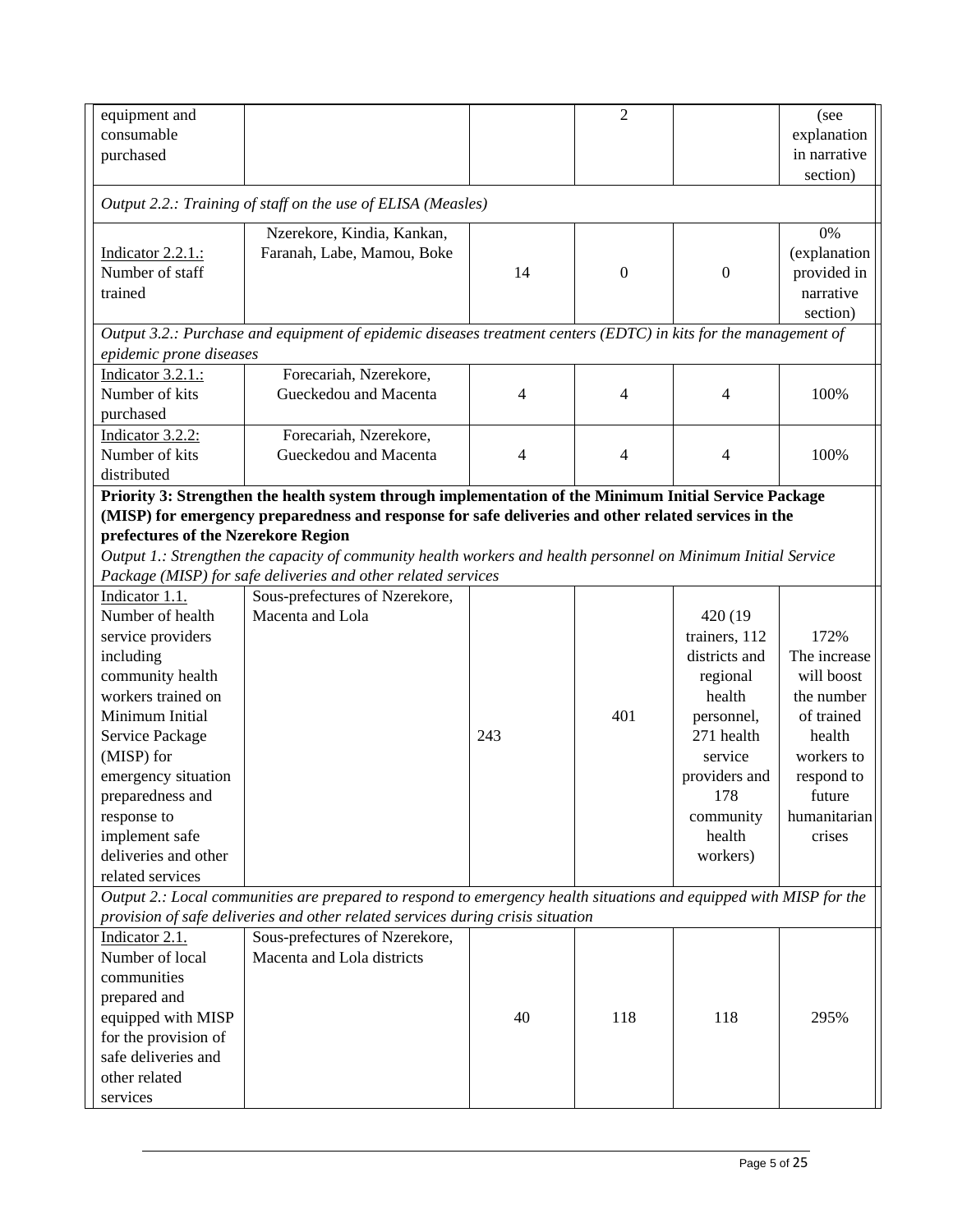| Output 3: Quarterly field monitoring and coordination meetings are conducted to ensure quality implementation of<br>the project activities<br>Indicator 3.1.<br>Nzerekore, Macenta and Lola<br>Number of technical<br>staff supporting the<br>100%<br>1<br>1<br>1<br>project<br>implementation<br>Indicator 3.2.<br>Nzerekore, Macenta and Lola<br>Number of technical<br>14<br>$9(3 \text{ by})$<br>14<br>155%<br>supervision missions<br>district)<br>conducted<br>Priority 4: Strengthening health service delivery through community engagement in the 9 health districts of the<br>Ebola affected regions of Kankan and Faranah<br>Output 1. Community engagement enhanced to improve routine immunization and increasing health service utilization<br>Indicator 1.1.:<br>Number of districts<br>(or similar<br>administrative units)<br>facilitating regular<br>community dialogue<br>9 districts<br>with caregivers of<br>(13)<br>children under 5 to<br>Districts of Kankan, Mandiana,<br>9 districts (13<br>communes<br>improve knowledge,<br>Kerouane, Kouroussa, Siguiri,<br>communes of<br>100%<br>9<br>of<br>attitudes and<br>Dabola, Dinguiraye, Faranah<br>convergence)<br>convergence<br>practices and<br>and Kissidougou<br>$\lambda$<br>address related<br>social/cultural norms<br>on maternal<br>newborn and child<br>health and<br>development.<br>Indicator 1.2.:<br>Number of<br>80<br>youths/women<br>40<br>80<br>Districts of Kankan, Mandiana,<br>youths/wome<br>groups strengthened<br>community<br>Kerouane, Kouroussa, Siguiri,<br>n groups (in<br>community<br>in social<br>100%<br>youth /<br>Dabola, Dinguiraye, Faranah<br>youth /<br>13<br>mobilization through<br>woman<br>and Kissidougou<br>communes of<br>women<br>community dialogue<br>groups<br>convergence)<br>for better health<br>service utilization<br>Indicator 1.3.:<br>80<br>Number of<br>community<br>100<br>100<br>community<br>platforms<br>Districts of Kankan, Mandiana,<br>community<br>community<br>platforms supported<br>(13)<br>Kerouane, Kouroussa, Siguiri,<br>platforms (13<br>platforms (13<br>100%<br>quarterly to increase<br>communes<br>Dabola, Dinguiraye, Faranah<br>communes of<br>communes of<br>the community<br>of<br>and Kissidougou<br>convergence)<br>convergence)<br>involvement in the<br>convergence<br>decision-making, |  |  |  |
|----------------------------------------------------------------------------------------------------------------------------------------------------------------------------------------------------------------------------------------------------------------------------------------------------------------------------------------------------------------------------------------------------------------------------------------------------------------------------------------------------------------------------------------------------------------------------------------------------------------------------------------------------------------------------------------------------------------------------------------------------------------------------------------------------------------------------------------------------------------------------------------------------------------------------------------------------------------------------------------------------------------------------------------------------------------------------------------------------------------------------------------------------------------------------------------------------------------------------------------------------------------------------------------------------------------------------------------------------------------------------------------------------------------------------------------------------------------------------------------------------------------------------------------------------------------------------------------------------------------------------------------------------------------------------------------------------------------------------------------------------------------------------------------------------------------------------------------------------------------------------------------------------------------------------------------------------------------------------------------------------------------------------------------------------------------------------------------------------------------------------------------------------------------------------------------------------------------------------------------------------------------------------------------------------------------------------------------------------------|--|--|--|
|                                                                                                                                                                                                                                                                                                                                                                                                                                                                                                                                                                                                                                                                                                                                                                                                                                                                                                                                                                                                                                                                                                                                                                                                                                                                                                                                                                                                                                                                                                                                                                                                                                                                                                                                                                                                                                                                                                                                                                                                                                                                                                                                                                                                                                                                                                                                                          |  |  |  |
|                                                                                                                                                                                                                                                                                                                                                                                                                                                                                                                                                                                                                                                                                                                                                                                                                                                                                                                                                                                                                                                                                                                                                                                                                                                                                                                                                                                                                                                                                                                                                                                                                                                                                                                                                                                                                                                                                                                                                                                                                                                                                                                                                                                                                                                                                                                                                          |  |  |  |
|                                                                                                                                                                                                                                                                                                                                                                                                                                                                                                                                                                                                                                                                                                                                                                                                                                                                                                                                                                                                                                                                                                                                                                                                                                                                                                                                                                                                                                                                                                                                                                                                                                                                                                                                                                                                                                                                                                                                                                                                                                                                                                                                                                                                                                                                                                                                                          |  |  |  |
|                                                                                                                                                                                                                                                                                                                                                                                                                                                                                                                                                                                                                                                                                                                                                                                                                                                                                                                                                                                                                                                                                                                                                                                                                                                                                                                                                                                                                                                                                                                                                                                                                                                                                                                                                                                                                                                                                                                                                                                                                                                                                                                                                                                                                                                                                                                                                          |  |  |  |
|                                                                                                                                                                                                                                                                                                                                                                                                                                                                                                                                                                                                                                                                                                                                                                                                                                                                                                                                                                                                                                                                                                                                                                                                                                                                                                                                                                                                                                                                                                                                                                                                                                                                                                                                                                                                                                                                                                                                                                                                                                                                                                                                                                                                                                                                                                                                                          |  |  |  |
|                                                                                                                                                                                                                                                                                                                                                                                                                                                                                                                                                                                                                                                                                                                                                                                                                                                                                                                                                                                                                                                                                                                                                                                                                                                                                                                                                                                                                                                                                                                                                                                                                                                                                                                                                                                                                                                                                                                                                                                                                                                                                                                                                                                                                                                                                                                                                          |  |  |  |
|                                                                                                                                                                                                                                                                                                                                                                                                                                                                                                                                                                                                                                                                                                                                                                                                                                                                                                                                                                                                                                                                                                                                                                                                                                                                                                                                                                                                                                                                                                                                                                                                                                                                                                                                                                                                                                                                                                                                                                                                                                                                                                                                                                                                                                                                                                                                                          |  |  |  |
|                                                                                                                                                                                                                                                                                                                                                                                                                                                                                                                                                                                                                                                                                                                                                                                                                                                                                                                                                                                                                                                                                                                                                                                                                                                                                                                                                                                                                                                                                                                                                                                                                                                                                                                                                                                                                                                                                                                                                                                                                                                                                                                                                                                                                                                                                                                                                          |  |  |  |
|                                                                                                                                                                                                                                                                                                                                                                                                                                                                                                                                                                                                                                                                                                                                                                                                                                                                                                                                                                                                                                                                                                                                                                                                                                                                                                                                                                                                                                                                                                                                                                                                                                                                                                                                                                                                                                                                                                                                                                                                                                                                                                                                                                                                                                                                                                                                                          |  |  |  |
|                                                                                                                                                                                                                                                                                                                                                                                                                                                                                                                                                                                                                                                                                                                                                                                                                                                                                                                                                                                                                                                                                                                                                                                                                                                                                                                                                                                                                                                                                                                                                                                                                                                                                                                                                                                                                                                                                                                                                                                                                                                                                                                                                                                                                                                                                                                                                          |  |  |  |
|                                                                                                                                                                                                                                                                                                                                                                                                                                                                                                                                                                                                                                                                                                                                                                                                                                                                                                                                                                                                                                                                                                                                                                                                                                                                                                                                                                                                                                                                                                                                                                                                                                                                                                                                                                                                                                                                                                                                                                                                                                                                                                                                                                                                                                                                                                                                                          |  |  |  |
|                                                                                                                                                                                                                                                                                                                                                                                                                                                                                                                                                                                                                                                                                                                                                                                                                                                                                                                                                                                                                                                                                                                                                                                                                                                                                                                                                                                                                                                                                                                                                                                                                                                                                                                                                                                                                                                                                                                                                                                                                                                                                                                                                                                                                                                                                                                                                          |  |  |  |
|                                                                                                                                                                                                                                                                                                                                                                                                                                                                                                                                                                                                                                                                                                                                                                                                                                                                                                                                                                                                                                                                                                                                                                                                                                                                                                                                                                                                                                                                                                                                                                                                                                                                                                                                                                                                                                                                                                                                                                                                                                                                                                                                                                                                                                                                                                                                                          |  |  |  |
|                                                                                                                                                                                                                                                                                                                                                                                                                                                                                                                                                                                                                                                                                                                                                                                                                                                                                                                                                                                                                                                                                                                                                                                                                                                                                                                                                                                                                                                                                                                                                                                                                                                                                                                                                                                                                                                                                                                                                                                                                                                                                                                                                                                                                                                                                                                                                          |  |  |  |
|                                                                                                                                                                                                                                                                                                                                                                                                                                                                                                                                                                                                                                                                                                                                                                                                                                                                                                                                                                                                                                                                                                                                                                                                                                                                                                                                                                                                                                                                                                                                                                                                                                                                                                                                                                                                                                                                                                                                                                                                                                                                                                                                                                                                                                                                                                                                                          |  |  |  |
|                                                                                                                                                                                                                                                                                                                                                                                                                                                                                                                                                                                                                                                                                                                                                                                                                                                                                                                                                                                                                                                                                                                                                                                                                                                                                                                                                                                                                                                                                                                                                                                                                                                                                                                                                                                                                                                                                                                                                                                                                                                                                                                                                                                                                                                                                                                                                          |  |  |  |
|                                                                                                                                                                                                                                                                                                                                                                                                                                                                                                                                                                                                                                                                                                                                                                                                                                                                                                                                                                                                                                                                                                                                                                                                                                                                                                                                                                                                                                                                                                                                                                                                                                                                                                                                                                                                                                                                                                                                                                                                                                                                                                                                                                                                                                                                                                                                                          |  |  |  |
|                                                                                                                                                                                                                                                                                                                                                                                                                                                                                                                                                                                                                                                                                                                                                                                                                                                                                                                                                                                                                                                                                                                                                                                                                                                                                                                                                                                                                                                                                                                                                                                                                                                                                                                                                                                                                                                                                                                                                                                                                                                                                                                                                                                                                                                                                                                                                          |  |  |  |
|                                                                                                                                                                                                                                                                                                                                                                                                                                                                                                                                                                                                                                                                                                                                                                                                                                                                                                                                                                                                                                                                                                                                                                                                                                                                                                                                                                                                                                                                                                                                                                                                                                                                                                                                                                                                                                                                                                                                                                                                                                                                                                                                                                                                                                                                                                                                                          |  |  |  |
|                                                                                                                                                                                                                                                                                                                                                                                                                                                                                                                                                                                                                                                                                                                                                                                                                                                                                                                                                                                                                                                                                                                                                                                                                                                                                                                                                                                                                                                                                                                                                                                                                                                                                                                                                                                                                                                                                                                                                                                                                                                                                                                                                                                                                                                                                                                                                          |  |  |  |
|                                                                                                                                                                                                                                                                                                                                                                                                                                                                                                                                                                                                                                                                                                                                                                                                                                                                                                                                                                                                                                                                                                                                                                                                                                                                                                                                                                                                                                                                                                                                                                                                                                                                                                                                                                                                                                                                                                                                                                                                                                                                                                                                                                                                                                                                                                                                                          |  |  |  |
|                                                                                                                                                                                                                                                                                                                                                                                                                                                                                                                                                                                                                                                                                                                                                                                                                                                                                                                                                                                                                                                                                                                                                                                                                                                                                                                                                                                                                                                                                                                                                                                                                                                                                                                                                                                                                                                                                                                                                                                                                                                                                                                                                                                                                                                                                                                                                          |  |  |  |
|                                                                                                                                                                                                                                                                                                                                                                                                                                                                                                                                                                                                                                                                                                                                                                                                                                                                                                                                                                                                                                                                                                                                                                                                                                                                                                                                                                                                                                                                                                                                                                                                                                                                                                                                                                                                                                                                                                                                                                                                                                                                                                                                                                                                                                                                                                                                                          |  |  |  |
|                                                                                                                                                                                                                                                                                                                                                                                                                                                                                                                                                                                                                                                                                                                                                                                                                                                                                                                                                                                                                                                                                                                                                                                                                                                                                                                                                                                                                                                                                                                                                                                                                                                                                                                                                                                                                                                                                                                                                                                                                                                                                                                                                                                                                                                                                                                                                          |  |  |  |
|                                                                                                                                                                                                                                                                                                                                                                                                                                                                                                                                                                                                                                                                                                                                                                                                                                                                                                                                                                                                                                                                                                                                                                                                                                                                                                                                                                                                                                                                                                                                                                                                                                                                                                                                                                                                                                                                                                                                                                                                                                                                                                                                                                                                                                                                                                                                                          |  |  |  |
|                                                                                                                                                                                                                                                                                                                                                                                                                                                                                                                                                                                                                                                                                                                                                                                                                                                                                                                                                                                                                                                                                                                                                                                                                                                                                                                                                                                                                                                                                                                                                                                                                                                                                                                                                                                                                                                                                                                                                                                                                                                                                                                                                                                                                                                                                                                                                          |  |  |  |
|                                                                                                                                                                                                                                                                                                                                                                                                                                                                                                                                                                                                                                                                                                                                                                                                                                                                                                                                                                                                                                                                                                                                                                                                                                                                                                                                                                                                                                                                                                                                                                                                                                                                                                                                                                                                                                                                                                                                                                                                                                                                                                                                                                                                                                                                                                                                                          |  |  |  |
|                                                                                                                                                                                                                                                                                                                                                                                                                                                                                                                                                                                                                                                                                                                                                                                                                                                                                                                                                                                                                                                                                                                                                                                                                                                                                                                                                                                                                                                                                                                                                                                                                                                                                                                                                                                                                                                                                                                                                                                                                                                                                                                                                                                                                                                                                                                                                          |  |  |  |
|                                                                                                                                                                                                                                                                                                                                                                                                                                                                                                                                                                                                                                                                                                                                                                                                                                                                                                                                                                                                                                                                                                                                                                                                                                                                                                                                                                                                                                                                                                                                                                                                                                                                                                                                                                                                                                                                                                                                                                                                                                                                                                                                                                                                                                                                                                                                                          |  |  |  |
|                                                                                                                                                                                                                                                                                                                                                                                                                                                                                                                                                                                                                                                                                                                                                                                                                                                                                                                                                                                                                                                                                                                                                                                                                                                                                                                                                                                                                                                                                                                                                                                                                                                                                                                                                                                                                                                                                                                                                                                                                                                                                                                                                                                                                                                                                                                                                          |  |  |  |
|                                                                                                                                                                                                                                                                                                                                                                                                                                                                                                                                                                                                                                                                                                                                                                                                                                                                                                                                                                                                                                                                                                                                                                                                                                                                                                                                                                                                                                                                                                                                                                                                                                                                                                                                                                                                                                                                                                                                                                                                                                                                                                                                                                                                                                                                                                                                                          |  |  |  |
|                                                                                                                                                                                                                                                                                                                                                                                                                                                                                                                                                                                                                                                                                                                                                                                                                                                                                                                                                                                                                                                                                                                                                                                                                                                                                                                                                                                                                                                                                                                                                                                                                                                                                                                                                                                                                                                                                                                                                                                                                                                                                                                                                                                                                                                                                                                                                          |  |  |  |
|                                                                                                                                                                                                                                                                                                                                                                                                                                                                                                                                                                                                                                                                                                                                                                                                                                                                                                                                                                                                                                                                                                                                                                                                                                                                                                                                                                                                                                                                                                                                                                                                                                                                                                                                                                                                                                                                                                                                                                                                                                                                                                                                                                                                                                                                                                                                                          |  |  |  |
|                                                                                                                                                                                                                                                                                                                                                                                                                                                                                                                                                                                                                                                                                                                                                                                                                                                                                                                                                                                                                                                                                                                                                                                                                                                                                                                                                                                                                                                                                                                                                                                                                                                                                                                                                                                                                                                                                                                                                                                                                                                                                                                                                                                                                                                                                                                                                          |  |  |  |
|                                                                                                                                                                                                                                                                                                                                                                                                                                                                                                                                                                                                                                                                                                                                                                                                                                                                                                                                                                                                                                                                                                                                                                                                                                                                                                                                                                                                                                                                                                                                                                                                                                                                                                                                                                                                                                                                                                                                                                                                                                                                                                                                                                                                                                                                                                                                                          |  |  |  |
|                                                                                                                                                                                                                                                                                                                                                                                                                                                                                                                                                                                                                                                                                                                                                                                                                                                                                                                                                                                                                                                                                                                                                                                                                                                                                                                                                                                                                                                                                                                                                                                                                                                                                                                                                                                                                                                                                                                                                                                                                                                                                                                                                                                                                                                                                                                                                          |  |  |  |
|                                                                                                                                                                                                                                                                                                                                                                                                                                                                                                                                                                                                                                                                                                                                                                                                                                                                                                                                                                                                                                                                                                                                                                                                                                                                                                                                                                                                                                                                                                                                                                                                                                                                                                                                                                                                                                                                                                                                                                                                                                                                                                                                                                                                                                                                                                                                                          |  |  |  |
|                                                                                                                                                                                                                                                                                                                                                                                                                                                                                                                                                                                                                                                                                                                                                                                                                                                                                                                                                                                                                                                                                                                                                                                                                                                                                                                                                                                                                                                                                                                                                                                                                                                                                                                                                                                                                                                                                                                                                                                                                                                                                                                                                                                                                                                                                                                                                          |  |  |  |
|                                                                                                                                                                                                                                                                                                                                                                                                                                                                                                                                                                                                                                                                                                                                                                                                                                                                                                                                                                                                                                                                                                                                                                                                                                                                                                                                                                                                                                                                                                                                                                                                                                                                                                                                                                                                                                                                                                                                                                                                                                                                                                                                                                                                                                                                                                                                                          |  |  |  |
|                                                                                                                                                                                                                                                                                                                                                                                                                                                                                                                                                                                                                                                                                                                                                                                                                                                                                                                                                                                                                                                                                                                                                                                                                                                                                                                                                                                                                                                                                                                                                                                                                                                                                                                                                                                                                                                                                                                                                                                                                                                                                                                                                                                                                                                                                                                                                          |  |  |  |
|                                                                                                                                                                                                                                                                                                                                                                                                                                                                                                                                                                                                                                                                                                                                                                                                                                                                                                                                                                                                                                                                                                                                                                                                                                                                                                                                                                                                                                                                                                                                                                                                                                                                                                                                                                                                                                                                                                                                                                                                                                                                                                                                                                                                                                                                                                                                                          |  |  |  |
|                                                                                                                                                                                                                                                                                                                                                                                                                                                                                                                                                                                                                                                                                                                                                                                                                                                                                                                                                                                                                                                                                                                                                                                                                                                                                                                                                                                                                                                                                                                                                                                                                                                                                                                                                                                                                                                                                                                                                                                                                                                                                                                                                                                                                                                                                                                                                          |  |  |  |
|                                                                                                                                                                                                                                                                                                                                                                                                                                                                                                                                                                                                                                                                                                                                                                                                                                                                                                                                                                                                                                                                                                                                                                                                                                                                                                                                                                                                                                                                                                                                                                                                                                                                                                                                                                                                                                                                                                                                                                                                                                                                                                                                                                                                                                                                                                                                                          |  |  |  |
|                                                                                                                                                                                                                                                                                                                                                                                                                                                                                                                                                                                                                                                                                                                                                                                                                                                                                                                                                                                                                                                                                                                                                                                                                                                                                                                                                                                                                                                                                                                                                                                                                                                                                                                                                                                                                                                                                                                                                                                                                                                                                                                                                                                                                                                                                                                                                          |  |  |  |
|                                                                                                                                                                                                                                                                                                                                                                                                                                                                                                                                                                                                                                                                                                                                                                                                                                                                                                                                                                                                                                                                                                                                                                                                                                                                                                                                                                                                                                                                                                                                                                                                                                                                                                                                                                                                                                                                                                                                                                                                                                                                                                                                                                                                                                                                                                                                                          |  |  |  |
|                                                                                                                                                                                                                                                                                                                                                                                                                                                                                                                                                                                                                                                                                                                                                                                                                                                                                                                                                                                                                                                                                                                                                                                                                                                                                                                                                                                                                                                                                                                                                                                                                                                                                                                                                                                                                                                                                                                                                                                                                                                                                                                                                                                                                                                                                                                                                          |  |  |  |
|                                                                                                                                                                                                                                                                                                                                                                                                                                                                                                                                                                                                                                                                                                                                                                                                                                                                                                                                                                                                                                                                                                                                                                                                                                                                                                                                                                                                                                                                                                                                                                                                                                                                                                                                                                                                                                                                                                                                                                                                                                                                                                                                                                                                                                                                                                                                                          |  |  |  |
|                                                                                                                                                                                                                                                                                                                                                                                                                                                                                                                                                                                                                                                                                                                                                                                                                                                                                                                                                                                                                                                                                                                                                                                                                                                                                                                                                                                                                                                                                                                                                                                                                                                                                                                                                                                                                                                                                                                                                                                                                                                                                                                                                                                                                                                                                                                                                          |  |  |  |
|                                                                                                                                                                                                                                                                                                                                                                                                                                                                                                                                                                                                                                                                                                                                                                                                                                                                                                                                                                                                                                                                                                                                                                                                                                                                                                                                                                                                                                                                                                                                                                                                                                                                                                                                                                                                                                                                                                                                                                                                                                                                                                                                                                                                                                                                                                                                                          |  |  |  |
| need assessment and                                                                                                                                                                                                                                                                                                                                                                                                                                                                                                                                                                                                                                                                                                                                                                                                                                                                                                                                                                                                                                                                                                                                                                                                                                                                                                                                                                                                                                                                                                                                                                                                                                                                                                                                                                                                                                                                                                                                                                                                                                                                                                                                                                                                                                                                                                                                      |  |  |  |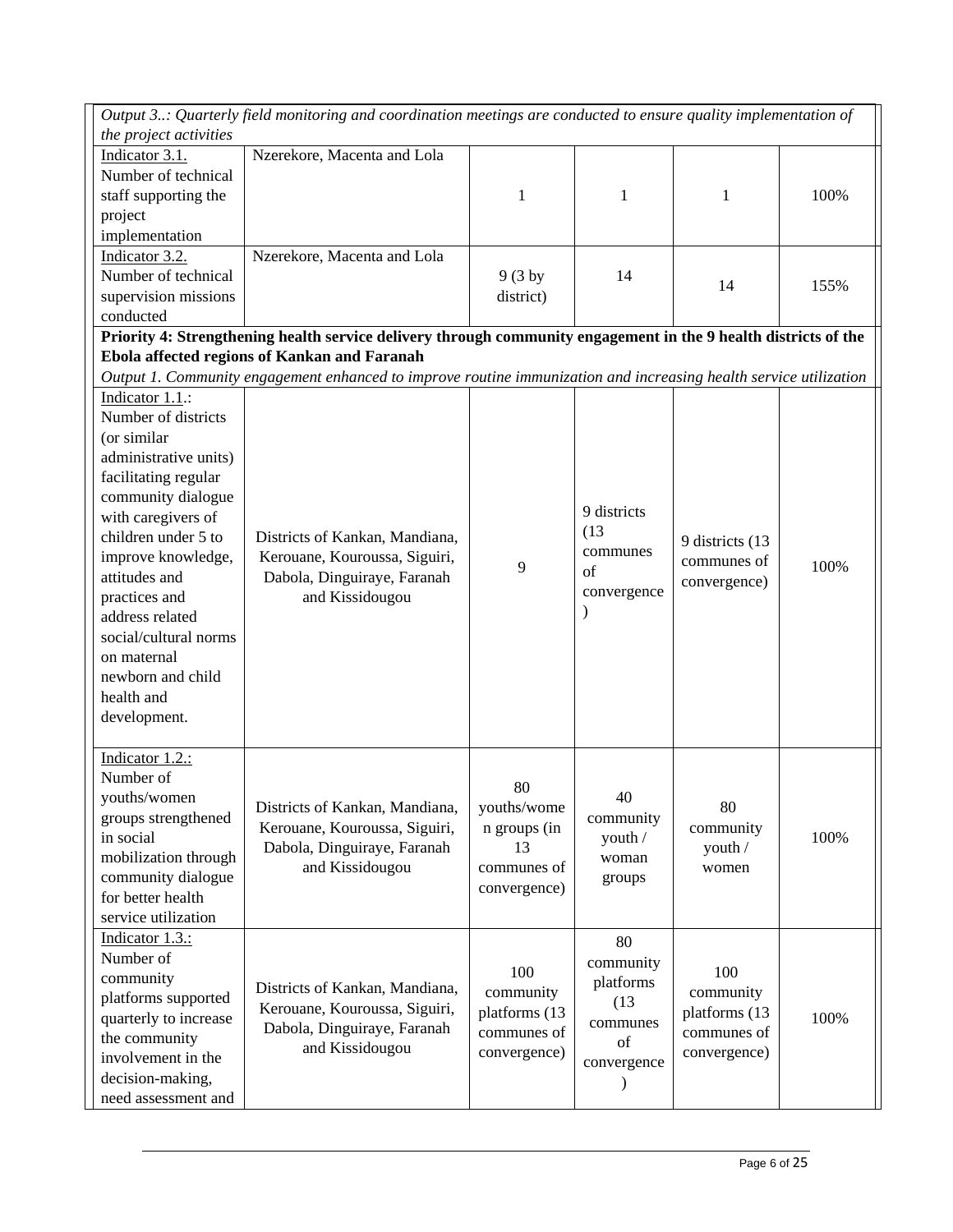| technical and<br>financial partners<br>Output 2.: Community-based reporting, monitoring, and response systems strengthened though real-time routine<br>reporting<br>Indicator 2.1.:<br>Districts of Kankan, Mandiana,<br>Number of<br>Kerouane, Kouroussa, Siguiri,<br>Dabola, Dinguiraye, Faranah<br>CHW/youth trained<br>501<br>1,130<br>on the use of<br>and Kissidougou<br>100%<br>1,130<br>community<br>community<br>community-based<br>workers<br>workers<br>register and<br>reporting<br>community events<br>Output 3.: Local governance and accountability systems improved<br>Indicator 3.1.:<br>Districts of Kankan, Mandiana,<br>Number of districts<br>Kerouane, Kouroussa, Siguiri,<br>with health cadres in<br>Dabola, Dinguiraye, Faranah<br>local governance,<br>and Kissidougou<br>70<br>31 districts<br>70 districts<br>100%<br>management, data<br>reviews, quality<br>supervision and<br>coaching capacities<br>are reinforced<br>Output 4.: Routine vaccination services is strengthened by providing technical assistance at both national and regional<br>level<br>Indicator 4.1.:<br>Kankan and Faranah regions<br>3 (also 13)<br>Number of technical<br>local<br>assistance activities<br>3<br>development<br>1<br>100%<br>to strengthen routine<br>agents<br>immunization at<br>trained and<br>national and district<br>supervised)<br>level<br>Priority 5: Enhancing the national emergency preparedness through improved logistics service delivery<br>Output 1.1.: ANSS's Emergency Operations Centers "Centres d'Operations d'Urgence" in most vulnerable disease<br>prone prefectures to host simulation exercises are provided with managerial skills in emergency logistics programming<br>as well as logistical support for emergency response preparedness<br>Indicator 1.1.1.:<br>Number of<br>prefectural<br>emergency<br>operations centers<br>benefiting from<br>mobile storage units<br>4 EOCs of Kindia, Forecariah,<br>100%<br>4<br>4<br>4<br>handed to<br>Gueckedou and Macenta<br>prefectural centers<br>health facilities<br>(tents) to facilitate | interactions with |  |  |  |
|-------------------------------------------------------------------------------------------------------------------------------------------------------------------------------------------------------------------------------------------------------------------------------------------------------------------------------------------------------------------------------------------------------------------------------------------------------------------------------------------------------------------------------------------------------------------------------------------------------------------------------------------------------------------------------------------------------------------------------------------------------------------------------------------------------------------------------------------------------------------------------------------------------------------------------------------------------------------------------------------------------------------------------------------------------------------------------------------------------------------------------------------------------------------------------------------------------------------------------------------------------------------------------------------------------------------------------------------------------------------------------------------------------------------------------------------------------------------------------------------------------------------------------------------------------------------------------------------------------------------------------------------------------------------------------------------------------------------------------------------------------------------------------------------------------------------------------------------------------------------------------------------------------------------------------------------------------------------------------------------------------------------------------------------------------------------------------------------------|-------------------|--|--|--|
|                                                                                                                                                                                                                                                                                                                                                                                                                                                                                                                                                                                                                                                                                                                                                                                                                                                                                                                                                                                                                                                                                                                                                                                                                                                                                                                                                                                                                                                                                                                                                                                                                                                                                                                                                                                                                                                                                                                                                                                                                                                                                                 |                   |  |  |  |
|                                                                                                                                                                                                                                                                                                                                                                                                                                                                                                                                                                                                                                                                                                                                                                                                                                                                                                                                                                                                                                                                                                                                                                                                                                                                                                                                                                                                                                                                                                                                                                                                                                                                                                                                                                                                                                                                                                                                                                                                                                                                                                 |                   |  |  |  |
|                                                                                                                                                                                                                                                                                                                                                                                                                                                                                                                                                                                                                                                                                                                                                                                                                                                                                                                                                                                                                                                                                                                                                                                                                                                                                                                                                                                                                                                                                                                                                                                                                                                                                                                                                                                                                                                                                                                                                                                                                                                                                                 |                   |  |  |  |
|                                                                                                                                                                                                                                                                                                                                                                                                                                                                                                                                                                                                                                                                                                                                                                                                                                                                                                                                                                                                                                                                                                                                                                                                                                                                                                                                                                                                                                                                                                                                                                                                                                                                                                                                                                                                                                                                                                                                                                                                                                                                                                 |                   |  |  |  |
|                                                                                                                                                                                                                                                                                                                                                                                                                                                                                                                                                                                                                                                                                                                                                                                                                                                                                                                                                                                                                                                                                                                                                                                                                                                                                                                                                                                                                                                                                                                                                                                                                                                                                                                                                                                                                                                                                                                                                                                                                                                                                                 |                   |  |  |  |
|                                                                                                                                                                                                                                                                                                                                                                                                                                                                                                                                                                                                                                                                                                                                                                                                                                                                                                                                                                                                                                                                                                                                                                                                                                                                                                                                                                                                                                                                                                                                                                                                                                                                                                                                                                                                                                                                                                                                                                                                                                                                                                 |                   |  |  |  |
|                                                                                                                                                                                                                                                                                                                                                                                                                                                                                                                                                                                                                                                                                                                                                                                                                                                                                                                                                                                                                                                                                                                                                                                                                                                                                                                                                                                                                                                                                                                                                                                                                                                                                                                                                                                                                                                                                                                                                                                                                                                                                                 |                   |  |  |  |
|                                                                                                                                                                                                                                                                                                                                                                                                                                                                                                                                                                                                                                                                                                                                                                                                                                                                                                                                                                                                                                                                                                                                                                                                                                                                                                                                                                                                                                                                                                                                                                                                                                                                                                                                                                                                                                                                                                                                                                                                                                                                                                 |                   |  |  |  |
|                                                                                                                                                                                                                                                                                                                                                                                                                                                                                                                                                                                                                                                                                                                                                                                                                                                                                                                                                                                                                                                                                                                                                                                                                                                                                                                                                                                                                                                                                                                                                                                                                                                                                                                                                                                                                                                                                                                                                                                                                                                                                                 |                   |  |  |  |
|                                                                                                                                                                                                                                                                                                                                                                                                                                                                                                                                                                                                                                                                                                                                                                                                                                                                                                                                                                                                                                                                                                                                                                                                                                                                                                                                                                                                                                                                                                                                                                                                                                                                                                                                                                                                                                                                                                                                                                                                                                                                                                 |                   |  |  |  |
|                                                                                                                                                                                                                                                                                                                                                                                                                                                                                                                                                                                                                                                                                                                                                                                                                                                                                                                                                                                                                                                                                                                                                                                                                                                                                                                                                                                                                                                                                                                                                                                                                                                                                                                                                                                                                                                                                                                                                                                                                                                                                                 |                   |  |  |  |
|                                                                                                                                                                                                                                                                                                                                                                                                                                                                                                                                                                                                                                                                                                                                                                                                                                                                                                                                                                                                                                                                                                                                                                                                                                                                                                                                                                                                                                                                                                                                                                                                                                                                                                                                                                                                                                                                                                                                                                                                                                                                                                 |                   |  |  |  |
|                                                                                                                                                                                                                                                                                                                                                                                                                                                                                                                                                                                                                                                                                                                                                                                                                                                                                                                                                                                                                                                                                                                                                                                                                                                                                                                                                                                                                                                                                                                                                                                                                                                                                                                                                                                                                                                                                                                                                                                                                                                                                                 |                   |  |  |  |
|                                                                                                                                                                                                                                                                                                                                                                                                                                                                                                                                                                                                                                                                                                                                                                                                                                                                                                                                                                                                                                                                                                                                                                                                                                                                                                                                                                                                                                                                                                                                                                                                                                                                                                                                                                                                                                                                                                                                                                                                                                                                                                 |                   |  |  |  |
|                                                                                                                                                                                                                                                                                                                                                                                                                                                                                                                                                                                                                                                                                                                                                                                                                                                                                                                                                                                                                                                                                                                                                                                                                                                                                                                                                                                                                                                                                                                                                                                                                                                                                                                                                                                                                                                                                                                                                                                                                                                                                                 |                   |  |  |  |
|                                                                                                                                                                                                                                                                                                                                                                                                                                                                                                                                                                                                                                                                                                                                                                                                                                                                                                                                                                                                                                                                                                                                                                                                                                                                                                                                                                                                                                                                                                                                                                                                                                                                                                                                                                                                                                                                                                                                                                                                                                                                                                 |                   |  |  |  |
|                                                                                                                                                                                                                                                                                                                                                                                                                                                                                                                                                                                                                                                                                                                                                                                                                                                                                                                                                                                                                                                                                                                                                                                                                                                                                                                                                                                                                                                                                                                                                                                                                                                                                                                                                                                                                                                                                                                                                                                                                                                                                                 |                   |  |  |  |
|                                                                                                                                                                                                                                                                                                                                                                                                                                                                                                                                                                                                                                                                                                                                                                                                                                                                                                                                                                                                                                                                                                                                                                                                                                                                                                                                                                                                                                                                                                                                                                                                                                                                                                                                                                                                                                                                                                                                                                                                                                                                                                 |                   |  |  |  |
|                                                                                                                                                                                                                                                                                                                                                                                                                                                                                                                                                                                                                                                                                                                                                                                                                                                                                                                                                                                                                                                                                                                                                                                                                                                                                                                                                                                                                                                                                                                                                                                                                                                                                                                                                                                                                                                                                                                                                                                                                                                                                                 |                   |  |  |  |
|                                                                                                                                                                                                                                                                                                                                                                                                                                                                                                                                                                                                                                                                                                                                                                                                                                                                                                                                                                                                                                                                                                                                                                                                                                                                                                                                                                                                                                                                                                                                                                                                                                                                                                                                                                                                                                                                                                                                                                                                                                                                                                 |                   |  |  |  |
|                                                                                                                                                                                                                                                                                                                                                                                                                                                                                                                                                                                                                                                                                                                                                                                                                                                                                                                                                                                                                                                                                                                                                                                                                                                                                                                                                                                                                                                                                                                                                                                                                                                                                                                                                                                                                                                                                                                                                                                                                                                                                                 |                   |  |  |  |
|                                                                                                                                                                                                                                                                                                                                                                                                                                                                                                                                                                                                                                                                                                                                                                                                                                                                                                                                                                                                                                                                                                                                                                                                                                                                                                                                                                                                                                                                                                                                                                                                                                                                                                                                                                                                                                                                                                                                                                                                                                                                                                 |                   |  |  |  |
|                                                                                                                                                                                                                                                                                                                                                                                                                                                                                                                                                                                                                                                                                                                                                                                                                                                                                                                                                                                                                                                                                                                                                                                                                                                                                                                                                                                                                                                                                                                                                                                                                                                                                                                                                                                                                                                                                                                                                                                                                                                                                                 |                   |  |  |  |
|                                                                                                                                                                                                                                                                                                                                                                                                                                                                                                                                                                                                                                                                                                                                                                                                                                                                                                                                                                                                                                                                                                                                                                                                                                                                                                                                                                                                                                                                                                                                                                                                                                                                                                                                                                                                                                                                                                                                                                                                                                                                                                 |                   |  |  |  |
|                                                                                                                                                                                                                                                                                                                                                                                                                                                                                                                                                                                                                                                                                                                                                                                                                                                                                                                                                                                                                                                                                                                                                                                                                                                                                                                                                                                                                                                                                                                                                                                                                                                                                                                                                                                                                                                                                                                                                                                                                                                                                                 |                   |  |  |  |
|                                                                                                                                                                                                                                                                                                                                                                                                                                                                                                                                                                                                                                                                                                                                                                                                                                                                                                                                                                                                                                                                                                                                                                                                                                                                                                                                                                                                                                                                                                                                                                                                                                                                                                                                                                                                                                                                                                                                                                                                                                                                                                 |                   |  |  |  |
|                                                                                                                                                                                                                                                                                                                                                                                                                                                                                                                                                                                                                                                                                                                                                                                                                                                                                                                                                                                                                                                                                                                                                                                                                                                                                                                                                                                                                                                                                                                                                                                                                                                                                                                                                                                                                                                                                                                                                                                                                                                                                                 |                   |  |  |  |
|                                                                                                                                                                                                                                                                                                                                                                                                                                                                                                                                                                                                                                                                                                                                                                                                                                                                                                                                                                                                                                                                                                                                                                                                                                                                                                                                                                                                                                                                                                                                                                                                                                                                                                                                                                                                                                                                                                                                                                                                                                                                                                 |                   |  |  |  |
|                                                                                                                                                                                                                                                                                                                                                                                                                                                                                                                                                                                                                                                                                                                                                                                                                                                                                                                                                                                                                                                                                                                                                                                                                                                                                                                                                                                                                                                                                                                                                                                                                                                                                                                                                                                                                                                                                                                                                                                                                                                                                                 |                   |  |  |  |
|                                                                                                                                                                                                                                                                                                                                                                                                                                                                                                                                                                                                                                                                                                                                                                                                                                                                                                                                                                                                                                                                                                                                                                                                                                                                                                                                                                                                                                                                                                                                                                                                                                                                                                                                                                                                                                                                                                                                                                                                                                                                                                 |                   |  |  |  |
|                                                                                                                                                                                                                                                                                                                                                                                                                                                                                                                                                                                                                                                                                                                                                                                                                                                                                                                                                                                                                                                                                                                                                                                                                                                                                                                                                                                                                                                                                                                                                                                                                                                                                                                                                                                                                                                                                                                                                                                                                                                                                                 |                   |  |  |  |
|                                                                                                                                                                                                                                                                                                                                                                                                                                                                                                                                                                                                                                                                                                                                                                                                                                                                                                                                                                                                                                                                                                                                                                                                                                                                                                                                                                                                                                                                                                                                                                                                                                                                                                                                                                                                                                                                                                                                                                                                                                                                                                 |                   |  |  |  |
|                                                                                                                                                                                                                                                                                                                                                                                                                                                                                                                                                                                                                                                                                                                                                                                                                                                                                                                                                                                                                                                                                                                                                                                                                                                                                                                                                                                                                                                                                                                                                                                                                                                                                                                                                                                                                                                                                                                                                                                                                                                                                                 |                   |  |  |  |
|                                                                                                                                                                                                                                                                                                                                                                                                                                                                                                                                                                                                                                                                                                                                                                                                                                                                                                                                                                                                                                                                                                                                                                                                                                                                                                                                                                                                                                                                                                                                                                                                                                                                                                                                                                                                                                                                                                                                                                                                                                                                                                 |                   |  |  |  |
|                                                                                                                                                                                                                                                                                                                                                                                                                                                                                                                                                                                                                                                                                                                                                                                                                                                                                                                                                                                                                                                                                                                                                                                                                                                                                                                                                                                                                                                                                                                                                                                                                                                                                                                                                                                                                                                                                                                                                                                                                                                                                                 |                   |  |  |  |
|                                                                                                                                                                                                                                                                                                                                                                                                                                                                                                                                                                                                                                                                                                                                                                                                                                                                                                                                                                                                                                                                                                                                                                                                                                                                                                                                                                                                                                                                                                                                                                                                                                                                                                                                                                                                                                                                                                                                                                                                                                                                                                 |                   |  |  |  |
|                                                                                                                                                                                                                                                                                                                                                                                                                                                                                                                                                                                                                                                                                                                                                                                                                                                                                                                                                                                                                                                                                                                                                                                                                                                                                                                                                                                                                                                                                                                                                                                                                                                                                                                                                                                                                                                                                                                                                                                                                                                                                                 |                   |  |  |  |
|                                                                                                                                                                                                                                                                                                                                                                                                                                                                                                                                                                                                                                                                                                                                                                                                                                                                                                                                                                                                                                                                                                                                                                                                                                                                                                                                                                                                                                                                                                                                                                                                                                                                                                                                                                                                                                                                                                                                                                                                                                                                                                 |                   |  |  |  |
|                                                                                                                                                                                                                                                                                                                                                                                                                                                                                                                                                                                                                                                                                                                                                                                                                                                                                                                                                                                                                                                                                                                                                                                                                                                                                                                                                                                                                                                                                                                                                                                                                                                                                                                                                                                                                                                                                                                                                                                                                                                                                                 |                   |  |  |  |
|                                                                                                                                                                                                                                                                                                                                                                                                                                                                                                                                                                                                                                                                                                                                                                                                                                                                                                                                                                                                                                                                                                                                                                                                                                                                                                                                                                                                                                                                                                                                                                                                                                                                                                                                                                                                                                                                                                                                                                                                                                                                                                 |                   |  |  |  |
|                                                                                                                                                                                                                                                                                                                                                                                                                                                                                                                                                                                                                                                                                                                                                                                                                                                                                                                                                                                                                                                                                                                                                                                                                                                                                                                                                                                                                                                                                                                                                                                                                                                                                                                                                                                                                                                                                                                                                                                                                                                                                                 |                   |  |  |  |
|                                                                                                                                                                                                                                                                                                                                                                                                                                                                                                                                                                                                                                                                                                                                                                                                                                                                                                                                                                                                                                                                                                                                                                                                                                                                                                                                                                                                                                                                                                                                                                                                                                                                                                                                                                                                                                                                                                                                                                                                                                                                                                 |                   |  |  |  |
|                                                                                                                                                                                                                                                                                                                                                                                                                                                                                                                                                                                                                                                                                                                                                                                                                                                                                                                                                                                                                                                                                                                                                                                                                                                                                                                                                                                                                                                                                                                                                                                                                                                                                                                                                                                                                                                                                                                                                                                                                                                                                                 |                   |  |  |  |
|                                                                                                                                                                                                                                                                                                                                                                                                                                                                                                                                                                                                                                                                                                                                                                                                                                                                                                                                                                                                                                                                                                                                                                                                                                                                                                                                                                                                                                                                                                                                                                                                                                                                                                                                                                                                                                                                                                                                                                                                                                                                                                 |                   |  |  |  |
|                                                                                                                                                                                                                                                                                                                                                                                                                                                                                                                                                                                                                                                                                                                                                                                                                                                                                                                                                                                                                                                                                                                                                                                                                                                                                                                                                                                                                                                                                                                                                                                                                                                                                                                                                                                                                                                                                                                                                                                                                                                                                                 |                   |  |  |  |
|                                                                                                                                                                                                                                                                                                                                                                                                                                                                                                                                                                                                                                                                                                                                                                                                                                                                                                                                                                                                                                                                                                                                                                                                                                                                                                                                                                                                                                                                                                                                                                                                                                                                                                                                                                                                                                                                                                                                                                                                                                                                                                 |                   |  |  |  |
| the simulation                                                                                                                                                                                                                                                                                                                                                                                                                                                                                                                                                                                                                                                                                                                                                                                                                                                                                                                                                                                                                                                                                                                                                                                                                                                                                                                                                                                                                                                                                                                                                                                                                                                                                                                                                                                                                                                                                                                                                                                                                                                                                  |                   |  |  |  |
| exercises and later                                                                                                                                                                                                                                                                                                                                                                                                                                                                                                                                                                                                                                                                                                                                                                                                                                                                                                                                                                                                                                                                                                                                                                                                                                                                                                                                                                                                                                                                                                                                                                                                                                                                                                                                                                                                                                                                                                                                                                                                                                                                             |                   |  |  |  |
| response                                                                                                                                                                                                                                                                                                                                                                                                                                                                                                                                                                                                                                                                                                                                                                                                                                                                                                                                                                                                                                                                                                                                                                                                                                                                                                                                                                                                                                                                                                                                                                                                                                                                                                                                                                                                                                                                                                                                                                                                                                                                                        |                   |  |  |  |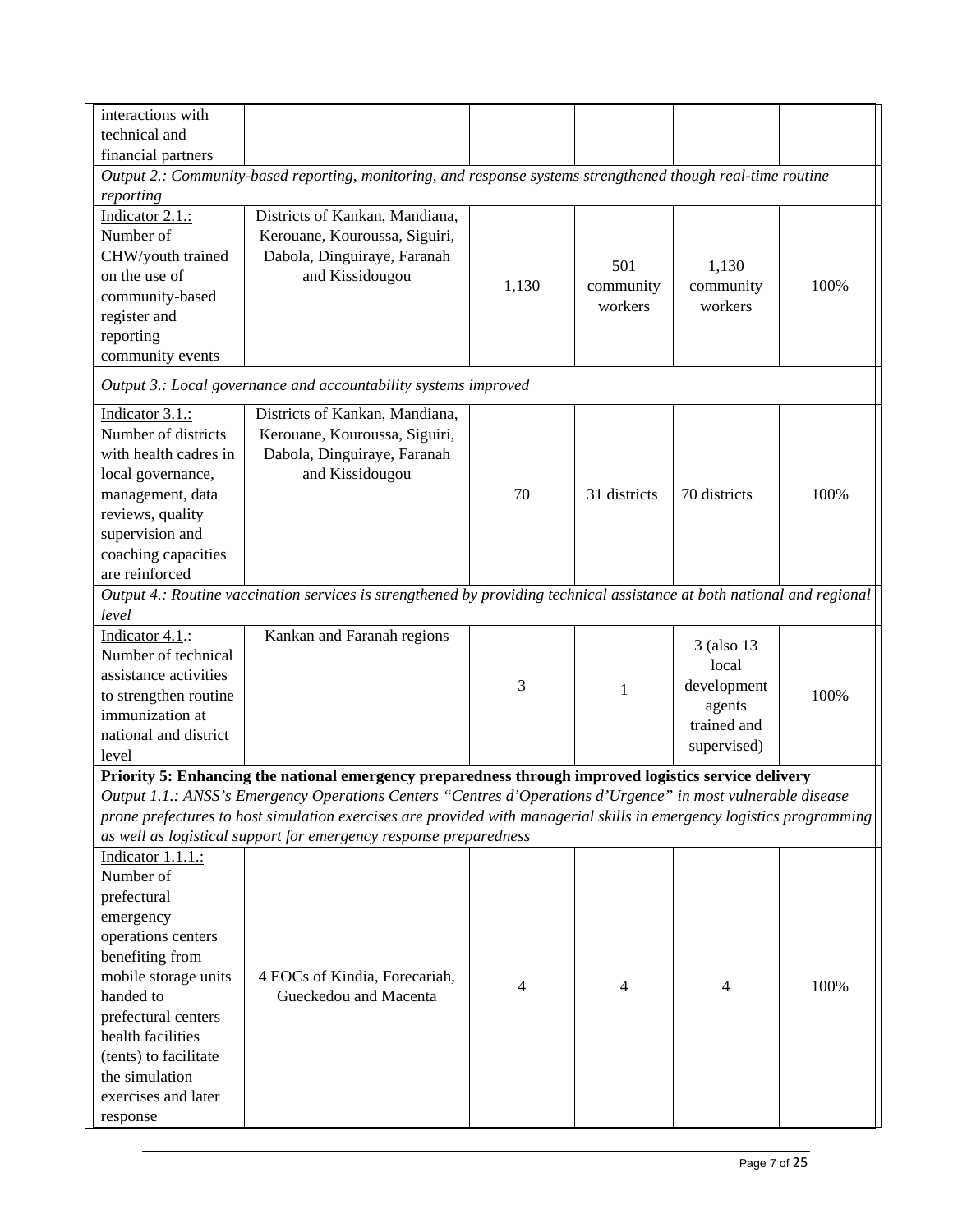| Indicator 1.1.2.:<br>Number and nature<br>of PPE kits<br>purchased and<br>availed to<br>prefectural epidemic<br>disease treatment<br>centers "CTEPI"                                                                                                                                                                                | 34 CTEPI in regions of Kindia,<br>Mamou, Labe, Nzerekore,<br>Boke, Faranah, and Conakry                                                                                                                                | <b>TBD</b>                                                                                                     | Purchase of:<br>-3,000 boxes of pairs of<br>(100 pieces per box);<br>-3,000 pieces of single use<br>glowns (box of 10);<br>- 595 boxes of hand gel of<br>500ml;<br>- 117 cans of 45kg of HTH<br>70%;<br>- 3,000 full uniform kits<br>- 2 Wiikhall 10X24. | hand gloves to perform tests                                                                     | 100% |
|-------------------------------------------------------------------------------------------------------------------------------------------------------------------------------------------------------------------------------------------------------------------------------------------------------------------------------------|------------------------------------------------------------------------------------------------------------------------------------------------------------------------------------------------------------------------|----------------------------------------------------------------------------------------------------------------|----------------------------------------------------------------------------------------------------------------------------------------------------------------------------------------------------------------------------------------------------------|--------------------------------------------------------------------------------------------------|------|
| Indicator 1.1.3.:<br>Number of CTEPI<br>and EOC's workers<br>trained on<br>emergency logistics<br>programming and<br>logistical service<br>delivery during<br>emergency response                                                                                                                                                    | 34 CTEPI in regions of Kindia,<br>Mamou, Labe, Nzerekore,<br>Boke, Faranah, and Conakry                                                                                                                                | 76                                                                                                             | 65                                                                                                                                                                                                                                                       | 65                                                                                               | 85%  |
|                                                                                                                                                                                                                                                                                                                                     | Priority 6: Improvement of the national emergency response coordination capacity in post-Ebola Guinea<br>Output 1.1.: Consolidate the institutional capacities enabling Government and inter-agency standing committee |                                                                                                                |                                                                                                                                                                                                                                                          |                                                                                                  |      |
|                                                                                                                                                                                                                                                                                                                                     | (CoPIA) to become functional, efficient and effective to cope with the response coordination for a wide range of                                                                                                       |                                                                                                                |                                                                                                                                                                                                                                                          |                                                                                                  |      |
|                                                                                                                                                                                                                                                                                                                                     | diseases posing an epidemiological threat in Guinea                                                                                                                                                                    |                                                                                                                |                                                                                                                                                                                                                                                          |                                                                                                  |      |
| Indicator 1.1.1<br>Number of staff<br>from the national<br>institutions involved<br>into emergency<br>response<br>coordination<br>(MATD, DGPC,<br>ANSS, Ministry of<br>Health, Red Cross)<br>having benefited<br>from training on<br>health emergency<br>coordination aspects<br>and other types of<br>capacity building<br>support | Conakry and prefectures of<br>Forecariah, Kindia, Gueckedou<br>and Macenta                                                                                                                                             | 150                                                                                                            | 61                                                                                                                                                                                                                                                       | 198<br>(all regions<br>$covered +$<br>Strategic<br>planning<br>officers<br>within<br>Ministries) | 132% |
| Indicator 1.1.2.<br>Number and nature<br>of IT and office<br>supply support<br>provided to national<br>health<br>security/humanitaria<br>n agencies to trigger                                                                                                                                                                      | Conakry and prefectures of<br>Forecariah, Kindia, Gueckedou<br>and Macenta.                                                                                                                                            | 4 national<br>departments<br>members of<br>the IASC<br>(CoPIA) to<br>benefit from<br>the assistance<br>(SENAH, | 4 kits<br>consisting of<br>a desktop<br>computer, 1<br>multifunctio<br>n printer, a<br>power<br>stabilizer,                                                                                                                                              | 4                                                                                                | 100% |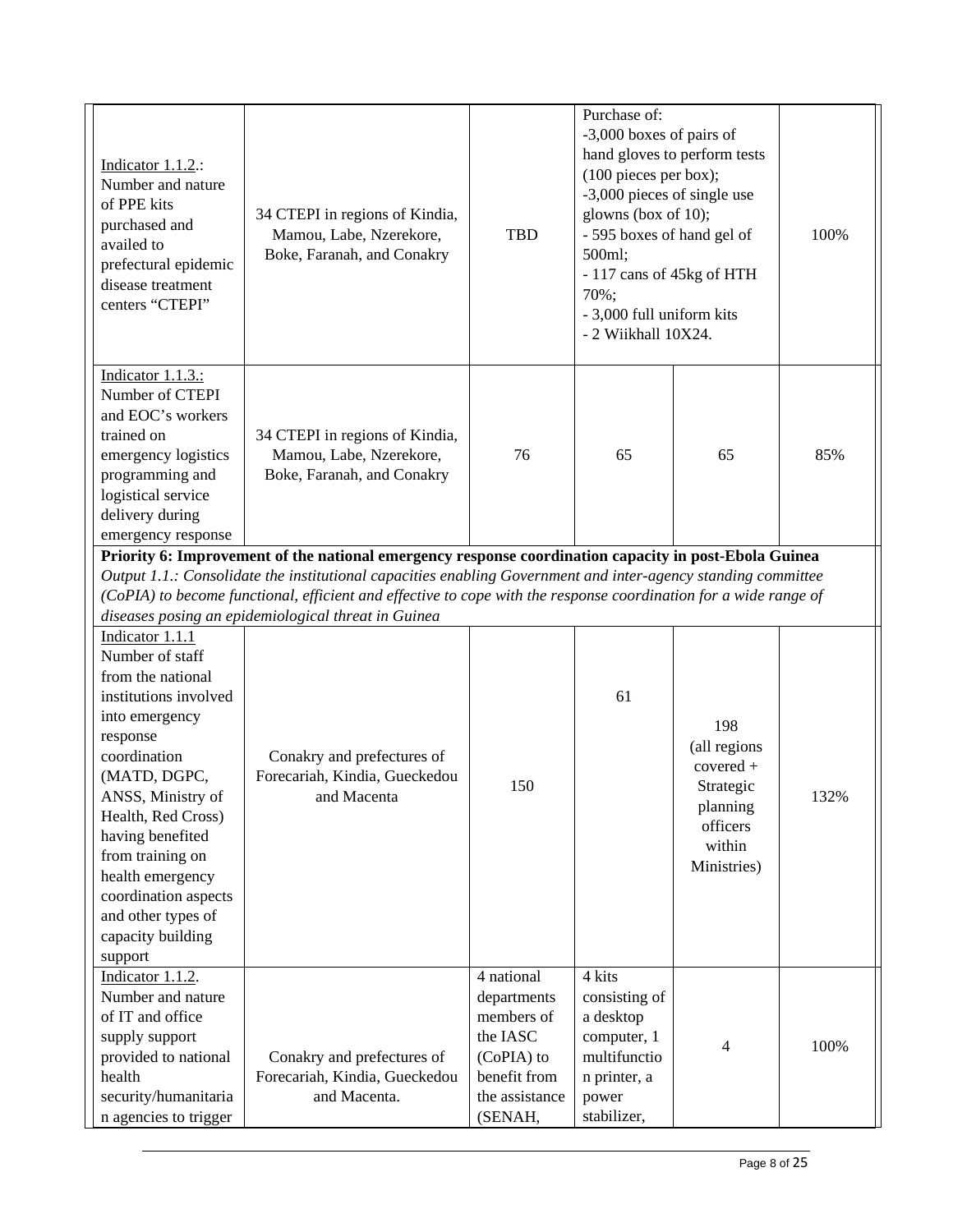| effective response at  |                                                                                                                     | DGPC,          | office         |                             |               |
|------------------------|---------------------------------------------------------------------------------------------------------------------|----------------|----------------|-----------------------------|---------------|
| local level            |                                                                                                                     | Weather        | supply         |                             |               |
|                        |                                                                                                                     | Service and    | including      |                             |               |
|                        |                                                                                                                     | Center for     | cartridge      |                             |               |
|                        |                                                                                                                     | Disaster       | ink, 12        |                             |               |
|                        |                                                                                                                     | Management     | month          |                             |               |
|                        |                                                                                                                     |                | internet       |                             |               |
|                        |                                                                                                                     |                | connection     |                             |               |
|                        |                                                                                                                     |                | were           |                             |               |
|                        |                                                                                                                     |                | remitted to    |                             |               |
|                        |                                                                                                                     |                | the national   |                             |               |
|                        |                                                                                                                     |                | humanitaria    |                             |               |
|                        |                                                                                                                     |                | n agencies     |                             |               |
| Indicator 1.1.3.       |                                                                                                                     |                |                |                             |               |
| Number of              |                                                                                                                     |                |                |                             |               |
| meetings,              |                                                                                                                     |                |                |                             |               |
| conference and         | Conakry                                                                                                             |                | 3              |                             |               |
| coordination events    |                                                                                                                     | 1 per month    |                |                             |               |
| convened by CoPIA      |                                                                                                                     | starting in    |                | 12                          | 100%          |
| to address response    |                                                                                                                     | October 2017   |                |                             |               |
| strategies to national |                                                                                                                     |                |                |                             |               |
| health related         |                                                                                                                     |                |                |                             |               |
| matters                |                                                                                                                     |                |                |                             |               |
|                        | Output 1.2.: Strengthen the local response capacities to manage efficiently local and global health risks in Guinea |                |                |                             |               |
|                        | through simulation exercises on current contingency and other pandemic response plans                               |                |                |                             |               |
|                        | Conakry, Forecariah, Kindia,                                                                                        | 4 exercises in |                |                             |               |
|                        | Gueckedou and Macenta                                                                                               | the            |                |                             |               |
|                        |                                                                                                                     | prefectures of |                | 4                           |               |
| Indicator 1.2.1.       |                                                                                                                     | Forecariah,    |                |                             |               |
| Number of joint        |                                                                                                                     | Kindia,        |                | (in Conakry,<br>Forecariah, | 100%          |
| stress and simulation  |                                                                                                                     | Gueckedou      | $\overline{c}$ | Boffa and                   |               |
| exercises conducted    |                                                                                                                     | and Macenta    |                | Boke)                       |               |
|                        |                                                                                                                     | 1 joint stress |                |                             |               |
|                        |                                                                                                                     | simulation in  |                |                             |               |
|                        |                                                                                                                     | Conakry        |                |                             |               |
|                        | Forecariah (cross-border with                                                                                       | At least 12    |                |                             |               |
|                        | Sierra Leone) 1 joint stress                                                                                        | key            |                |                             |               |
| Indicator 1.2.2.:      | simulation in Conakry                                                                                               | governmental   |                |                             |               |
| Number of              |                                                                                                                     | authorities    |                |                             |               |
| stakeholders           |                                                                                                                     | and            |                | 25                          | 208%          |
| participating in the   |                                                                                                                     | humanitarian   | 16             |                             |               |
| simulation exercises   |                                                                                                                     | actors         |                |                             |               |
| and joint stress test  |                                                                                                                     | involved in    |                |                             |               |
|                        |                                                                                                                     | emergency      |                |                             |               |
|                        |                                                                                                                     | response       |                |                             |               |
| Indicator 1.2.3.:      | Nationwide                                                                                                          | At least 2     |                |                             | 62%           |
| <b>Current DRR</b>     |                                                                                                                     | technical      |                |                             | (variation    |
| framework is           |                                                                                                                     | coordination   |                | 15                          | explained in  |
| validated and          |                                                                                                                     | meetings per   |                |                             | the narrative |
| resourced through      |                                                                                                                     | month to       | $\overline{c}$ |                             | section)      |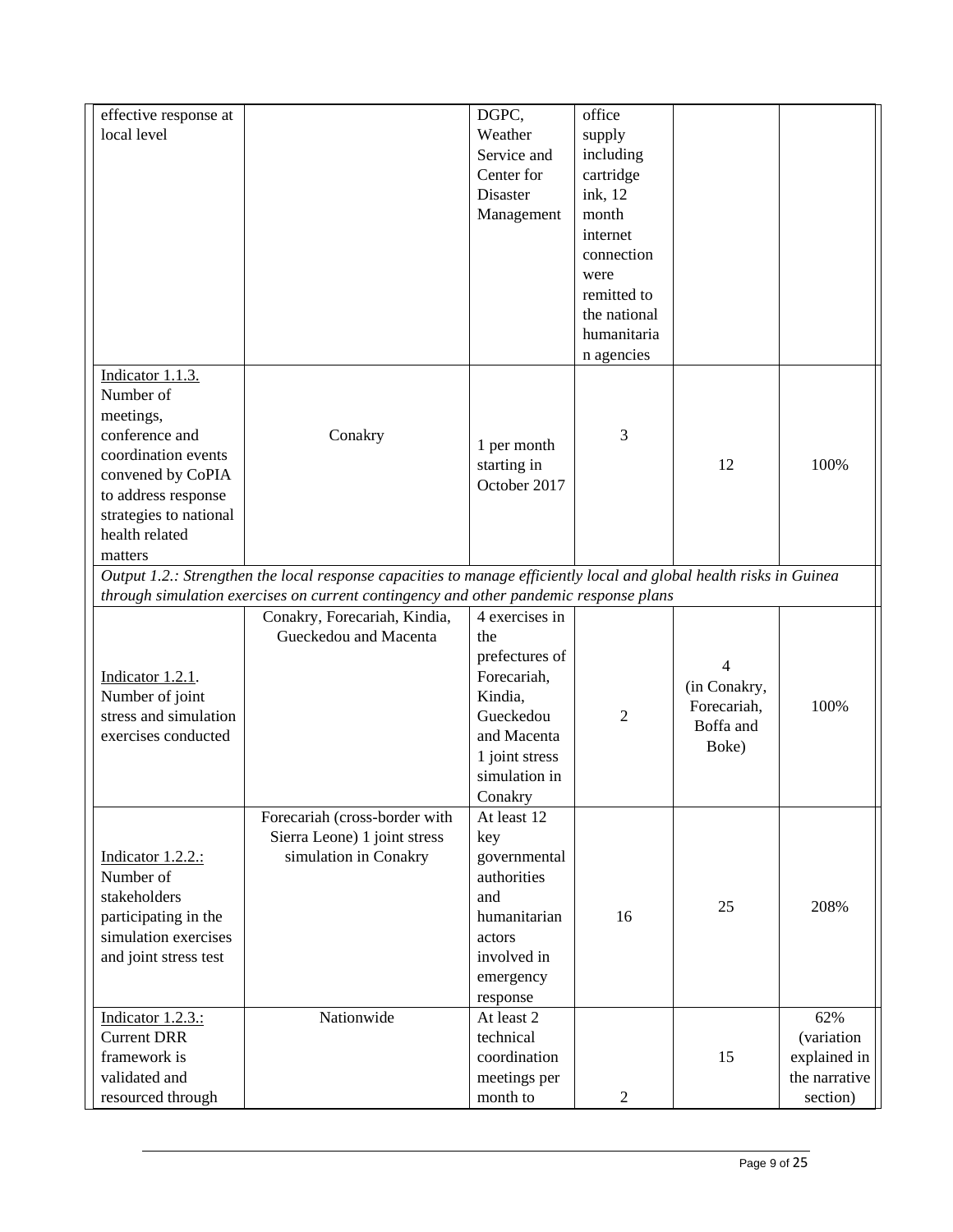| support projects<br>project and<br>submit to<br>donors<br>Indicator 1.2.4.:<br>Local capacity to<br>Prefectures of Forecariah,<br>$\overline{2}$<br>$\overline{4}$<br>respond to health<br>Gueckedou, Kindia and<br>(Forecariah,<br>emergencies is<br>Koundara,<br>Macenta<br>In $4$<br>strengthened and<br>Gaoual and<br>100%<br>prefectures<br>locally-based<br>Boke) per<br><b>ANSS</b><br>response teams<br>receive operational<br>request<br>support<br>Indicator 1.2.5.:<br><b>Local Emergency</b><br><b>Operations Centers'</b><br>In $4$<br>operational capacity<br>100%<br>4<br>4<br>prefectures<br>is reinforced through<br>training activities<br>and logistic support<br><b>EFFECT INDICATORS</b> (if available for the reporting period)<br>Priority 1: Strengthen the community-based surveillance system and early warning mechanisms<br>Outcome 1: Increased capacity of communities in detecting, reporting and responding to Epidemic prone diseases and<br>public health events<br>Indicator 1.1.: 0% of<br>Gaoual, Koundara, Fria<br>EPDs and Health<br>50%<br>events reported by<br>50%<br>100%<br>100%<br>CHVs out of the<br>total of reported<br>cases<br>Outcome 2: Private structures involved in the implementation of the national Surveillance and Response Plan<br>Indicator 2.1.:<br>Forecariah, Coyah, Gueckedou,<br>Macenta, Nzerekore, Telimele,<br>Percentage of<br>50%<br>weekly<br>Gaoual, Koundara, Fria.<br>epidemiological<br>50%<br>100%<br>50%<br>report completed by<br>private health<br>facilities<br>Indicator 2.2.<br>Forecariah, Coyah, Gueckedou,<br>Proportion of private<br>Macenta, Nzerekore, Telimele,<br>50%<br>health facilities<br>Gaoual, Koundara, Fria.<br>100%<br>50%<br>50%<br>having promptly<br>reported on weekly<br>epidemiological data<br>Outcome 3: Improved understanding of areas with increased risk of spread of epidemic prone diseases and other<br>health threats | development of | finalize |  |  |
|----------------------------------------------------------------------------------------------------------------------------------------------------------------------------------------------------------------------------------------------------------------------------------------------------------------------------------------------------------------------------------------------------------------------------------------------------------------------------------------------------------------------------------------------------------------------------------------------------------------------------------------------------------------------------------------------------------------------------------------------------------------------------------------------------------------------------------------------------------------------------------------------------------------------------------------------------------------------------------------------------------------------------------------------------------------------------------------------------------------------------------------------------------------------------------------------------------------------------------------------------------------------------------------------------------------------------------------------------------------------------------------------------------------------------------------------------------------------------------------------------------------------------------------------------------------------------------------------------------------------------------------------------------------------------------------------------------------------------------------------------------------------------------------------------------------------------------------------------------------------------------------------------------------------------------------------|----------------|----------|--|--|
|                                                                                                                                                                                                                                                                                                                                                                                                                                                                                                                                                                                                                                                                                                                                                                                                                                                                                                                                                                                                                                                                                                                                                                                                                                                                                                                                                                                                                                                                                                                                                                                                                                                                                                                                                                                                                                                                                                                                              |                |          |  |  |
|                                                                                                                                                                                                                                                                                                                                                                                                                                                                                                                                                                                                                                                                                                                                                                                                                                                                                                                                                                                                                                                                                                                                                                                                                                                                                                                                                                                                                                                                                                                                                                                                                                                                                                                                                                                                                                                                                                                                              |                |          |  |  |
|                                                                                                                                                                                                                                                                                                                                                                                                                                                                                                                                                                                                                                                                                                                                                                                                                                                                                                                                                                                                                                                                                                                                                                                                                                                                                                                                                                                                                                                                                                                                                                                                                                                                                                                                                                                                                                                                                                                                              |                |          |  |  |
|                                                                                                                                                                                                                                                                                                                                                                                                                                                                                                                                                                                                                                                                                                                                                                                                                                                                                                                                                                                                                                                                                                                                                                                                                                                                                                                                                                                                                                                                                                                                                                                                                                                                                                                                                                                                                                                                                                                                              |                |          |  |  |
|                                                                                                                                                                                                                                                                                                                                                                                                                                                                                                                                                                                                                                                                                                                                                                                                                                                                                                                                                                                                                                                                                                                                                                                                                                                                                                                                                                                                                                                                                                                                                                                                                                                                                                                                                                                                                                                                                                                                              |                |          |  |  |
|                                                                                                                                                                                                                                                                                                                                                                                                                                                                                                                                                                                                                                                                                                                                                                                                                                                                                                                                                                                                                                                                                                                                                                                                                                                                                                                                                                                                                                                                                                                                                                                                                                                                                                                                                                                                                                                                                                                                              |                |          |  |  |
|                                                                                                                                                                                                                                                                                                                                                                                                                                                                                                                                                                                                                                                                                                                                                                                                                                                                                                                                                                                                                                                                                                                                                                                                                                                                                                                                                                                                                                                                                                                                                                                                                                                                                                                                                                                                                                                                                                                                              |                |          |  |  |
|                                                                                                                                                                                                                                                                                                                                                                                                                                                                                                                                                                                                                                                                                                                                                                                                                                                                                                                                                                                                                                                                                                                                                                                                                                                                                                                                                                                                                                                                                                                                                                                                                                                                                                                                                                                                                                                                                                                                              |                |          |  |  |
|                                                                                                                                                                                                                                                                                                                                                                                                                                                                                                                                                                                                                                                                                                                                                                                                                                                                                                                                                                                                                                                                                                                                                                                                                                                                                                                                                                                                                                                                                                                                                                                                                                                                                                                                                                                                                                                                                                                                              |                |          |  |  |
|                                                                                                                                                                                                                                                                                                                                                                                                                                                                                                                                                                                                                                                                                                                                                                                                                                                                                                                                                                                                                                                                                                                                                                                                                                                                                                                                                                                                                                                                                                                                                                                                                                                                                                                                                                                                                                                                                                                                              |                |          |  |  |
|                                                                                                                                                                                                                                                                                                                                                                                                                                                                                                                                                                                                                                                                                                                                                                                                                                                                                                                                                                                                                                                                                                                                                                                                                                                                                                                                                                                                                                                                                                                                                                                                                                                                                                                                                                                                                                                                                                                                              |                |          |  |  |
|                                                                                                                                                                                                                                                                                                                                                                                                                                                                                                                                                                                                                                                                                                                                                                                                                                                                                                                                                                                                                                                                                                                                                                                                                                                                                                                                                                                                                                                                                                                                                                                                                                                                                                                                                                                                                                                                                                                                              |                |          |  |  |
|                                                                                                                                                                                                                                                                                                                                                                                                                                                                                                                                                                                                                                                                                                                                                                                                                                                                                                                                                                                                                                                                                                                                                                                                                                                                                                                                                                                                                                                                                                                                                                                                                                                                                                                                                                                                                                                                                                                                              |                |          |  |  |
|                                                                                                                                                                                                                                                                                                                                                                                                                                                                                                                                                                                                                                                                                                                                                                                                                                                                                                                                                                                                                                                                                                                                                                                                                                                                                                                                                                                                                                                                                                                                                                                                                                                                                                                                                                                                                                                                                                                                              |                |          |  |  |
|                                                                                                                                                                                                                                                                                                                                                                                                                                                                                                                                                                                                                                                                                                                                                                                                                                                                                                                                                                                                                                                                                                                                                                                                                                                                                                                                                                                                                                                                                                                                                                                                                                                                                                                                                                                                                                                                                                                                              |                |          |  |  |
|                                                                                                                                                                                                                                                                                                                                                                                                                                                                                                                                                                                                                                                                                                                                                                                                                                                                                                                                                                                                                                                                                                                                                                                                                                                                                                                                                                                                                                                                                                                                                                                                                                                                                                                                                                                                                                                                                                                                              |                |          |  |  |
|                                                                                                                                                                                                                                                                                                                                                                                                                                                                                                                                                                                                                                                                                                                                                                                                                                                                                                                                                                                                                                                                                                                                                                                                                                                                                                                                                                                                                                                                                                                                                                                                                                                                                                                                                                                                                                                                                                                                              |                |          |  |  |
|                                                                                                                                                                                                                                                                                                                                                                                                                                                                                                                                                                                                                                                                                                                                                                                                                                                                                                                                                                                                                                                                                                                                                                                                                                                                                                                                                                                                                                                                                                                                                                                                                                                                                                                                                                                                                                                                                                                                              |                |          |  |  |
|                                                                                                                                                                                                                                                                                                                                                                                                                                                                                                                                                                                                                                                                                                                                                                                                                                                                                                                                                                                                                                                                                                                                                                                                                                                                                                                                                                                                                                                                                                                                                                                                                                                                                                                                                                                                                                                                                                                                              |                |          |  |  |
|                                                                                                                                                                                                                                                                                                                                                                                                                                                                                                                                                                                                                                                                                                                                                                                                                                                                                                                                                                                                                                                                                                                                                                                                                                                                                                                                                                                                                                                                                                                                                                                                                                                                                                                                                                                                                                                                                                                                              |                |          |  |  |
|                                                                                                                                                                                                                                                                                                                                                                                                                                                                                                                                                                                                                                                                                                                                                                                                                                                                                                                                                                                                                                                                                                                                                                                                                                                                                                                                                                                                                                                                                                                                                                                                                                                                                                                                                                                                                                                                                                                                              |                |          |  |  |
|                                                                                                                                                                                                                                                                                                                                                                                                                                                                                                                                                                                                                                                                                                                                                                                                                                                                                                                                                                                                                                                                                                                                                                                                                                                                                                                                                                                                                                                                                                                                                                                                                                                                                                                                                                                                                                                                                                                                              |                |          |  |  |
|                                                                                                                                                                                                                                                                                                                                                                                                                                                                                                                                                                                                                                                                                                                                                                                                                                                                                                                                                                                                                                                                                                                                                                                                                                                                                                                                                                                                                                                                                                                                                                                                                                                                                                                                                                                                                                                                                                                                              |                |          |  |  |
|                                                                                                                                                                                                                                                                                                                                                                                                                                                                                                                                                                                                                                                                                                                                                                                                                                                                                                                                                                                                                                                                                                                                                                                                                                                                                                                                                                                                                                                                                                                                                                                                                                                                                                                                                                                                                                                                                                                                              |                |          |  |  |
|                                                                                                                                                                                                                                                                                                                                                                                                                                                                                                                                                                                                                                                                                                                                                                                                                                                                                                                                                                                                                                                                                                                                                                                                                                                                                                                                                                                                                                                                                                                                                                                                                                                                                                                                                                                                                                                                                                                                              |                |          |  |  |
|                                                                                                                                                                                                                                                                                                                                                                                                                                                                                                                                                                                                                                                                                                                                                                                                                                                                                                                                                                                                                                                                                                                                                                                                                                                                                                                                                                                                                                                                                                                                                                                                                                                                                                                                                                                                                                                                                                                                              |                |          |  |  |
|                                                                                                                                                                                                                                                                                                                                                                                                                                                                                                                                                                                                                                                                                                                                                                                                                                                                                                                                                                                                                                                                                                                                                                                                                                                                                                                                                                                                                                                                                                                                                                                                                                                                                                                                                                                                                                                                                                                                              |                |          |  |  |
|                                                                                                                                                                                                                                                                                                                                                                                                                                                                                                                                                                                                                                                                                                                                                                                                                                                                                                                                                                                                                                                                                                                                                                                                                                                                                                                                                                                                                                                                                                                                                                                                                                                                                                                                                                                                                                                                                                                                              |                |          |  |  |
|                                                                                                                                                                                                                                                                                                                                                                                                                                                                                                                                                                                                                                                                                                                                                                                                                                                                                                                                                                                                                                                                                                                                                                                                                                                                                                                                                                                                                                                                                                                                                                                                                                                                                                                                                                                                                                                                                                                                              |                |          |  |  |
|                                                                                                                                                                                                                                                                                                                                                                                                                                                                                                                                                                                                                                                                                                                                                                                                                                                                                                                                                                                                                                                                                                                                                                                                                                                                                                                                                                                                                                                                                                                                                                                                                                                                                                                                                                                                                                                                                                                                              |                |          |  |  |
|                                                                                                                                                                                                                                                                                                                                                                                                                                                                                                                                                                                                                                                                                                                                                                                                                                                                                                                                                                                                                                                                                                                                                                                                                                                                                                                                                                                                                                                                                                                                                                                                                                                                                                                                                                                                                                                                                                                                              |                |          |  |  |
|                                                                                                                                                                                                                                                                                                                                                                                                                                                                                                                                                                                                                                                                                                                                                                                                                                                                                                                                                                                                                                                                                                                                                                                                                                                                                                                                                                                                                                                                                                                                                                                                                                                                                                                                                                                                                                                                                                                                              |                |          |  |  |
|                                                                                                                                                                                                                                                                                                                                                                                                                                                                                                                                                                                                                                                                                                                                                                                                                                                                                                                                                                                                                                                                                                                                                                                                                                                                                                                                                                                                                                                                                                                                                                                                                                                                                                                                                                                                                                                                                                                                              |                |          |  |  |
|                                                                                                                                                                                                                                                                                                                                                                                                                                                                                                                                                                                                                                                                                                                                                                                                                                                                                                                                                                                                                                                                                                                                                                                                                                                                                                                                                                                                                                                                                                                                                                                                                                                                                                                                                                                                                                                                                                                                              |                |          |  |  |
|                                                                                                                                                                                                                                                                                                                                                                                                                                                                                                                                                                                                                                                                                                                                                                                                                                                                                                                                                                                                                                                                                                                                                                                                                                                                                                                                                                                                                                                                                                                                                                                                                                                                                                                                                                                                                                                                                                                                              |                |          |  |  |
|                                                                                                                                                                                                                                                                                                                                                                                                                                                                                                                                                                                                                                                                                                                                                                                                                                                                                                                                                                                                                                                                                                                                                                                                                                                                                                                                                                                                                                                                                                                                                                                                                                                                                                                                                                                                                                                                                                                                              |                |          |  |  |
|                                                                                                                                                                                                                                                                                                                                                                                                                                                                                                                                                                                                                                                                                                                                                                                                                                                                                                                                                                                                                                                                                                                                                                                                                                                                                                                                                                                                                                                                                                                                                                                                                                                                                                                                                                                                                                                                                                                                              |                |          |  |  |
|                                                                                                                                                                                                                                                                                                                                                                                                                                                                                                                                                                                                                                                                                                                                                                                                                                                                                                                                                                                                                                                                                                                                                                                                                                                                                                                                                                                                                                                                                                                                                                                                                                                                                                                                                                                                                                                                                                                                              |                |          |  |  |
|                                                                                                                                                                                                                                                                                                                                                                                                                                                                                                                                                                                                                                                                                                                                                                                                                                                                                                                                                                                                                                                                                                                                                                                                                                                                                                                                                                                                                                                                                                                                                                                                                                                                                                                                                                                                                                                                                                                                              |                |          |  |  |
|                                                                                                                                                                                                                                                                                                                                                                                                                                                                                                                                                                                                                                                                                                                                                                                                                                                                                                                                                                                                                                                                                                                                                                                                                                                                                                                                                                                                                                                                                                                                                                                                                                                                                                                                                                                                                                                                                                                                              |                |          |  |  |
|                                                                                                                                                                                                                                                                                                                                                                                                                                                                                                                                                                                                                                                                                                                                                                                                                                                                                                                                                                                                                                                                                                                                                                                                                                                                                                                                                                                                                                                                                                                                                                                                                                                                                                                                                                                                                                                                                                                                              |                |          |  |  |
|                                                                                                                                                                                                                                                                                                                                                                                                                                                                                                                                                                                                                                                                                                                                                                                                                                                                                                                                                                                                                                                                                                                                                                                                                                                                                                                                                                                                                                                                                                                                                                                                                                                                                                                                                                                                                                                                                                                                              |                |          |  |  |
|                                                                                                                                                                                                                                                                                                                                                                                                                                                                                                                                                                                                                                                                                                                                                                                                                                                                                                                                                                                                                                                                                                                                                                                                                                                                                                                                                                                                                                                                                                                                                                                                                                                                                                                                                                                                                                                                                                                                              |                |          |  |  |
|                                                                                                                                                                                                                                                                                                                                                                                                                                                                                                                                                                                                                                                                                                                                                                                                                                                                                                                                                                                                                                                                                                                                                                                                                                                                                                                                                                                                                                                                                                                                                                                                                                                                                                                                                                                                                                                                                                                                              |                |          |  |  |
|                                                                                                                                                                                                                                                                                                                                                                                                                                                                                                                                                                                                                                                                                                                                                                                                                                                                                                                                                                                                                                                                                                                                                                                                                                                                                                                                                                                                                                                                                                                                                                                                                                                                                                                                                                                                                                                                                                                                              |                |          |  |  |
|                                                                                                                                                                                                                                                                                                                                                                                                                                                                                                                                                                                                                                                                                                                                                                                                                                                                                                                                                                                                                                                                                                                                                                                                                                                                                                                                                                                                                                                                                                                                                                                                                                                                                                                                                                                                                                                                                                                                              |                |          |  |  |
|                                                                                                                                                                                                                                                                                                                                                                                                                                                                                                                                                                                                                                                                                                                                                                                                                                                                                                                                                                                                                                                                                                                                                                                                                                                                                                                                                                                                                                                                                                                                                                                                                                                                                                                                                                                                                                                                                                                                              |                |          |  |  |
|                                                                                                                                                                                                                                                                                                                                                                                                                                                                                                                                                                                                                                                                                                                                                                                                                                                                                                                                                                                                                                                                                                                                                                                                                                                                                                                                                                                                                                                                                                                                                                                                                                                                                                                                                                                                                                                                                                                                              |                |          |  |  |
|                                                                                                                                                                                                                                                                                                                                                                                                                                                                                                                                                                                                                                                                                                                                                                                                                                                                                                                                                                                                                                                                                                                                                                                                                                                                                                                                                                                                                                                                                                                                                                                                                                                                                                                                                                                                                                                                                                                                              |                |          |  |  |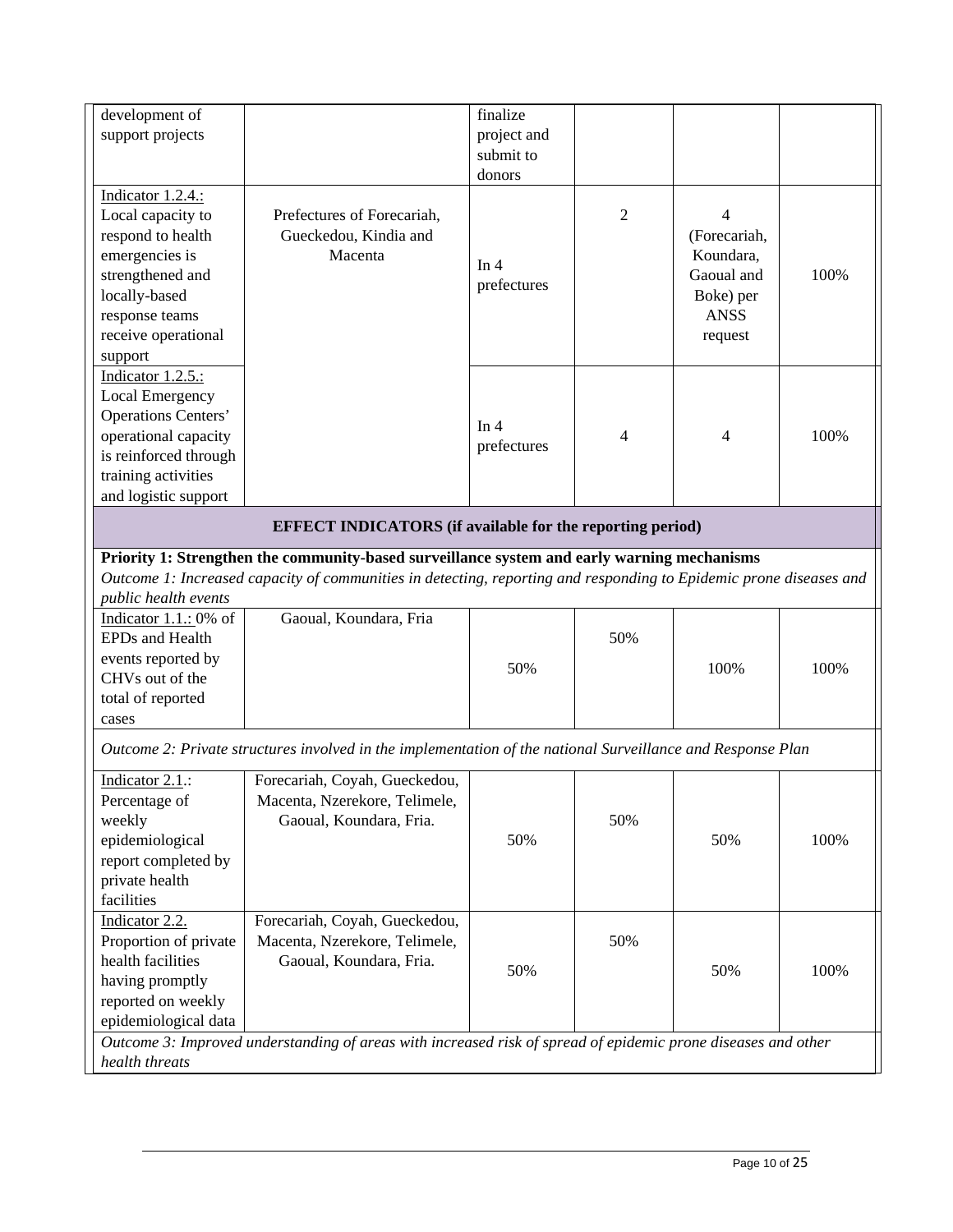| Indicator 3.1.:                                                                                        | Forecariah, Gueckedou,                                                                                                |                |                  |              |              |  |
|--------------------------------------------------------------------------------------------------------|-----------------------------------------------------------------------------------------------------------------------|----------------|------------------|--------------|--------------|--|
| Proportion of health                                                                                   | Macenta, Boke, Siguiri and                                                                                            |                |                  |              |              |  |
| districts having                                                                                       | Koundara                                                                                                              | 100%           | 100%             | 100%         | 100%         |  |
| benefited with risk                                                                                    |                                                                                                                       |                |                  |              |              |  |
| assessment                                                                                             |                                                                                                                       |                |                  |              |              |  |
|                                                                                                        | Outcome 4: Strengthened public health information sharing and capacities to respond to public health emergencies      |                |                  |              |              |  |
| across borders                                                                                         |                                                                                                                       |                |                  |              |              |  |
| Indicator 4.1.:                                                                                        | Boke, Gaoual, Koundara,                                                                                               |                |                  |              |              |  |
| Number of joint                                                                                        | Siguiri, Kankan, Mandiana and                                                                                         |                |                  |              |              |  |
| investigations based                                                                                   | Faranah                                                                                                               | 7              | $\boldsymbol{7}$ | 7            | 100%         |  |
| on information                                                                                         |                                                                                                                       |                |                  |              |              |  |
| shared                                                                                                 |                                                                                                                       |                |                  |              |              |  |
| Indicator 4.2.:                                                                                        | Country and neighboring                                                                                               |                |                  |              |              |  |
| ANSS integrate                                                                                         | countries                                                                                                             |                |                  |              |              |  |
| regional                                                                                               |                                                                                                                       | Weekly         | Weekly           | Weekly       | 100%         |  |
| epidemiological data                                                                                   |                                                                                                                       |                |                  |              |              |  |
| in their planning                                                                                      |                                                                                                                       |                |                  |              |              |  |
|                                                                                                        | Priority 2: Strengthen the capacity of health facilities and the case management system to better cope with           |                |                  |              |              |  |
| future epidemics                                                                                       |                                                                                                                       |                |                  |              |              |  |
|                                                                                                        | Outcome 1: Utilization of public healthcare services is improved in the prefectures that were most affected by the    |                |                  |              |              |  |
| epidemic of Ebola                                                                                      |                                                                                                                       |                |                  |              |              |  |
| Indicator 1.1:                                                                                         | Forecariah, N'zérékoré,                                                                                               |                |                  |              |              |  |
| Utilization rate of                                                                                    | Guéckedou and Macenta.                                                                                                | 75%            |                  | 46%          | 61%          |  |
| public health                                                                                          |                                                                                                                       |                | 46%              |              |              |  |
| services                                                                                               |                                                                                                                       |                |                  |              |              |  |
|                                                                                                        | Outcome 2: The capacities of regional hospitals are strengthened in the diagnosis of diseases with epidemic potential |                |                  |              |              |  |
| Indicator 2.1:                                                                                         | N'zérékoré, Kindia, Kankan,                                                                                           |                |                  |              | 50%          |  |
| Number of diseases                                                                                     | Faranah, Labé, Mamou, Boké                                                                                            | $\overline{c}$ | 2 (measles       | 2 (measles   |              |  |
| with epidemic                                                                                          |                                                                                                                       |                | and cholera)     | and cholera) |              |  |
| potential diagnosed                                                                                    |                                                                                                                       |                |                  |              |              |  |
|                                                                                                        | N'zérékoré, Kindia, Kankan,                                                                                           |                |                  |              | 0%           |  |
| Indicator 2.2.                                                                                         | Faranah, Labé, Mamou, Boké                                                                                            | Decrease of    |                  |              | (Explanation |  |
| % of transfer of                                                                                       |                                                                                                                       | 50% from to    | 0%               | 0%           | provided in  |  |
| samples to the lab                                                                                     |                                                                                                                       | current rate   |                  |              | narrative    |  |
|                                                                                                        |                                                                                                                       |                |                  |              | section)     |  |
|                                                                                                        | Outcome 3: Epidemic prone disease management capacities are strengthened in the Epidemic Disease Treatment            |                |                  |              |              |  |
| Center (EDTC)                                                                                          |                                                                                                                       |                |                  |              |              |  |
| Indicator 3.1.                                                                                         | Forecariah, Nzérékoré,                                                                                                |                |                  |              |              |  |
| Case Fatality Rate of                                                                                  | Guéckedou and Macenta.                                                                                                |                |                  |              |              |  |
| epidemic-prone                                                                                         |                                                                                                                       | Decrease of    |                  |              |              |  |
| diseases in the                                                                                        |                                                                                                                       | 50% from to    | 50%              | 50%          | 100%         |  |
| Epidemic Disease                                                                                       |                                                                                                                       | current case   |                  |              |              |  |
| <b>Treatment Center</b>                                                                                |                                                                                                                       | fatality rates |                  |              |              |  |
| (EDTC)                                                                                                 |                                                                                                                       |                |                  |              |              |  |
| Priority 3: Strengthen the health system through implementation of the Minimum Initial Service Package |                                                                                                                       |                |                  |              |              |  |
|                                                                                                        | (MISP) for emergency preparedness and response for safe deliveries and other related services in the                  |                |                  |              |              |  |
| Prefectures of the Nzerekore region                                                                    |                                                                                                                       |                |                  |              |              |  |
|                                                                                                        |                                                                                                                       |                |                  |              |              |  |
| No effect indicators for this priority.                                                                |                                                                                                                       |                |                  |              |              |  |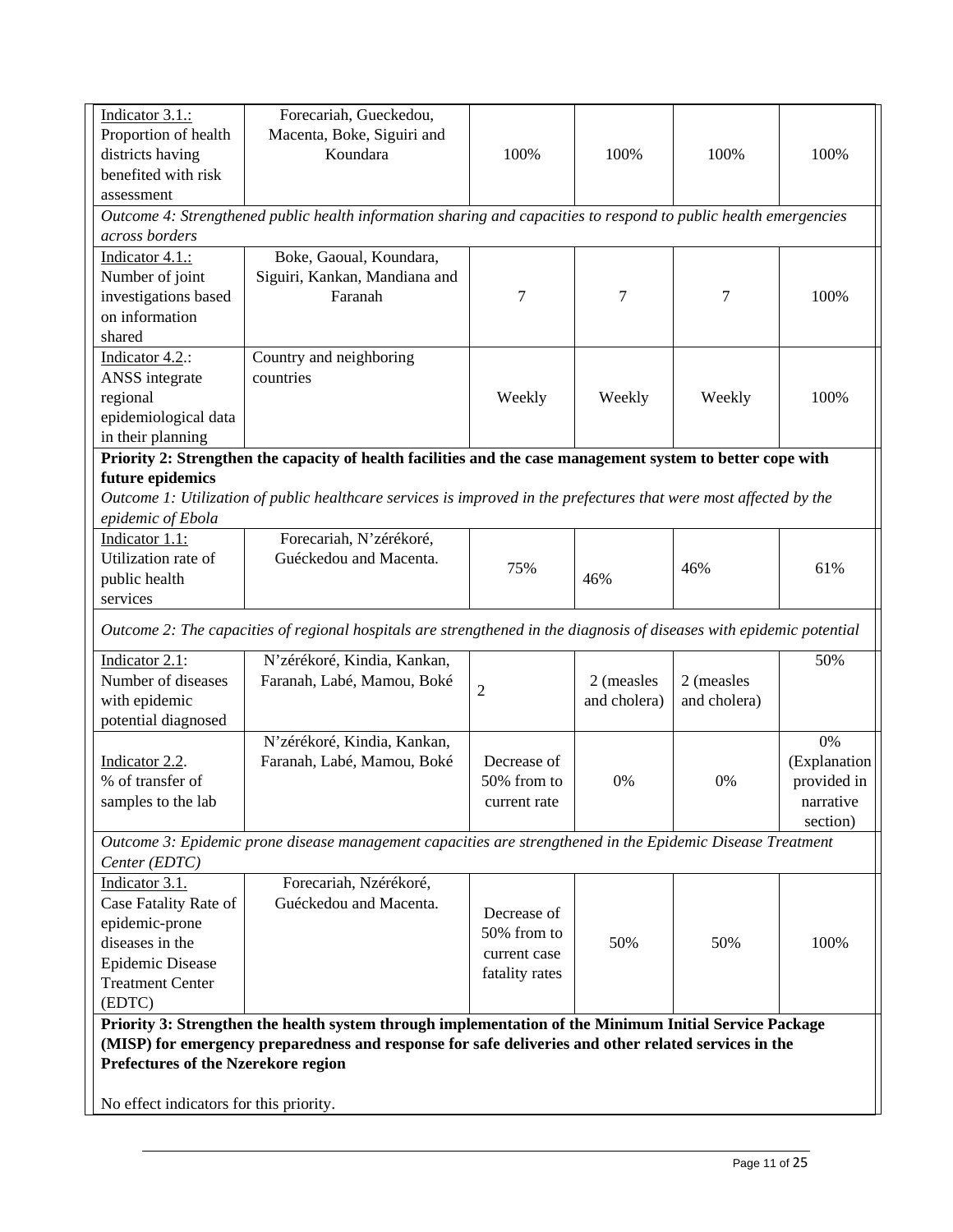## **Priority 4: Strengthening health service delivery through community engagement in the 9 health districts of the Ebola affected regions of Kankan and Faranah**

| Indicator 1.1.<br>% of Districts or<br>equivalent<br>administrative units<br>with at least 80%<br>coverage of DTP-<br>containing vaccine<br>for children $<$ year          | Districts of Kankan, Mandiana,<br>Kerouane, Kouroussa, Siguiri,<br>Dabola, Dinguiraye, Faranah<br>and Kissidougou                                           | 80%   | In process in<br>the 9 health<br>districts (33<br>%) achieved                                                                                                          | Work plan<br>with budget<br>elaborated<br>for<br>September-<br>December<br>2017.                                                                        | 100% |
|----------------------------------------------------------------------------------------------------------------------------------------------------------------------------|-------------------------------------------------------------------------------------------------------------------------------------------------------------|-------|------------------------------------------------------------------------------------------------------------------------------------------------------------------------|---------------------------------------------------------------------------------------------------------------------------------------------------------|------|
| Indicator 1.2:<br>Number of<br>youths/women<br>groups strengthened<br>in social<br>mobilization through<br>community dialogue<br>for better health<br>service utilization. | Districts of Kankan, Mandiana,<br>Kerouane, Kouroussa, Siguiri,<br>Dabola, Dinguiraye, Faranah<br>and Kissidougou                                           | 880   | 880                                                                                                                                                                    | Identification<br>of youth and<br>women<br>groups<br>started by<br><b>UNICEF</b> and<br>the local<br>authorities of<br>Kankan and<br>Faranah<br>regions | 100% |
| Indicator 1.3.<br>Number of<br>community<br>platforms supported<br>quarterly to increase<br>the community<br>involvement in the<br>decision-making                         | Districts of Kankan, Mandiana,<br>Kerouane, Kouroussa, Siguiri,<br>Dabola, Dinguiraye, Faranah<br>and Kissidougou                                           | 100   | In process<br>13 platforms<br>set up in 13<br>communes                                                                                                                 | Ongoing<br>process to set<br>up and<br>reinforce<br>existing<br>platforms in<br>the 9 health<br>districts                                               | 100% |
|                                                                                                                                                                            | Outcome 2: Strengthened community-based and response systems, especially real-time routine reporting and<br>monitoring mechanisms to trigger timely actions |       |                                                                                                                                                                        |                                                                                                                                                         |      |
| Indicator 2.1:<br>Number of<br>CHW/youth trained<br>on the use of<br>community-based<br>register and<br>reporting<br>community events                                      | Districts of Kankan, Mandiana,<br>Kerouane, Kouroussa, Siguiri,<br>Dabola, Dinguiraye, Faranah<br>and Kissidougou                                           | 1,130 | Identificatio<br>n of 1065<br><b>CHWs</b><br>already<br>working in<br>community-<br>based<br>intervention<br>and 160<br>youth<br>already<br>trained in U-<br>reporting | The training<br>of CHWs on<br>reporting<br>continues and<br>be effective<br>by the end of<br>January 2018                                               | 100% |
| and community levels                                                                                                                                                       | Outcome 3: Decentralized governance and accountability systems facilitate service delivery and district, health facility                                    |       |                                                                                                                                                                        |                                                                                                                                                         |      |
| Indicator 3.1:                                                                                                                                                             | Districts of Kankan, Mandiana,<br>Kerouane, Kouroussa, Siguiri,                                                                                             | 70    | Work plan<br>developed                                                                                                                                                 | 23 out 70<br>acceptability                                                                                                                              | 100% |

*Outcome 1: Reinforced community engagement to improving routine immunization and increased service utilization through community platform, youth and women groups*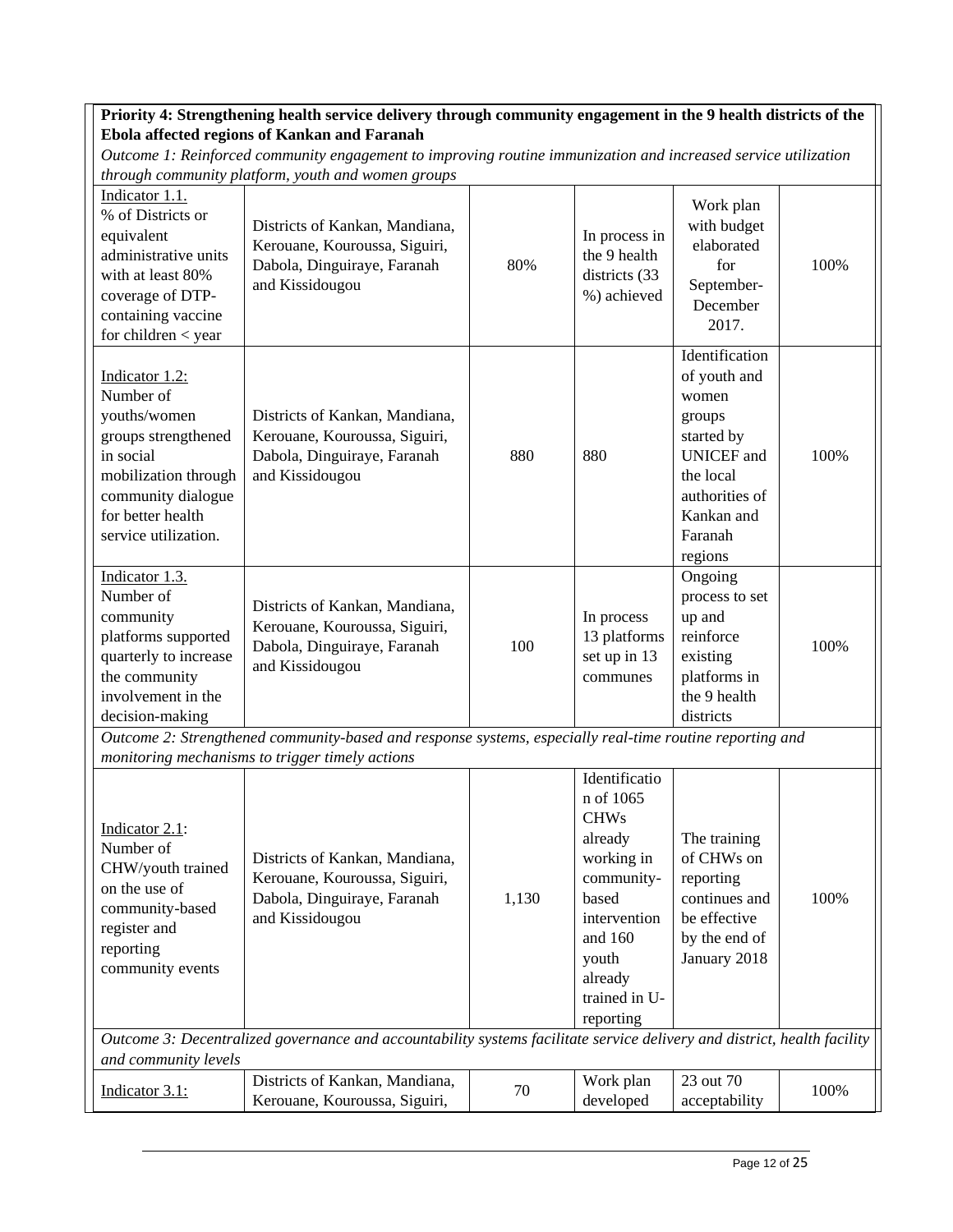| <b>Number of Districts</b>                                                                            | Dabola, Dinguiraye, Faranah                                                                                             |         | with the        | frameworks     |      |  |  |  |
|-------------------------------------------------------------------------------------------------------|-------------------------------------------------------------------------------------------------------------------------|---------|-----------------|----------------|------|--|--|--|
| with health cadres in                                                                                 | and Kissidougou                                                                                                         |         | government      | already        |      |  |  |  |
| local governance,                                                                                     |                                                                                                                         |         | partner         | functional are |      |  |  |  |
| management, data                                                                                      |                                                                                                                         |         | (MATD)          | reinforced by  |      |  |  |  |
| reviews, quality                                                                                      |                                                                                                                         |         |                 | <b>MATD</b>    |      |  |  |  |
| supervision and                                                                                       |                                                                                                                         |         |                 |                |      |  |  |  |
| coaching capacities                                                                                   |                                                                                                                         |         |                 |                |      |  |  |  |
| are reinforced                                                                                        |                                                                                                                         |         |                 |                |      |  |  |  |
|                                                                                                       | Outcome 4: Routine vaccination services is strengthened by providing technical assistance at both national and district |         |                 |                |      |  |  |  |
| level                                                                                                 |                                                                                                                         |         |                 |                |      |  |  |  |
| Indicator 4.1:                                                                                        |                                                                                                                         |         |                 | A joint work   |      |  |  |  |
| Number of technical                                                                                   |                                                                                                                         |         | In process      | plan           |      |  |  |  |
| assistance activities                                                                                 |                                                                                                                         |         | with the        | validated for  |      |  |  |  |
| to strengthen routine                                                                                 | Kankan and Faranah regions                                                                                              | 3       | government      | technical      | 100% |  |  |  |
| immunization at                                                                                       |                                                                                                                         |         | partners        | assistance in  |      |  |  |  |
| national and district                                                                                 |                                                                                                                         |         | (MATD and       | 13             |      |  |  |  |
| level                                                                                                 |                                                                                                                         |         | MoH)            | communes of    |      |  |  |  |
|                                                                                                       |                                                                                                                         |         |                 | convergence    |      |  |  |  |
|                                                                                                       | Priority 5: Enhancing the national emergency preparedness through improved logistics service delivery                   |         |                 |                |      |  |  |  |
|                                                                                                       | Outcome 1: The local capacity to integrate logistics aspects in health emergency response is reinforced                 |         |                 |                |      |  |  |  |
| Indicator 1.1.:                                                                                       |                                                                                                                         |         |                 |                |      |  |  |  |
| Number of health                                                                                      |                                                                                                                         |         |                 |                |      |  |  |  |
| staff from                                                                                            |                                                                                                                         |         | 76 (at least 2) |                |      |  |  |  |
| prefectural epidemic                                                                                  | (34 disease treatment centers,                                                                                          |         | staff per       |                |      |  |  |  |
| disease treatment                                                                                     |                                                                                                                         |         | prefecture      | Training       |      |  |  |  |
| centers (EDTC)                                                                                        | one per prefecture) in regions of                                                                                       |         | plus            | modules        |      |  |  |  |
| benefiting from                                                                                       | Kindia, Mamou, Labe,                                                                                                    | Unknown | additional      | Activity       | 100% |  |  |  |
| training activities on                                                                                | Nzerekore, Boke, Faranah,                                                                                               |         | staff at        | report         |      |  |  |  |
| operational supply                                                                                    | Kankan, and Conakry                                                                                                     |         | regional        |                |      |  |  |  |
| chain and logistics                                                                                   |                                                                                                                         |         | level)          |                |      |  |  |  |
| service delivery in                                                                                   |                                                                                                                         |         |                 |                |      |  |  |  |
| emergencies                                                                                           |                                                                                                                         |         |                 |                |      |  |  |  |
| Indicator 1.2.                                                                                        |                                                                                                                         |         |                 |                |      |  |  |  |
| Number of                                                                                             |                                                                                                                         |         |                 |                |      |  |  |  |
| prefectural epidemic                                                                                  |                                                                                                                         |         | 76 (at least 2) |                |      |  |  |  |
| disease treatment                                                                                     | (34 disease treatment centers,                                                                                          |         | staff per       |                |      |  |  |  |
| centers provided                                                                                      | one per prefecture) in regions of                                                                                       |         | prefecture      |                |      |  |  |  |
| with Personal                                                                                         | Kindia, Mamou, Labe,                                                                                                    | Unknown | plus            | Handover       | 100% |  |  |  |
| Protective                                                                                            | Nzerekore, Boke, Faranah,                                                                                               |         | additional      | note           |      |  |  |  |
| <b>Equipment (PPE</b>                                                                                 | Kankan and Conakry)                                                                                                     |         | staff at        |                |      |  |  |  |
| kits) to use for                                                                                      |                                                                                                                         |         | regional        |                |      |  |  |  |
| health emergency                                                                                      |                                                                                                                         |         | level)          |                |      |  |  |  |
| situations.                                                                                           |                                                                                                                         |         |                 |                |      |  |  |  |
| Priority 6: Improvement of the national emergency response coordination capacity in post-Ebola Guinea |                                                                                                                         |         |                 |                |      |  |  |  |
|                                                                                                       | Outcome 1: The national health emergency preparedness and coordination capacity is enhanced                             |         |                 |                |      |  |  |  |
| Indicator 1.1.                                                                                        | Nationwide and at local level in                                                                                        |         |                 |                |      |  |  |  |
| Number of national                                                                                    | the prefectures of Forecariah,                                                                                          |         |                 |                |      |  |  |  |
| stakeholders trained                                                                                  | Gueckedou, Macenta and                                                                                                  | 48      |                 | 198            | 99%  |  |  |  |
| on emergency                                                                                          | Kindia                                                                                                                  |         |                 |                |      |  |  |  |
| preparedness and                                                                                      |                                                                                                                         |         | 200             |                |      |  |  |  |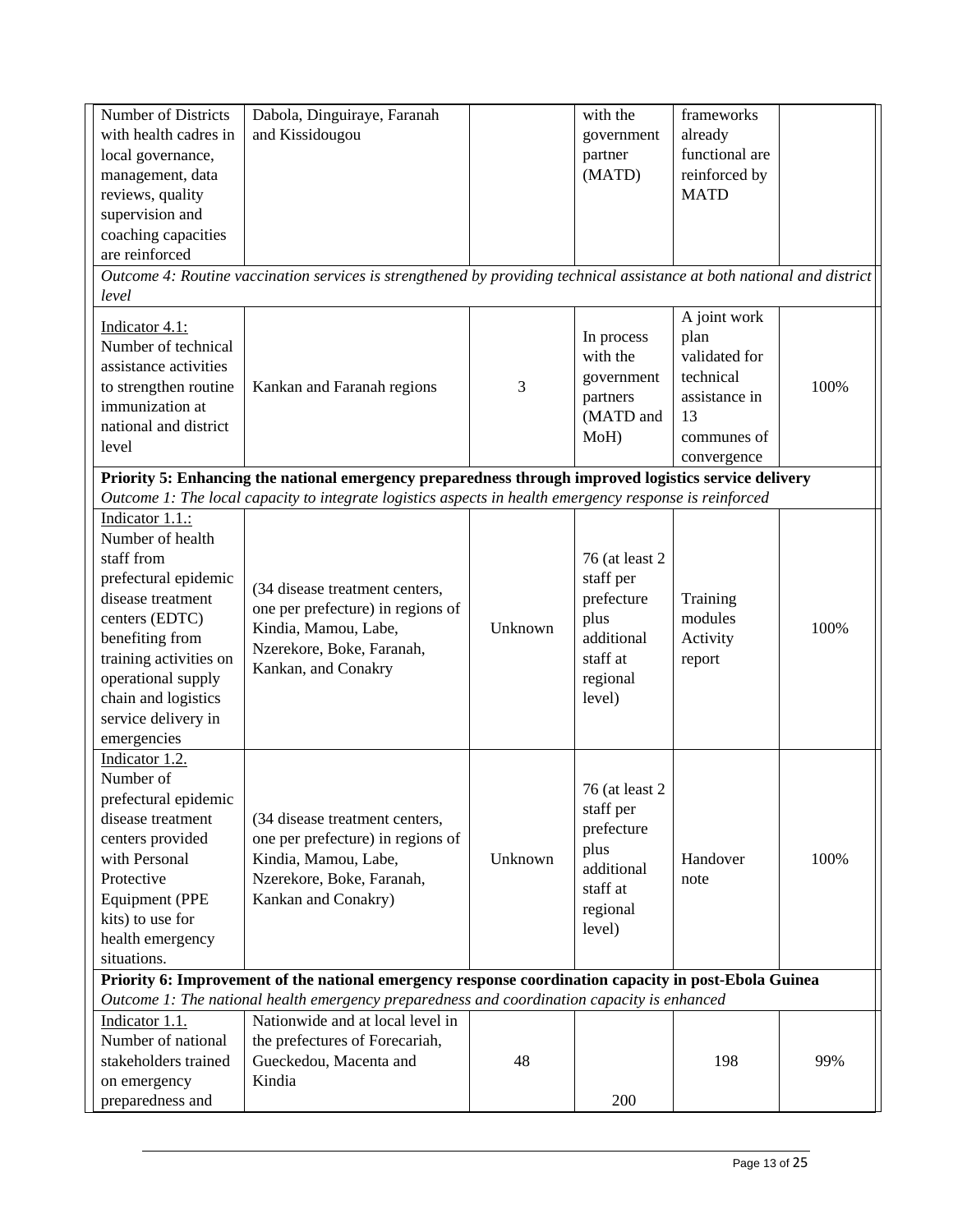| response<br>coordination aspects                                                                                                                                                                                                     |                                                                                                                    |                              |                         |                                                                                                |              |
|--------------------------------------------------------------------------------------------------------------------------------------------------------------------------------------------------------------------------------------|--------------------------------------------------------------------------------------------------------------------|------------------------------|-------------------------|------------------------------------------------------------------------------------------------|--------------|
| at the local level                                                                                                                                                                                                                   |                                                                                                                    |                              |                         |                                                                                                |              |
| Indicator 1.2.<br>Number of training<br>workshops and<br>thematic topics<br>developed and<br>dispensed to health<br>emergency<br>responders including<br>at the local level                                                          | Nationwide and at local level in<br>the prefectures of Forecariah,<br>Gueckedou, Macenta and<br>Kindia             | $\boldsymbol{0}$<br>$\Omega$ | 2 workshops<br>6 topics | 3 workshops/<br>6 modules<br>developed                                                         | 150%<br>100% |
| Indicator 1.3.<br>Number of national<br>institutions<br>benefiting from the<br>IT support and<br>logistic supply to<br>facilitate follow of<br>information and<br>coordination<br>capacity of key<br>emergency response<br>functions | Conakry                                                                                                            | $\Omega$                     | 4                       | 4 (SENAH,<br>DGPC,<br>Direction de<br>la Meteo,<br>CNGCUE)                                     | 100%         |
|                                                                                                                                                                                                                                      | Outcome 2: The national multi-risk contingency plan and other emergency response mechanism are successfully tested |                              |                         |                                                                                                |              |
| and fully resourced<br>Indicator 2.1.<br>Number of<br>simulation exercises<br>conducted on the<br>contingency multi-<br>risk plan                                                                                                    | Conakry and other prefectures<br>of Forecariah, Gueckedou,<br>Macenta and Kindia                                   | $\overline{0}$               | 4                       | $\overline{4}$<br>(Conakry,<br>Forecariah,<br>Boffa and<br>Boke) per<br><b>ANSS</b><br>request | 100%         |
| Indicator 2.2.<br>Number of<br>simulation exercises<br>to test the efficiency<br>of the locally-based<br>emergency response<br>and alert units<br>(ERARE)                                                                            | Prefectures of Forecariah,<br>Gueckedou, Macenta and<br>Kindia                                                     | $\mathbf{0}$                 | 4                       | 4                                                                                              | 100%         |
| Indicator 2.3.<br>Number of nature of<br>updates and<br>adjustments made to<br>the multi-risk<br>contingency plan,<br>the disaster<br>management plan as                                                                             | Nationwide                                                                                                         | $\mathbf{0}$                 | 1                       | $\mathbf{1}$                                                                                   | 100%         |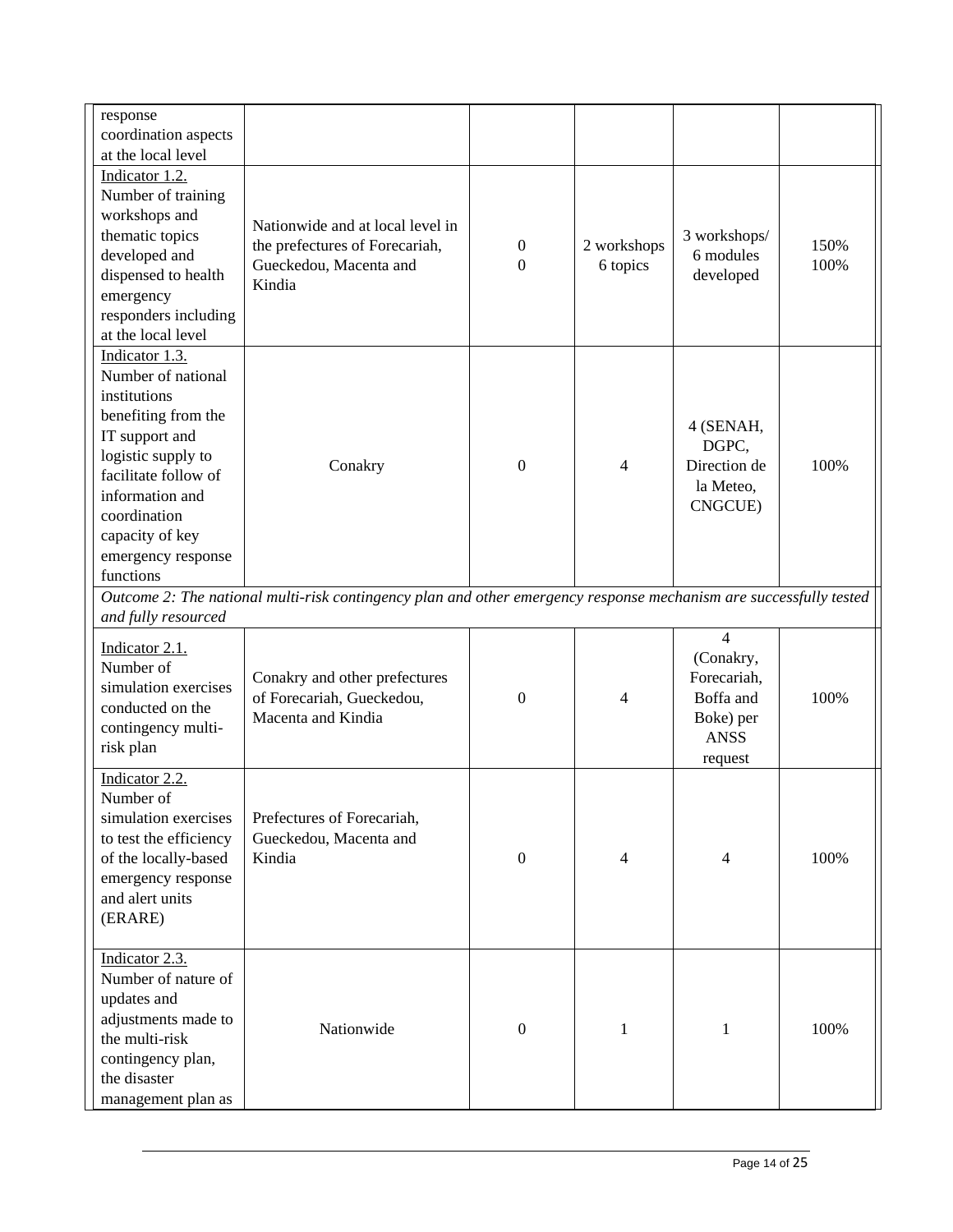| a step towards their<br>final validation,<br>domestication and                                                                                                    |                                                                                                                    |                  |              |                                                                       |        |
|-------------------------------------------------------------------------------------------------------------------------------------------------------------------|--------------------------------------------------------------------------------------------------------------------|------------------|--------------|-----------------------------------------------------------------------|--------|
| operationalization<br>Indicator 2.4.<br>Number of DRR<br>support projects<br>implemented as a<br>part of its<br>operationalization<br>and domestication           | Nationwide                                                                                                         | $\mathbf{1}$     | 4            | 3<br>(at local<br>level in<br>Nzerekore,<br>Gueckedou<br>and Conakry) | 75%    |
| Indicator 2.5.<br>Number of strategic<br>and technical<br>meetings held in the<br>preparation and<br>follow up of the<br>simulation exercises                     | Conakry, Forecariah,<br>Gueckedou, Macenta and<br>Kindia                                                           | $\boldsymbol{0}$ | 10           | 12                                                                    | 120%   |
| support                                                                                                                                                           | Outcome 3: The local operational capacity of response to epidemics is strengthened trough post-simulation activity |                  |              |                                                                       |        |
| Indicator 3.1.<br>Number of locally-<br>based ANSS' rapid<br>response teams and<br>emergency<br>operations centers<br>whose capacity is<br>reinforced             | Forecariah                                                                                                         | $\boldsymbol{0}$ | 4            | 4                                                                     | 100%   |
| Indicator 3.2.<br>Number of locally-<br>based public health<br>agency staff and<br>other health<br>structures benefiting<br>from the capacity<br>building support | Nationwide/<br>Cross-border                                                                                        | $\boldsymbol{0}$ | 40           | 45                                                                    | 112.5% |
| Indicator 3.3.<br>Number of SOPs for<br>EDTC produced and<br>distributed                                                                                          | Nationwide                                                                                                         | $\boldsymbol{0}$ | $\mathbf{1}$ | 1<br>$(500 \text{ copies})$                                           | 100%   |

# **NARRATIVE**

## **Situation Update**

This joint project was implemented by five UN agencies (UNDP, UNICEF, UNFPA, WFP and WHO) with the aim to enhance the post-Ebola preparedness capacity required in order to efficiently respond to future health emergencies and other forms of disasters or crises. The primary purpose of the project was to fill the gaps experienced during the response to Ebola outbreak. The project was built around the following six key areas.

**Improvement of the country's community-based surveillance and early warning systems,**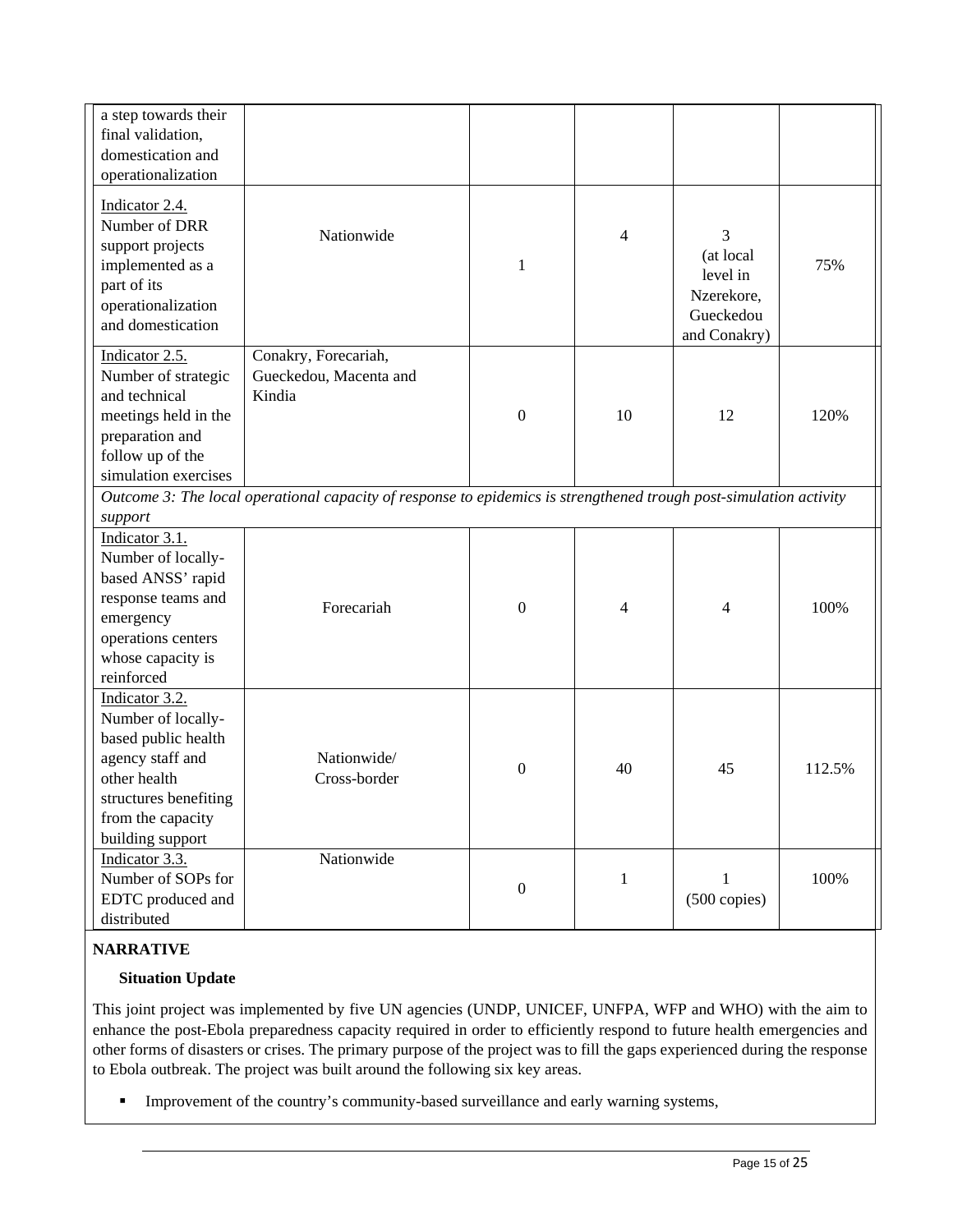- Strengthening of the local community health preparedness and care management for patients,
- Availing a minimal service package to health facilities in high disease prone zones,
- **Increasing community engagement in key target zones,**
- Integrating logistics in emergency response preparation and coordination, and
- Strengthening of the operational and coordination capacity by promoting synergy among actors for a better response programming and delivery.

In line with the above priorities, the project entered its fourth quarter (July -September 2018) towards the final stage of its implementation by finalizing the remaining activities mainly including the facilitation of simulation exercises led by the National Public Health Security (ANSS in French acronym).

The project was initially set to complete by the end of August. However, an extension was granted through November  $30<sup>th</sup>$ , 2018. The present quarterly report addresses the achievements for the period between July and September  $30<sup>th</sup>$ , 2018. All the five agencies (UNDP, UNICEF, UNFPA, WFP and WHO) involved in the implementation have successfully completed all scheduled activities and working on last details towards the final narrative reporting. Only the WHO still supervises the renovation work of some health facilities which will complete before the project ends. UNDP is working on the validation process of key national strategy documents which it supported in areas of humanitarian interventions coordination and national disaster risk management strategy.

More specifically, WHO handled priority #1 and #2 in partnership with the International Organization for Migrations (IOM). The two successfully finalized the implementation of activities under the area of improvement of country's community-based surveillance and early warning system. Additionally, WHO Guinea country office hosted a workshop to validate a study carried out by a consultant on health facilities less attended in the prefectures of Forecariah, N'zerekore, Gueckedou and Macenta. This study also allowed the identification of the health structures to be renovated in accordance with the Prefectural Health Directorates request as one of the reasons for the low frequentation by users. The following health structures were thus identified and considered for the renovation.

- N'zerekore Prefecture: Koule health center
- Macenta Prefecture: Oremai health center
- Gueckedou Prefecture: Temessadou health center
- Forecariah Prefecture: Kaback health center

However, Forecariah was later excluded following a high cost presented by the bidder. Renovation works are still ongoing and will be finalized before the end of November 2018.

On the other hand, the procurement processes is now closed for the acquisition of equipment and drugs for health facilities renovated as well as for the equipment for epidemic diseases treatment centers (EDTC) in kits for the management of epidemic-prone diseases. The procurement of laboratory equipment and consumable for ELISA is ongoing and should be closed by November 12, the training of staff on the use of ELISA is scheduled for week3 of November. IOM has also finalized the implementation of cross-borders activities planned under this project with a good rate of around 95%. These activities are aligned with outputs related to the strengthening of the community-based surveillance system and the early warning mechanism in the prefecture of Fria, Koundara and Gaoual, and the strengthening of public health information sharing, and the reinforcement of local capacity to respond to public health emergencies at the borders. The implementation of cross-border protocols for public health information sharing in Boké, Faranah and Kankan administrative regions was also done.

UNFPA successfully completed all priority #3 activities consisting of strengthening the community health workers' capacity on Minimum Initial Service Package for safe deliveries and other related services in the target high risk zones on Nzerekore prefecture. Planned training activities have been conducted and kits purchased and remitted to the health facilities.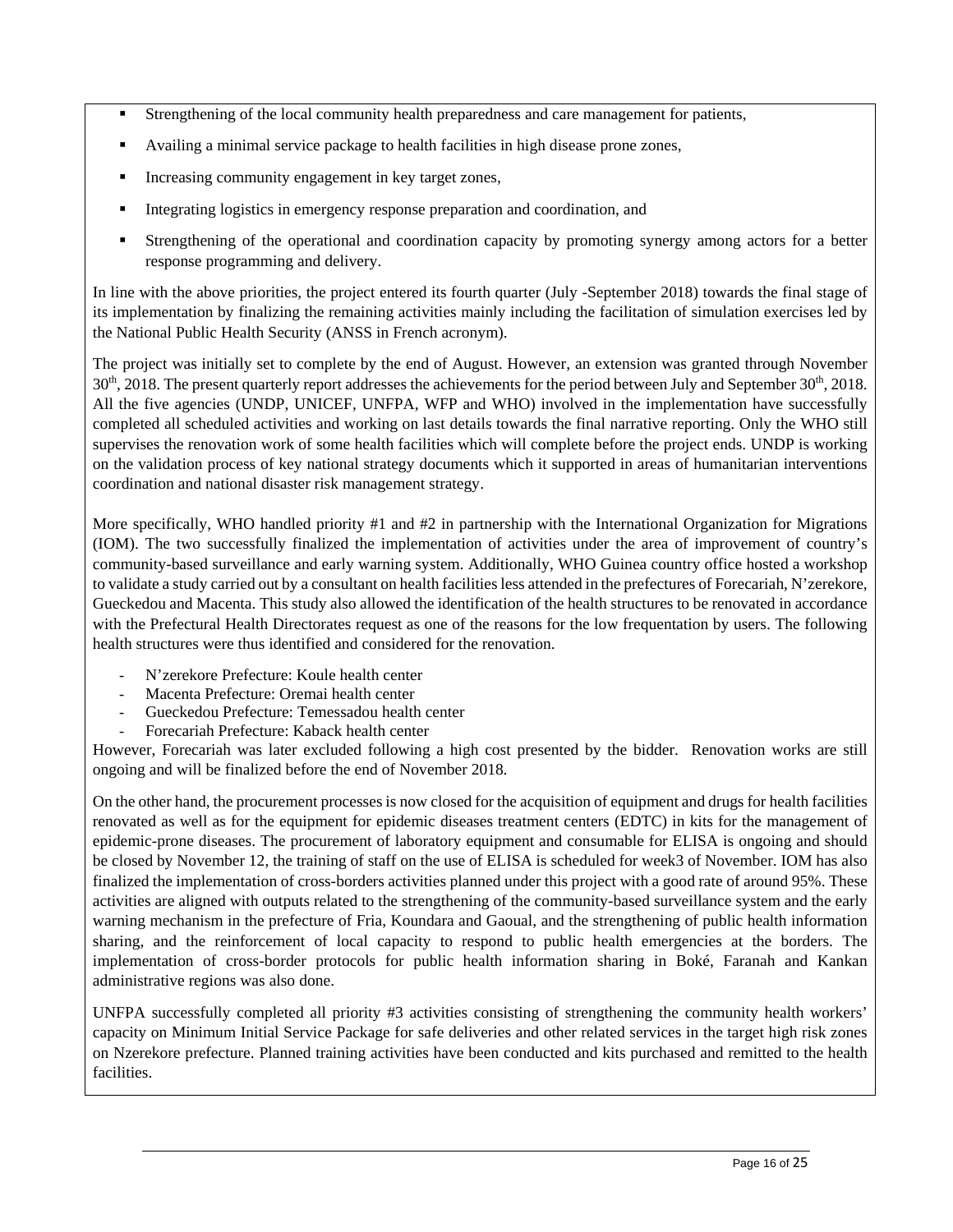With regards to the project priority #4, UNICEF emphasized on tackling the negative impact of Ebola on the routine immunization coverage for children between 12 and 23 months. A decrease from 37% in 2012 to 26% in 2016 was reported. UNICEF used the strategy consisting of reinforcing community dialogue with caregivers for children under 5 to improve knowledge, attitudes and practices and address related social/cultural norms on maternal newborn and child health and development in the 13 communes of convergence across nine districts of Kankan, Madiana, Kerouane, Kouroussa, Siguiri, Dabola, Dinguiraye, Faranah and Kissidougou.

Integrating logistics into emergency response programming was another component activity #5 of the project carried out by the WFP. It was implemented through training workshops to health workers in Epidemic Disease Treatment Centers on emergency logistics, and through purchase and delivery of PPE kits to those centers in consultation with the National Public Health Agency (ANSS).

Priority #6 consisted of supporting the simulation exercises and reinforce the overall emergency response/humanitarian coordination capacity for national institutions. To that end, a series of training activities were organized for the local emergency response actors in all regions of Guinea. An additional one at the request of the Ministry of Planning, to allow senior strategic planning officers in all Ministries to integrate disaster risk reduction and other humanitarian aspects into development planning process at national and local levels. Table and DRILL simulation exercises were conducted in early August 2018 by the ANSS' regional emergency response teams "ERARE" in the prefectures of Forecariah, Conakry, Boffa and Boke under close supervision and facilitation by UNDP/RCO and other UN agencies such as UNICEF, WHO, WFP, IOM and UNFPA.

Also, there is another major progress made in the area of strengthening the national capacity to coordinate future emergency situations. Besides the logistical and IT support previously provided by the UNDP/RCO to national members of the Inter-Agency Standing Committee known as CoPIA in Guinea, the same members have also benefited from training opportunities that boosted their emergency response capacity. Additionally, existing tools were updated and many of them tested for efficiency. Furthermore, the project supported the elaboration of two major strategy documents to strengthen the disaster risk reduction management and the harmonization of humanitarian interventions in Guinea. Those include the National Disaster Risk Reduction Strategy which was validated on the 28 September 2018, and the mapping exercise of all humanitarian interventions in Guinea and their harmonization strategy to allow a better coordination by CoPIA. The related strategy document was also validated by CoPIA in September 2018.

**Key Achievements** (*please use this section to highlight your key achievements for the month, using bullet points if preferred)* 

During the reporting period, some keys results below were reached as below shown:

## **PRIORITY 1: "Strengthen the community-based surveillance system and early warning mechanisms" by the WHO**

**Outcome 1:** Increased capacity of communities in detecting, reporting and responding to Epidemic prone diseases and public health events

- o CEBS data management strengthened in the targeted areas through the set-up of Epidemic Early warning system (EWS) databases for all the health centers in Fria, Gaoual and Koundara and the training of 48 health agents (Health center nurses including their substitutes as well as Prefectural Health Directorate (DPS) senior staff).
- o The Vulnerability Risk Assessment and Mapping study has been conducted in the targeted areas. A validation workshop is planned for week three of November with national counterparts, which will be followed by the dissemination of the study. The high risks identified by the study are the following: Cholera, Ebola virus disease, yellow fever, measles, floods and conflicts.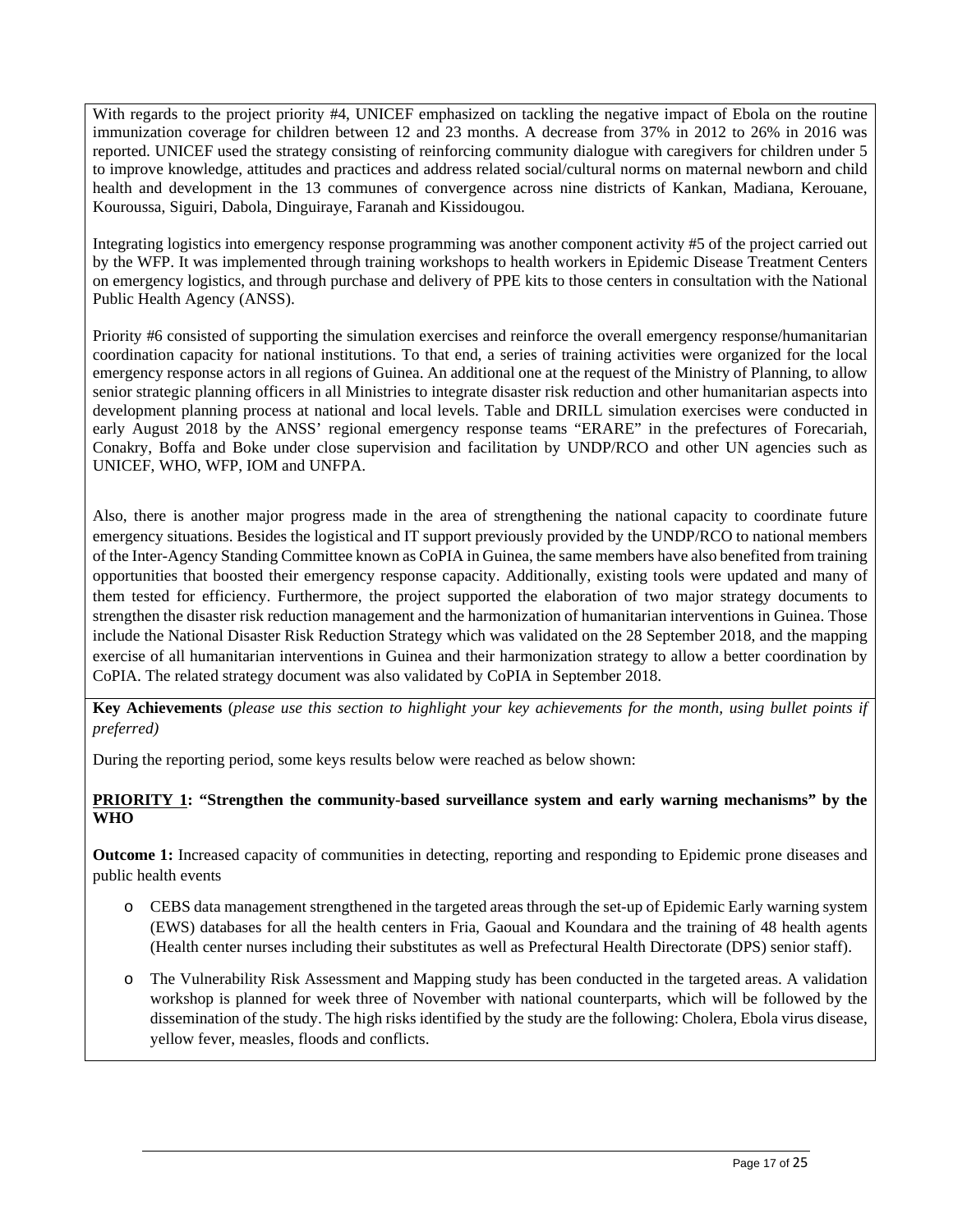- o Community health volunteers (CHVs) and community leaders (CLs) capacity on event-based surveillance is increased with the deployment of a permanent IOM technical team with a Field Coordinator, 03 Project Assistants (PA) and 03 Field Officers (AT) to support DPS on CEBS activities implementation and supervision.
- o A total of 769 CHVs were identified as active for surveillance activities and finally **759** were trained and equipped with the necessary materials to perform their duties as planned, including 155 in Fria, 358 in Gaoual and 246 in Koundara. 192 staff of private health structures have been trained on IDSR in the regions of N'zerekore (51), Boke (86) and Kindia (55)
- o Internal evaluation of the project in the areas of Fria, Gaoual and Koundara.
- o The capitalization workshop of community-based surveillance activity was organized under the leadership of the Regional Health Directorate of Boké in order to promote the appropriation and the sustainability of community-based surveillance activities as a routine health activity. This workshop which saw the participation of 22 persons including administrative and health authorities of the administrative region and the 03 targeted districts focused on the activities carried out during the last six months which aimed at strengthening the technical and logistical capacities of its prefectures. This workshop was also an opportunity to introduce a new partner interested in taking over the CBS activities in Fria (Solthis) to health management of this district.

As to the outcome 4 on strengthening the public health information sharing and capacities to respond to public health emergencies across borders, there were some key achievements such as:

- o The development and validation of 03 MoU (Memorandum of Understanding) for information sharing on public health and cross-border collaboration
- o Overall 172 Points of Entry (PoE) agents were trained and their capacities strengthened in the identification of epidemic-prone diseases and the Public Health event management at PoEs, including 19 in Faranah, 29 in Kankan and 124 in Koundara.Organization of two cross border meetings on health information sharing and collaboration in Koundara and Faranah (Heremakono)
- o **PRIORITY 2**: **Strengthen the capacity of health facilities and the case management system to better cope with future epidemics**

**Output 1.1:** Conducting a study on the utilization of public healthcare services

o A study has been conducted to identify the health facilities less attended in the prefectures of Forecariah, N'zerekore, Gueckedou and Macenta. The results of this study have been discussed in a workshop on 3<sup>rd</sup> July with various stakeholders from Ministry of Health, IOM and UNDP. The final report has been provided and will be disseminated by the end of August.

**Output 1.2:** Renovation, equipment and support of health posts, health center and hospitals least attended. o Renovation is ongoing and set to complete in October 2018.

**Output 2.1**: Private health facilities integrated into the surveillance and early warning system and their surveillance capacity strengthened

- o Purchase of Laboratory equipment and consumables for ELISA (Measles) and available in Kankan region. They will be installed after the training session which is scheduled from November 19<sup>th</sup> in the Region of Kankan.
- o **Output 3.2**: Purchase of equipment for epidemic disease treatment centers (EDTC) in kits for the management of epidemic-prone diseases
- o The kits have been purchased and distributed to the government (See in Annexes)

**Outcome 4**: Strengthened public health information sharing and capacities to respond to public health emergencies across borders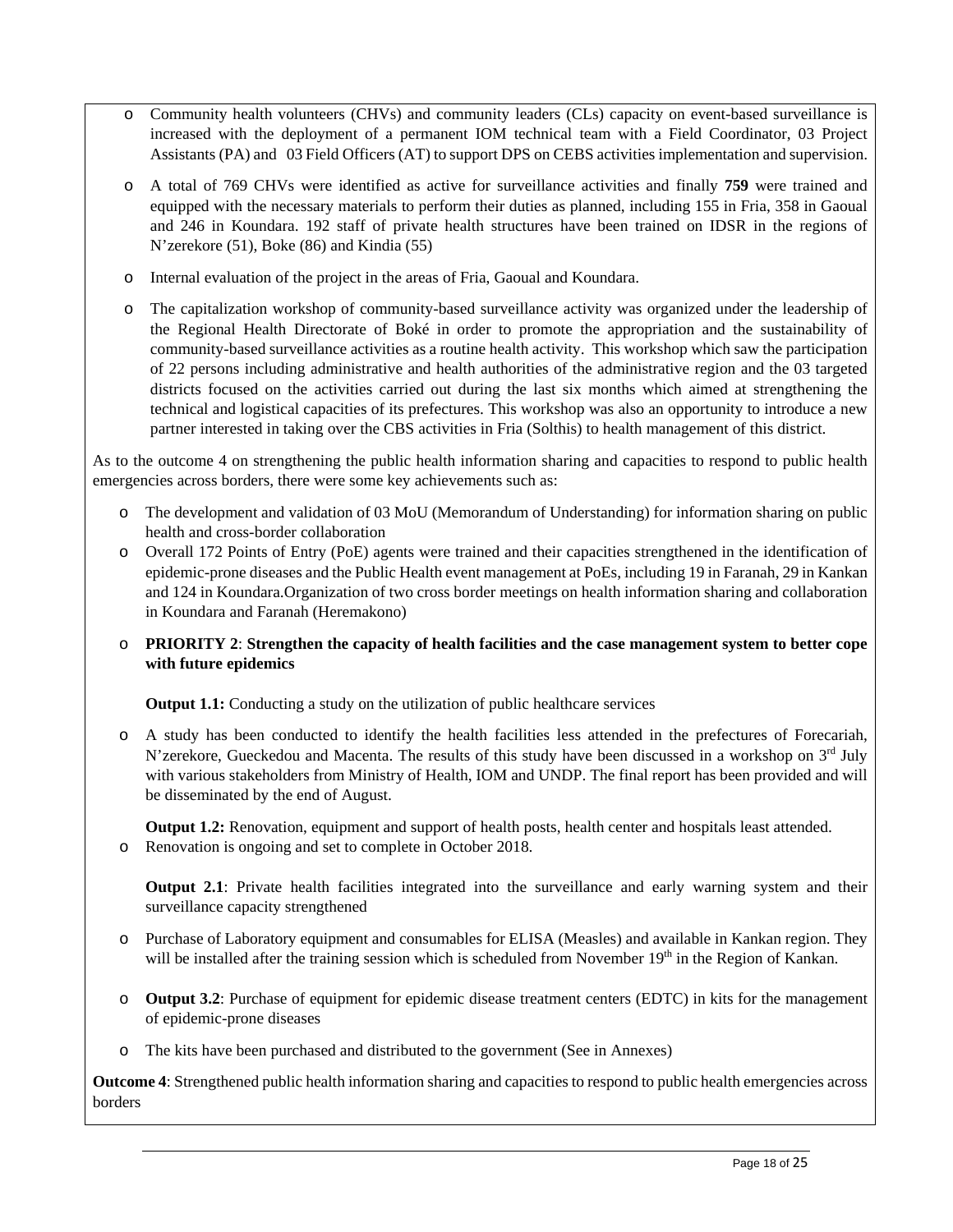- o Capacities of health and non-health officials in border areas on cross-border public health event response are increased. 16 SOPs have been developed and 04 updated in Kankan, Faranah and Boke regions. 70 Points of Entry (PoE) agents were trained and their capacities strengthened in the identification of epidemic-prone diseases and the Public Health event management at PoE.
- o Cross-border protocols for public health information sharing are implemented during a cross-border meeting between Guinea (Faranah) and Sierra-Leone (KOINADUGU). The immediate outcome of this meeting with 25 people from the "One Health" authorities from the 02 countries, is the dissemination of the Measles Outbreak declaration from Koinadugu. The Measles cases were detected in areas bordering Guinea and a joint Cross border action is currently planned.

## **PRIORITY 3. "Strengthen the health system through implementation of the Minimum Initial Service Package (MISP) for emergency preparedness and response for safe deliveries and other related services in the Prefectures of the Nzerekore region" by UNFPA**

During the past reporting quarter, various training sessions were organized by UNFPA with the aim to have in place well trained teams of health personnel and community health workers. A total of 112 team members from regional and prefectural health departments respectively, as well as of 271 health personnel and 173 community health workers benefited from those training workshops. As a result, the project contributed to capacity-building of health practitioners from 118 communities of the region of Nzerekore. Therefore, these communities are further strengthened to respond to future health emergency situations.

Also, the total number of sites covered shifted from 3 to 17 prefectures, and from 243 to 401 people trained. This extension of sites and number of beneficiaries was made possible by the fact that the project affected funds originally set for purchase of equipment for community health workers (which were covered by another funding source).

## **PRIORITY 4.: "Strengthening health service delivery through community engagement in the 9 health districts of the Ebola affected regions of Kankan and Faranah" by UNICEF**

Output 1. Community engagement enhanced to improve routine immunization and increasing health service utilization

Thanks to MPTF funding, accountability units in 13 communes throughout 9 prefectures of Kankan and Faranah were reinvigorated and made functional. The 13 accountability units which were revitalized at the commune level are key framework for the management and coordination of development activities within the communes in the two regions. They ensure awareness raising sessions by and towards communities for health services package appropriation for the benefit of children and pregnant women with an emphasis on increased immunization coverage. They also contribute to improving Community registers management, and their members have been trained on how to analyze data collected on basic social services (immunization, birth registration, malnutrition screening, etc.) and ensure immediate decisionmaking for children and pregnant women. They carry out information and awareness campaigns on vaccination, birth registration, use of sprayed mosquito nets, handwashing, etc. (Essential family practices- EFP).

This MPTF's support also allowed UNICEF to set up and promote 490 youth associations and 490 women's groups which are now fully functional in the 490 villages of the 13 convergence communes in the two regions. A total of 80 youth/women groups were directly supported through MPTF grant, others were supported by Japanese, the World Bank, Bill and Melinda Gates Foundation and UNICEF funds. In addition, 100 community platforms out of the 320 Platforms in the 320 villages of the 13 convergence communes were set up with MPTF funding as well. Community platforms held regular community dialogue with caregivers of children under five to improve knowledge, attitudes and practices and address related social/cultural norms on maternal newborn and child health and development. One hundred community platforms were supported quarterly to increase the community involvement in the decision-making, need assessment and interactions with technical and financial partners.

At last technical support were provided to elaborate 13 Immunization Advanced Strategy Action Plans enabling 13 health centers to catch up with missed children and women, which improved immunization coverage in these health centers areas.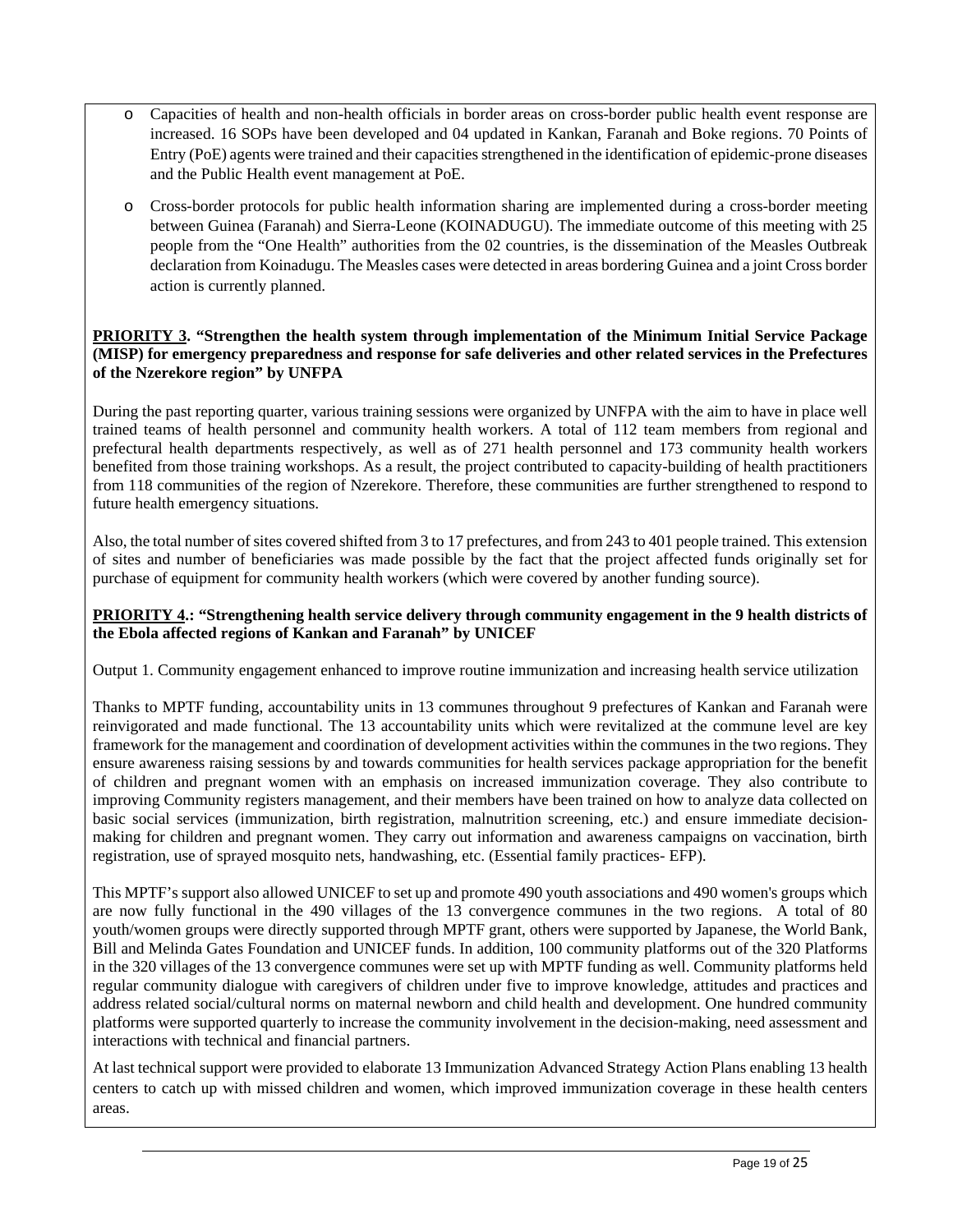#### **Output 2.: Community-based reporting, monitoring, and response systems strengthened through real-time routine reporting**

The project also funded the training activity for 1,130 community health workers (CHW) on the use of community-based register and community event reporting. In addition, 27 high level professionals of District Development services and 47 professional at community level were trained on local governance practices and Essential family practices, real-time monitoring tools as Rapid Pro for health and U-Report for youth mobilization in favor of health services.

The Community Register is a document held by the community agent in which he/she ensures the registration of all children aged 0-59 months per village/district/sector while considering all aspects related to the prevention and health promotion. The register includes three sections: an identification section, an immunization section and a section for other prevention interventions (Exclusive Breastfeeding, use of Micronutrient Powders; Vitamin A supplementation; Deworming/Mebendazole; use of long-lasting insecticide-treated nets; adequate use and management of latrines; Birth Certificate). UNICEF held trainings on the proper use of community register, Essential family practices- EFP monitoring in households with trained 629 CHW. They supported community platforms in analyzing and reporting vaccination data to reach as many children as possible in the most remote communities.

## **Output 3.: Local governance and accountability systems improved**

Local communities were trained on how to conduct consultations and to host meetings with the aim to build resilience through participatory planning and monitoring training sessions. Local community leaders gained competencies to conduct joint participatory monitoring activities. In addition, hygiene committees in health structures and communal councils have been strengthened in the two regions in local governance and close monitoring. The most efficient communes were held responsible for knowledge sharing. In 9 districts 70 health cadres were on the job trained in local governance, management, data reviews, quality supervision and their coaching capacities were reinforced. Trained professional provide support to accountability units and community platforms in their day to day work with regular coaching and monitoring visits. The framework of accountability set up at the decentralized level (regional and prefectural) facilitated the community engagement (field visits, meetings) in holding the health sector accountable for the delivery of quality services. A total of 182 meetings were held by various multi-sectoral platforms (Civil societies, youths, and women groups) in collaboration with the local authorities, elected officials, and brought together the technical service executives from all fields (health, education, protection, nutrition, agriculture, religious...) to raise awareness on maternal and child health key issues and to facilitate the follow-up at the community level.

## **Output 4.: Routine vaccination services is strengthened by providing technical assistance at both national and regional level**

For Technical Assistants (TA), at the commune level, and in concertation with the MATD, a technical assistance was provided in each of the 13 communes of convergence in Kankan and Faranah regions for a better ownership by communities instead of the 3 initially planned in the proposal for the region of Kankan, Faranah and Conakry. Thus, 13 local development agents were supported in providing technical assistance to strengthen routine immunization at national and district level. Thanks to MPTF's funding, they received assistance for their field visits and 13 health centers cold chain were strengthened. This assistance was key to supporting community platforms in analyzing and reporting vaccination data to reach as many children as possible in the most remote communities. This support contributed to the reduction of the immunization dropout rate below 5%, and the catch up of more than 80,000 children aged 0-23 months during the Maternal and Child Health Week. UNICEF also provided technical assistance to local health staffs to guide them on a regular basis to facilitate this reporting exercise. Surveillance data were also collected through the national alert system and UNICEF advocated to ensure that data from RapidPro are used for triangulation exercises to inform decision-making.

#### **PRIORITY 5: "Enhancing the national emergency preparedness through improved logistics service delivery" by WFP**

During this period, WFP continued discussions with the main partner "the National Public Health Security Agency – ANSS in French" to finalize the purchase of PPE kits and the organization of the training for Epidemic Disease Treatment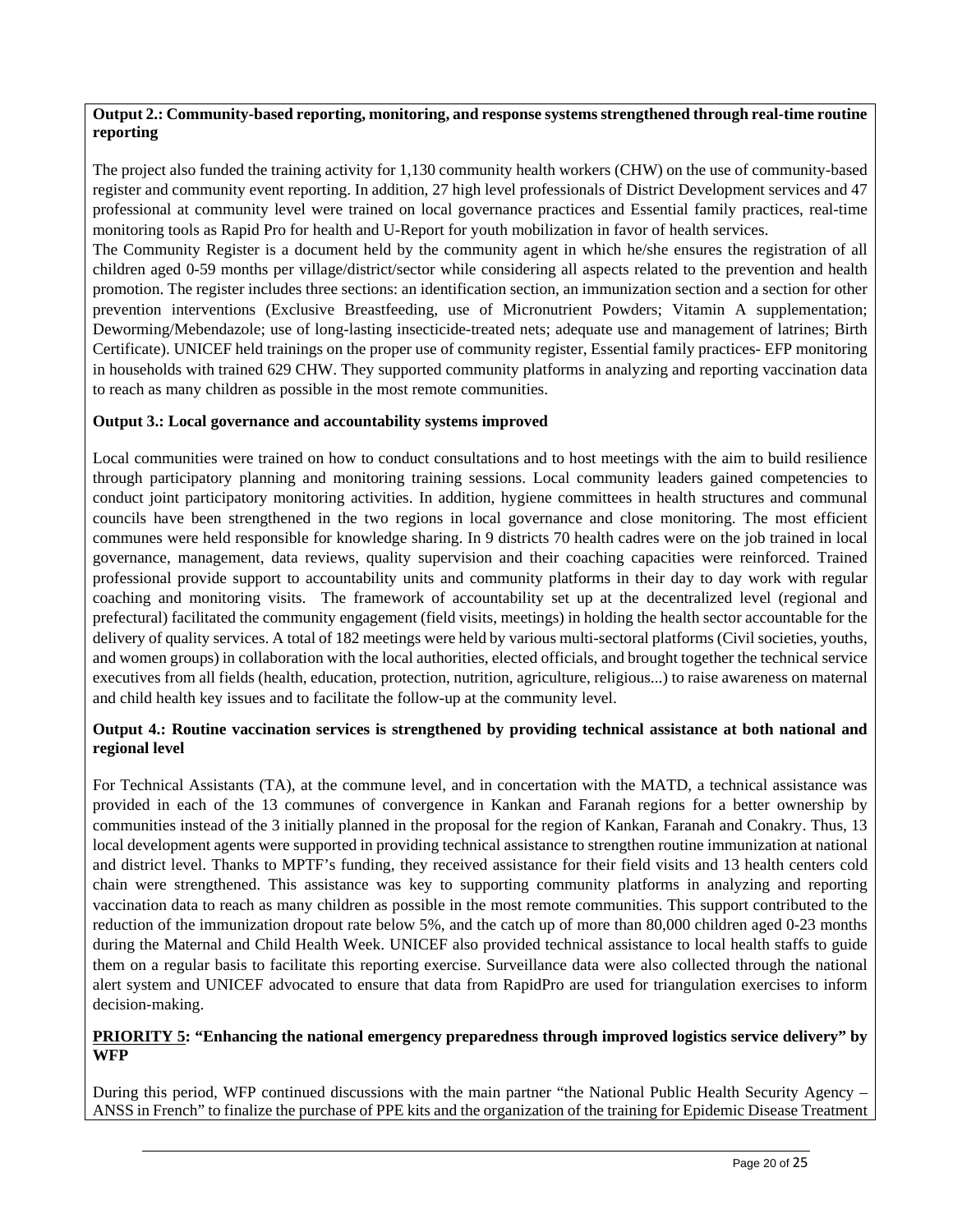Centers (EDTC or CTEPI) staff. After a long discussion on the feasibility and pertinence of the training, the activity was finalized and successfully mobilized 65 people from different EDTCs of the country. It must be acknowledged that it was not easy to organize the sessions in two different locations for reasons of time constraints added to the availability of target participants.

Thus, with a consensus of two sides, the workshop was held in the prefecture of Kindia in two phases for two different groups. During the 6 days, participants became familiar with the modules and concepts pertaining to emergency logistics and stock management. Logisticians and stock managers have acquired capacity building on emergency logistics as a component of the preparation for a response in the event of a health crisis as well as applicable rules of good practice for the distribution of health products (medicines, medical devices and other equipment) and in biomedical waste management in health structures.

During this quarter, other aspects of this component were largely covered. Purchase orders for tents and emergency kits were made and the delivery to the ANSS successfully done. Those tents were also availed and used at all sites where the simulation exercises were held.

## **PRIORITY 6. "Improvement of the national emergency response coordination capacity in post-Ebola Guinea by UNDP**

Below are some of the big achievements by UNDP/RCO component during this reporting period.

**Result 1.1.1.** In addition to the 105 actors previously trained in the first two quarters, a total of ninety-five more local humanitarian actors benefited from further training and capacity building opportunities. This boosted their operational capacities pertaining to the emergency response preparedness. That brings to 1987 the total number of locally-based humanitarian actors in all regions of Guinea who are now well trained and efficiently skilled to play a role in key humanitarian crisis management aspects.

Sixty-two local actors (thirty-three in the regions of Faranah, Kankan and Nzerekore and thirty senior technical experts within key ministries) had previously benefited from a three day workshop and six modules on basic and advanced emergency response preparation, about the Sendai Disaster Risk Reduction Framework and its implementation in Guinea context, Mainstreaming the Disaster Risk Reduction into local development plans and Strengthening the community capacity to cope with disaster risks towards resilience. An additional two-day workshop took place in Kindia and gathered 26 senior strategic planning officers with relevant ministries who were induced on the concepts of mainstreaming disaster risk reduction into national and local development planning process.

**Result 1.1.3.** The project technical team held their monthly technical meetings to discuss the project progress. A total of ten consultations with the simulation exercise taskforce were held on a biweekly basis both prior and after the exercise. The taskforce was led by the National Agency for Public Health Security. The result was the conduct of simulation exercises in four sites of Conakry, Bofa, Boke and Forecariah. Both Table and DRILL functions were conducted on a cholera simulated epidemic in each site. The simulation experienced a big turnout as all key humanitarian actors and all the five UN agencies were represented for this two-week-long event. The exercise allowed for a deep diagnosis of strengths and weaknesses in the health security management system. A follow up team was put in place by the ANSS to think of ways of overcoming those weaknesses. It was also expressed by the ANSS during the closing ceremony held on the 14<sup>th</sup> of August 2018 the need of extending similar exercises to other regions. This would enhance the capacity of ERARE (Regional Epidemic Alert and Response Teams) and EPARE (prefectural teams) to perform more efficiently.

The CoPIA members were regularly kept abreast of the project progress through monthly statutory meetings or via regular communication channels such as mailing groups or any other side events held occasionally by various stakeholders to that end. Additionally, mapping and harmonizing all humanitarian interventions became a top priority for the CoPIA platform which ordered a mapping activity which ended up in the elaboration of a strategy document meant to harmonize the coordination of humanitarian interventions in the future. This activity was successfully carried out by a consultant under the strategic and technical guidance of the UN RCO and CoPIA Secretariat.

*Output 1.2.*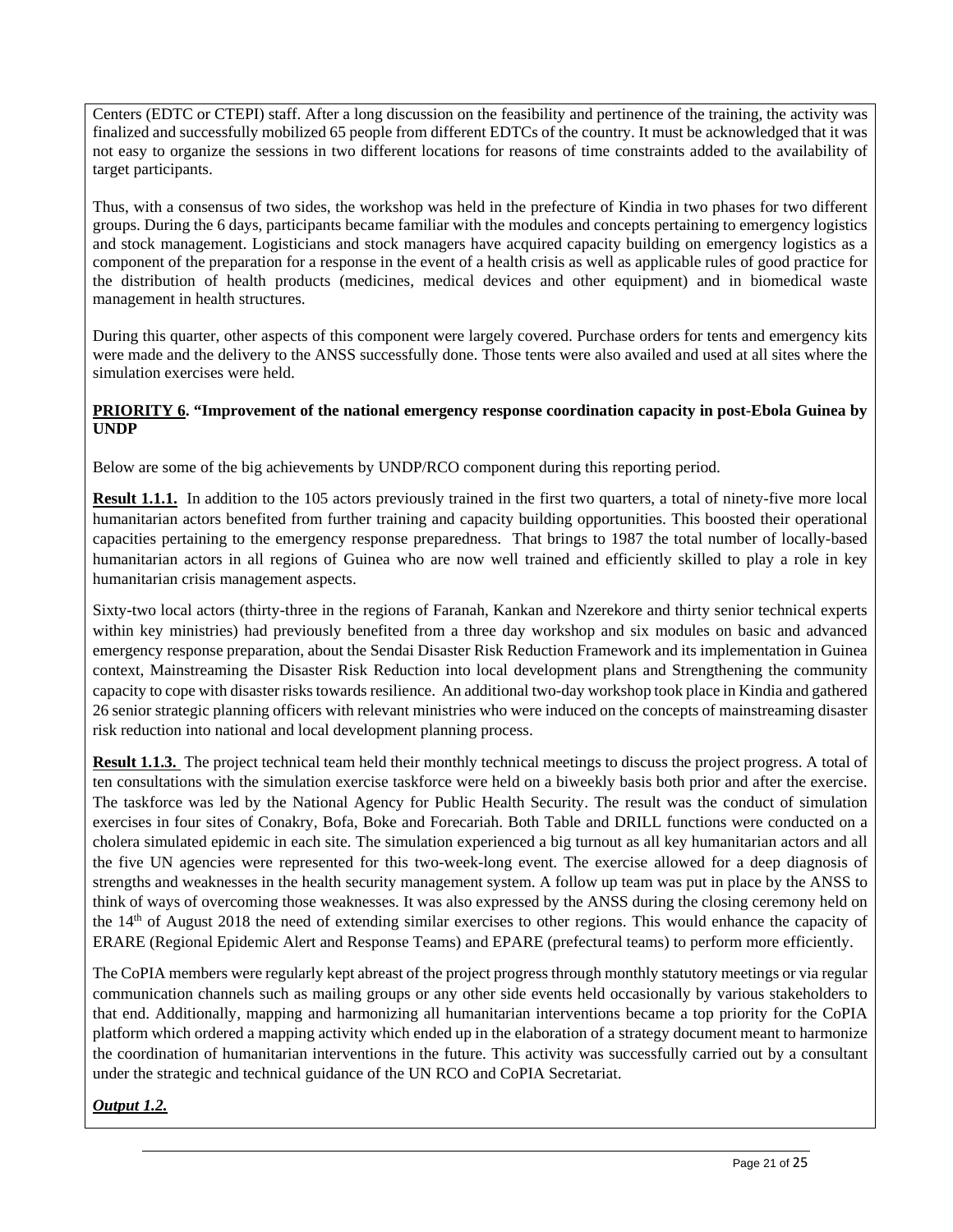*Result 1.2.2.* During this reporting period, activities undertaken in support to the National Center for Environmental Risk Management's initiative to strengthen adaptation capacity and resilience in disaster risk prone sites in the regions of Conakry, Nzerekore and Kankan completed and relevant local committees were put in place to work with local communities and authorities on some risk prevention and management of risks and also on how to increase the community capacity to adapt to emergency situations. The end result was that this rainy season did not lead to floods in the Nzerekore as it used to be the case before. Additionally, a consultant was recruited to work with the Center on the elaboration of the national strategy on disaster risk management in Guinea, including health related risks.

*Result 1.2.4.* Monthly meetings of CoPIA were organized as scheduled and the increasing role of this humanitarian coordination platform was subsequently enabled. The recently updated multi-risk contingency plan was printed in hard copy and 500 copies distributed nationwide for its operationalization. Various consultations between relevant humanitarian stakeholders and key ministries involved in the emergency response and disaster risk management led to the draft of terms of reference to be followed by a presidential decree that will officially institutionalize the unique National agency for disaster management. This will be a big achievement towards bringing all national actors to work together as one and put an end to harmful sentiments of rivalry amongst key humanitarian agencies.

**Delays or Deviations** (*if any, briefly describe the delays or changes in focus, approach or targets, and provide a short justification for the change (1-2 paragraphs*).

Many WHO activities have been delayed by late receipt of some equipment that needed to be purchased. The number of items needed for 4 measles kits couldn't be obtained with the available funds, just one kit has been purchased.

The renovation was initially planned for 4 health structures but Forecariah was excluded due to the high cost of the needed repair works. The renovation is being finalized in other health posts of N'zerekore, Gueckedou and Macenta.

Due to administrative issues related to signature of the MoU Between WHO and IOM, IOM's project implementation was delayed by 8 months. Despite this situation, the global implementation rate is good for the main indicators. However, the target of 304 health and non-health officials trained at Points of Entries was not reached during this 6-month implementation period even if all the targeted point of entry were totally covered.

Also, the component carried out by UNDP/RCO experienced some postponement of the cross-border simulation exercise activities due to the fact that the ANSS who is the main bearer of the activity had other internal priorities. It is expected that this major cross-border event will likely take place in the prefectures of Dubreka and Forecariah in the fourth week of July 2018. This is the same plan for two additional workshops meant to expedite the institutionalize the unique national agency for disaster risk management. This was postponed following the resignation of the Government in mid May 2018. With regard to the output indicator 2.1.2 about the training activities, the budget only allowed for the training of 192 personnel out of the 500 initially planned. The result showing in indicator 2.1.3 reflects only the number of health structures working with prefectural health departments within the mentioned geographical region.

## **Best Practice and Summary Evaluation**

Working together on this joint project was a great experience for all the five agencies and within their respective mandates. The project implementation became some sort of a family business where each member had to contribute to the success of the entire family. It was very interesting to see different actors helping each other to seek workable solutions to few concerns. The project coordination team facilitated consultations on relevant aspects requiring strategic guidance from the management. This allowed for a timely problem solving and a smooth implementation of planned activities. It is also extremely important to mention here some thoughts about the implementation of this project along with key national humanitarian stakeholders. Their involvement in the project formulation process and all the way throughout all phases of the implementation opened doors to a quick ownership and full cooperation. It should also be noted that the

implementation of this MPTF project was slightly delayed due to overlapping priority issues within some agencies. For UNICEF, 2017 was the last year of the 2013-2017 program cycle and the last quarter of this year has been peppered with reviews for the entire cycle as well as transitioning towards the new Country Program Development (CPD) and UNDAF 2018-2022. However, despite this critical period, efforts were made to prepare a work plan to reach an agreement with the main partners: Ministry of Health (MoH), the Ministry of Territorial Administration and Decentralization (MATD) and the communes of convergence. Additionally, the project faced the disruption of the implementation schedule due to the electoral process in early 2018 and a slight delay in the establishment of municipal councils.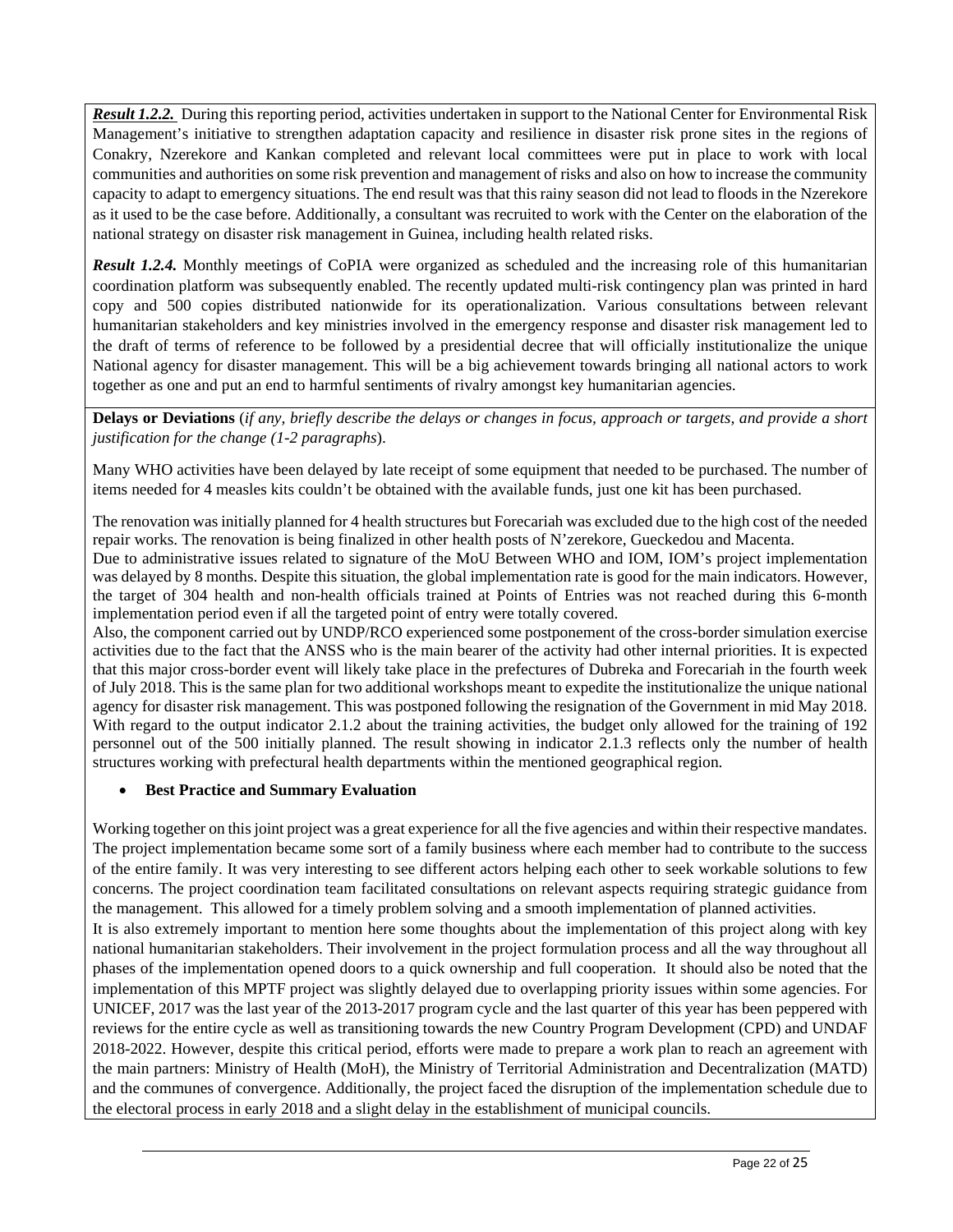## **Lessons learned**

The implementation of this joint project is a good experience as it nurtured the teamwork spirit a joint delivery challenge. The project activities were mostly inter-linked, and, in few instances, one could not advance without the commitment of other partners. Thus, it was crucial for the project management to hold regular meetings for project focal points within agencies to plan, implement, monitor and make progress together. Agencies whose activities were contingent upon validation by national entities such as the ANSS which is the lead partner on this project, experienced a delayed feedback from the ANSS officials in the beginning. This had minor consequences on the effective start of the planned activities with the ANSS. That delayed activities planned by WFP mainly, but also some of the simulation exercises which had to wait until early August 2018 in order to take place.

Establishing systems to strengthen the linkages between health facilities and communities is a long-term process at all levels. The national community health policy has been finalized in March 2017, but the national community health strategic plan is still under development. The strategic plan will describe pathways for developing harmonized community systems and tools (governance, human resources, supportive supervision, communication, and monitoring), in addition to what is currently available (guidelines for service provision). The results of this initiative, funded by donors such as MPTF, will provide insights on how to implement interventions to reinforce governance, supervision, surveillance, and monitoring systems to build resilience.

Building effective community systems requires leveraging investments from the government, local communities, and partners. This initiative aims to reinforce community participation and ensure that communities are responsible and able to make decisions for their own health. This requires more time and resources for local capacity building to ensure a better resilience to shocks. UNICEF is working with the regional health team and partners to advocate for a better coordination and interaction between different sectors.

Strengthening health systems requires multi-sectoral interventions and engagement from partners. Globally, this initiative is contributing to building the system at the regional level so that thirteen districts of Kankan and Faranah can benefit from technical assistance from the regional heath team, capacity building of managers and immunization systems and supply chain strengthening. At the community level, UNICEF coordinated with other partners to ensure that there was no duplication of efforts.

Running a last-chance health management capacity strengthening project was like a marathon race. Especially having to deal with the non-extension spirit of the project. Some activities such as training opportunities had to be rushed in order to comply with the project deadline. It would have been helpful if the recently announced extension by MPTF to end of November had been granted earlier during the project. It would have allowed for a hassle-free implementation.

The key gap priorities initially identified have been mostly addressed. However, the simulation exercises proved that there still some road to go to be effectively certain that the maximum operational capacity does exist at all level, especially in the remote areas where oftentimes do break out. It is within national health authorities to keep exploring ways of addressing the remaining needs for reinforcement, as those never end.

|              |       | <b>No. of Beneficiaries (Direct only)</b> |             | <b>Environmental Markers</b> |            |              |                                      |  |  |  |
|--------------|-------|-------------------------------------------|-------------|------------------------------|------------|--------------|--------------------------------------|--|--|--|
|              | WHO   | <b>UNICEF</b>                             | <b>UNDP</b> | <b>UNFPA</b>                 | <b>WFP</b> | <b>TOTAL</b> | $N/A$ for this project               |  |  |  |
| Women        | 410   | 506                                       | 121         | 10                           | 63         | 1,110        | e.g. Medical and Bio Hazard<br>Waste |  |  |  |
| <b>Girls</b> | 316   | 2.811                                     | 67          | 100                          | 37         | 3.331        | e.g. Chemical Pollution              |  |  |  |
| Men          | 551   | 602                                       | 126         | 30                           | 72         | 1,381        |                                      |  |  |  |
| <b>Boys</b>  | 423   | 3,297                                     | 67          | 100                          | 58         | 3,945        |                                      |  |  |  |
| <b>Total</b> | 1,700 | 7,216                                     | 381         | 240                          | 230        | 9,767        |                                      |  |  |  |

**Gender and Environmental Markers** *(Please provide disaggregated data, if applicable)* 

## **Annex 1: List of kits distributions by WHO**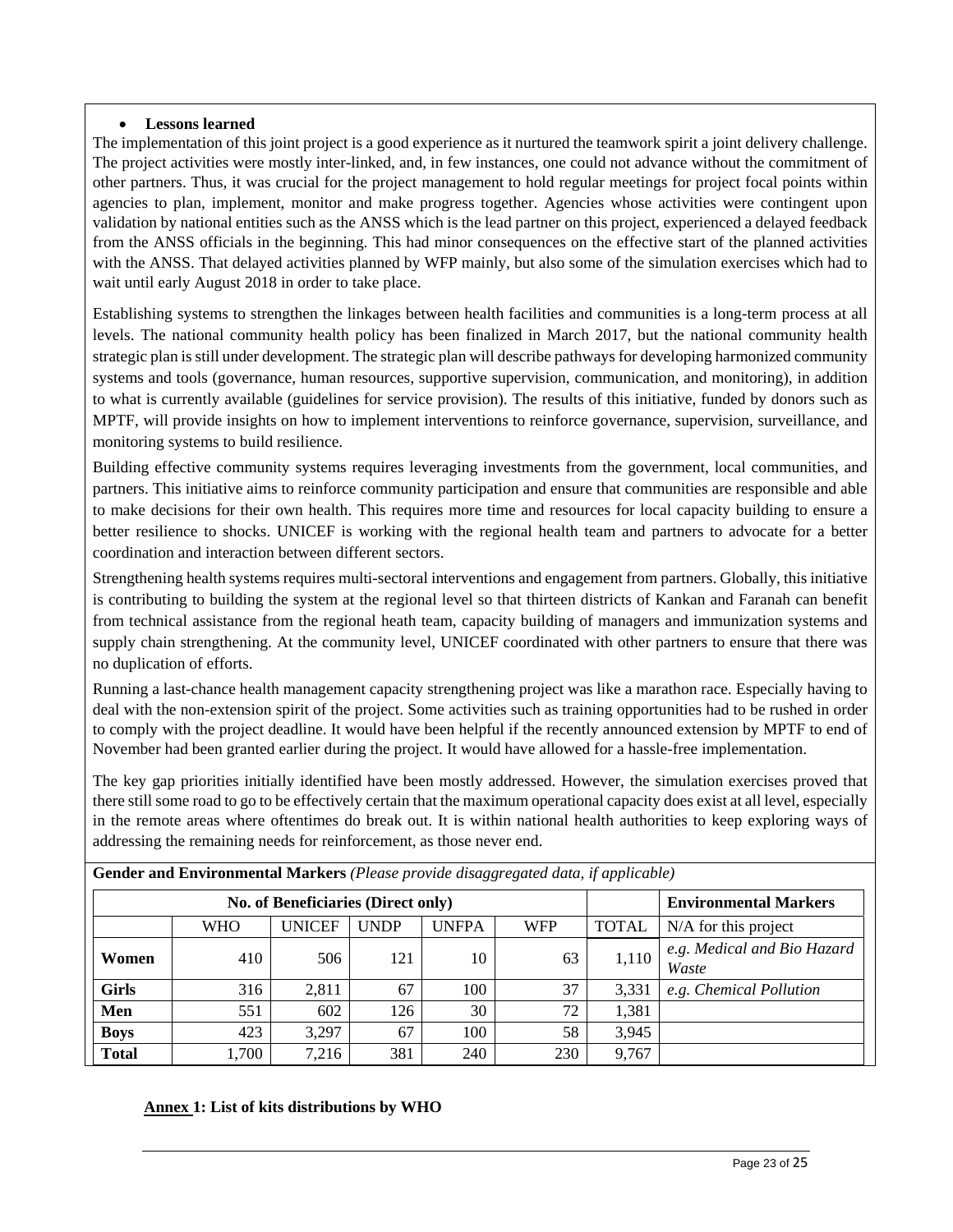| <b>Prefectures</b> | <b>Number</b><br>of  | Type de Kit IDA à fournir                                     | <b>IDA</b> Code         | Quantity |
|--------------------|----------------------|---------------------------------------------------------------|-------------------------|----------|
|                    |                      |                                                               |                         |          |
|                    | health<br>facilities |                                                               |                         |          |
|                    | to be                |                                                               |                         |          |
|                    | supplied             |                                                               |                         |          |
|                    |                      | Supplementary Kit for 10000 people for 3 months               | K062-000-02-IDA-IDA-00B | 03       |
| Forecariah         | $\mathbf{01}$        | Basic anti malaria kit type 1 for 1000 people for 3<br>months | K060-000-02-IDA-IDA-00B | 03       |
|                    |                      | Basic anti malaria kit type 1 for 1000 people for 3<br>months | K061-000-02-IDA-IDA-00B | 03       |
|                    |                      | Supplementary Kit for 10000 people for 3 months               | K062-000-02-IDA-IDA-00B | 03       |
| Gueckedou          | $\mathbf{01}$        | Basic anti malaria kit type 1 for 1000 people for 3<br>months | K060-000-02-IDA-IDA-00B | 03       |
|                    |                      | Basic anti malaria kit type 1 for 1000 people for 3<br>months | K061-000-02-IDA-IDA-00B | 03       |
|                    |                      | Supplementary Kit for 10000 people for 3 months               | K062-000-02-IDA-IDA-00B | 03       |
| <b>Macenta</b>     | $\mathbf{01}$        | Basic anti malaria kit type 1 for 1000 people for 3<br>months | K060-000-02-IDA-IDA-00B | 03       |
|                    |                      | Basic anti malaria kit type 1 for 1000 people for 3<br>months | K061-000-02-IDA-IDA-00B | 03       |
|                    |                      | Supplementary Kit for 10000 people for 3 months               | K062-000-02-IDA-IDA-00B | 06       |
| N'zerekore         | 01                   | Basic anti malaria kit type 1 for 1000 people for 3<br>months | K060-000-02-IDA-IDA-00B | 06       |
|                    |                      | Basic anti malaria kit type 1 for 1000 people for 3<br>months | K061-000-02-IDA-IDA-00B | 06       |
|                    |                      | Supplementary Kit for 10000 people for 3 months               | K062-000-02-IDA-IDA-00B | 15       |
| <b>Total</b>       |                      | Basic anti malaria kit type 1 for 1000 people for 3<br>months | K060-000-02-IDA-IDA-00B | 15       |
|                    |                      | Basic anti malaria kit type 1 for 1000 people for 3<br>months | K061-000-02-IDA-IDA-00B | 15       |

Annex 2: Increase in immunization records per UNICEF advanced strategy in the 13 communes of convergence.

| <b>Targeted</b><br><b>communes</b> | <b>Target</b><br>months | $0-11$ | <b>BCG</b> | <b>Polio</b> | Pent<br>a <sub>1</sub> | <b>Polio</b> | Pent<br>a <sub>2</sub> | <b>Polio</b> | Pent<br>a <sub>3</sub> | <b>Polio</b> | VPI | VAR | <b>VAA</b> |
|------------------------------------|-------------------------|--------|------------|--------------|------------------------|--------------|------------------------|--------------|------------------------|--------------|-----|-----|------------|
|                                    | G                       | F      |            |              |                        |              |                        |              |                        |              |     |     |            |
| <b>Gberedou</b>                    | 272                     | 314    | 619        | 614          | 614                    | 614          | 605                    | 600          | 585                    | 585          | 580 | 439 | 439        |
| <b>Barana</b>                      |                         |        |            |              |                        |              |                        |              |                        |              |     |     |            |
| <b>Tokounou</b>                    | 298                     | 196    | 711        | 713          | 615                    | 615          | 585                    | 585          | 312                    | 312          | 309 | 210 | 210        |
| <b>Siguirini</b>                   | 55                      | 46     | 96         | 96           | 37                     | 37           | 32                     | 32           | 26                     | 26           | 26  | 22  | 22         |
| <b>Norassoba</b>                   | 87                      | 97     | 167        | 167          | 121                    | 121          | 99                     | 99           | 78                     | 78           | 78  | 58  | 58         |